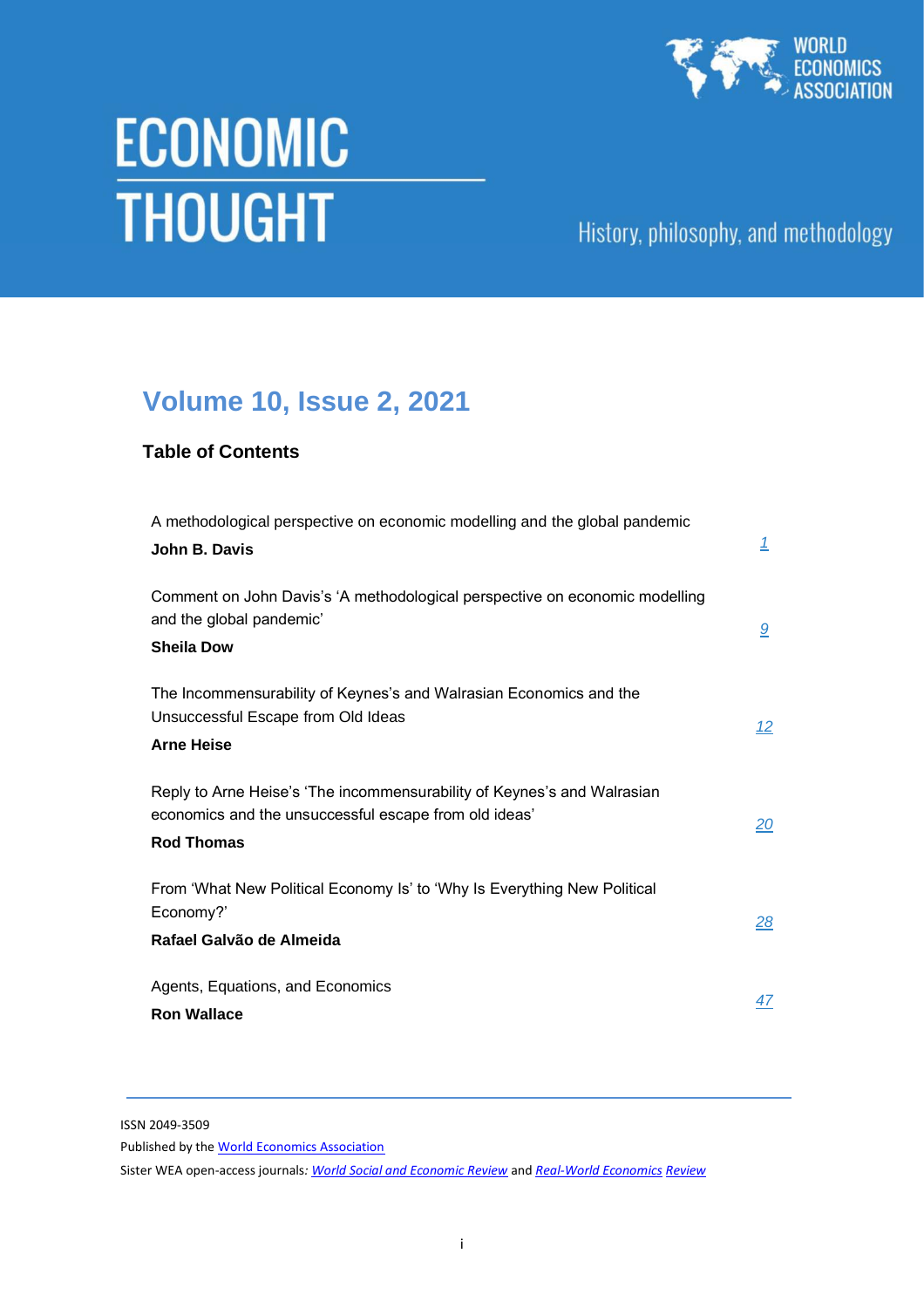In line with the objectives of the World Economics Association, this journal seeks to support and advance interdisciplinary research that investigates the potential links between economics and other disciplines as well as contributions that challenge the divide between normative and positive approaches. Contributions from outside the mainstream debates in the history and philosophy of economics are also encouraged. In particular, the journal seeks to promote research that draws on a broad range of cultural and intellectual traditions.

*Economic Thought* accepts article submissions from scholars working in: the history of economic thought; economic history; methodology of economics; and philosophy of economics – with an emphasis on original and path-breaking research.

**Website:** [http://et.worldeconomicsassociation.org](http://et.worldeconomicsassociation.org/) **Contact:** [eteditor@worldeconomicsassociation.org](mailto:eteditor@worldeconomicsassociation.org)

## **Editors**

Eithne Murphy, National University of Ireland Galway Constantinos Repapis, UK, Goldsmiths, University of London Michel Zouboulakis, Greece, University of Thessaly

## **Managing editor**

Steven Methven

## **Editorial board**

Richard Arena, France, University of Nice-Sophia Antipolis Robert U. Ayres, France, INSEAD Daniel W. Bromley, USA, University of Wisconsin at Madison Bruce Caldwell, USA, Duke University Victoria Chick, UK, University of London David C. Colander, USA, Middlebury College John B. Davis, Netherlands, Universiteit van Amsterdam Jean-Pierre Dupuy, France, École Polytechnique and Stanford University Donald Gillies, UK, University of London Tony Lawson, UK, University of Cambridge Maria Cristina Marcuzzo, Italy, La Sapienza, Università di Roma Stephen Marglin, USA, Harvard University Manfred Max-Neef, Chile, Universidad Austral de Chile Deirdre McCloskey, USA, University of Illinois at Chicago Erik S Reinert, Norway, The Other Canon Alessandro Roncaglia, Italy, La Sapienza, Università di Roma Irene van Staveren, Netherlands, Erasmus University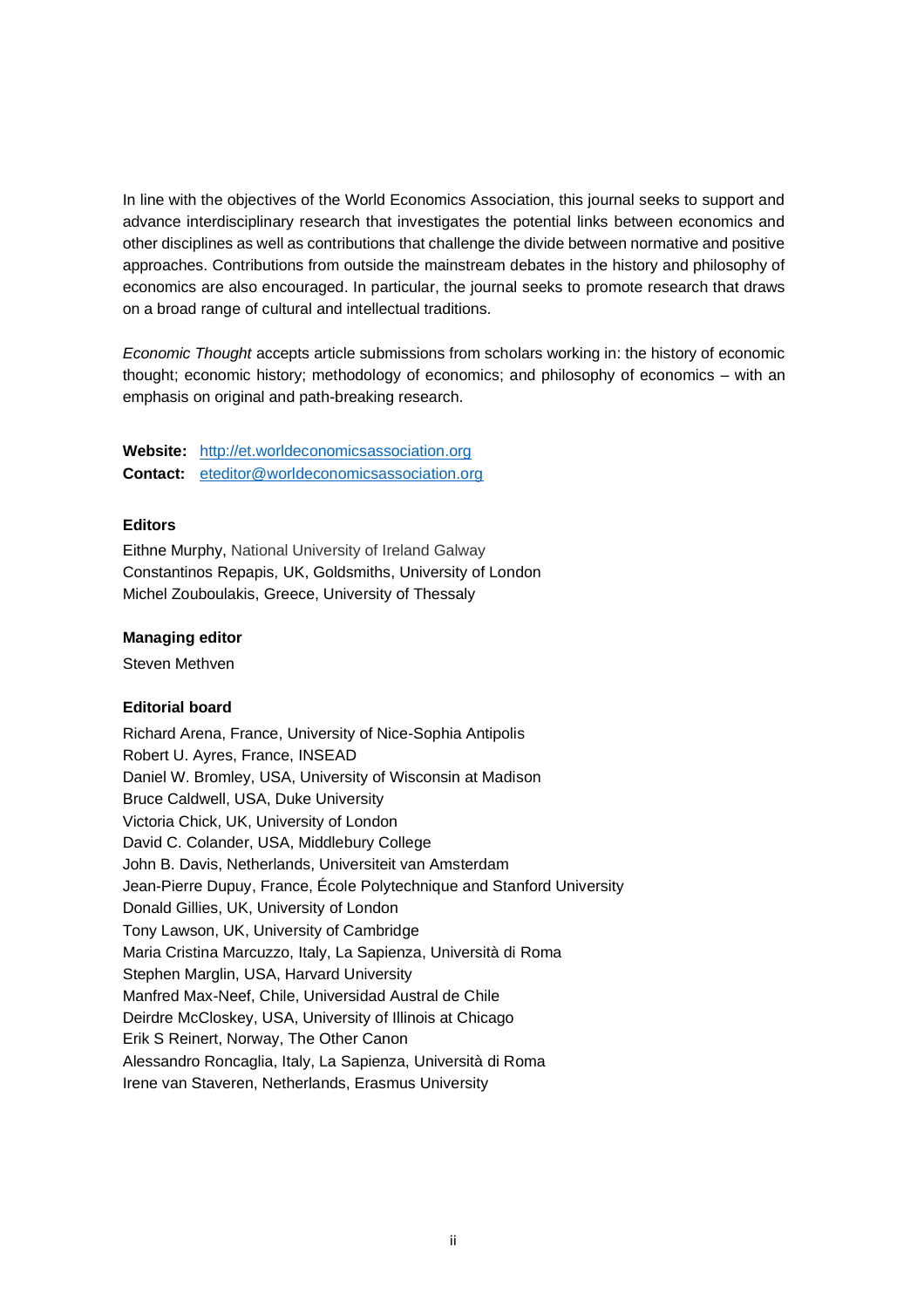# <span id="page-2-0"></span>**A methodological perspective on economic modelling and the global pandemic**

**John B. Davis**, Marquette University and University of Amsterdam [john.davis@marquette.edu](mailto:john.davis@marquette.edu)

A question that recent research on the global pandemic raises is: how do the assumptions underlying epidemiological models and economic models differ? Epidemiological models we now know have become quite sophisticated (see Avery et al., 2020). Debate among economic methodologists regarding the nature of modeling has generated a considerable literature as well (Reiss, 2012; Hands, 2013). Yet these two literatures are largely non-communicating. Perhaps this is because economics has produced relatively little research on pandemics (though see Boianovsky and Erreygers, 2021). Yet it might still be asked, what might economic models be missing that epidemiological models capture? And might there be some sort of methodological bias in mainstream economics that plays a role in this? One way, then, one might begin to answer these questions is by identifying the main phenomenon in question, namely, in the case of the pandemic, a particular type of process, and ask what the nature of this type of process is. Then we may ask whether there is something about this type of phenomenon that places it out of bounds for current economic methodology. Thus, what sort of phenomenon is a pandemic?

## **The pandemic as a phenomenon: Contagion**

A pandemic may be defined as "an epidemic occurring worldwide, or over a very wide area, crossing international boundaries and usually affecting a large number of people" (Last, 2001). What is thus characteristic of a pandemic is the extensive spread of a disease through its transmission across large numbers of people through their contact and interaction with one another. Epidemiological models explain this using the concept of *contagion* – a concept not widely used in mainstream economic modelling. Methodologists might accordingly ask themselves, what is it about mainstream economic models that explains this difference, and how would economic models need to be reformulated to explain a pandemic in the way epidemiologists and other disciplines do using the concept of contagion?

Contagion is a social behavioral concept in the following sense. A contagion is generally understood as a transmission of something – a disease, a taste, norms, habits, a practice, etc. – which acquires an increased social significance in virtue of how it travels across people through their contact and interaction. The dynamic it involves, I suggest, can be described as a twodirection, two-level feedback system: people's contact and interaction affect their shared circumstances, changes in which feed back upon and affect their individual circumstances, changes in which feed back upon and affect the nature of their contact and interaction, changes in which again affect their shared circumstances, and so on and so on until or unless something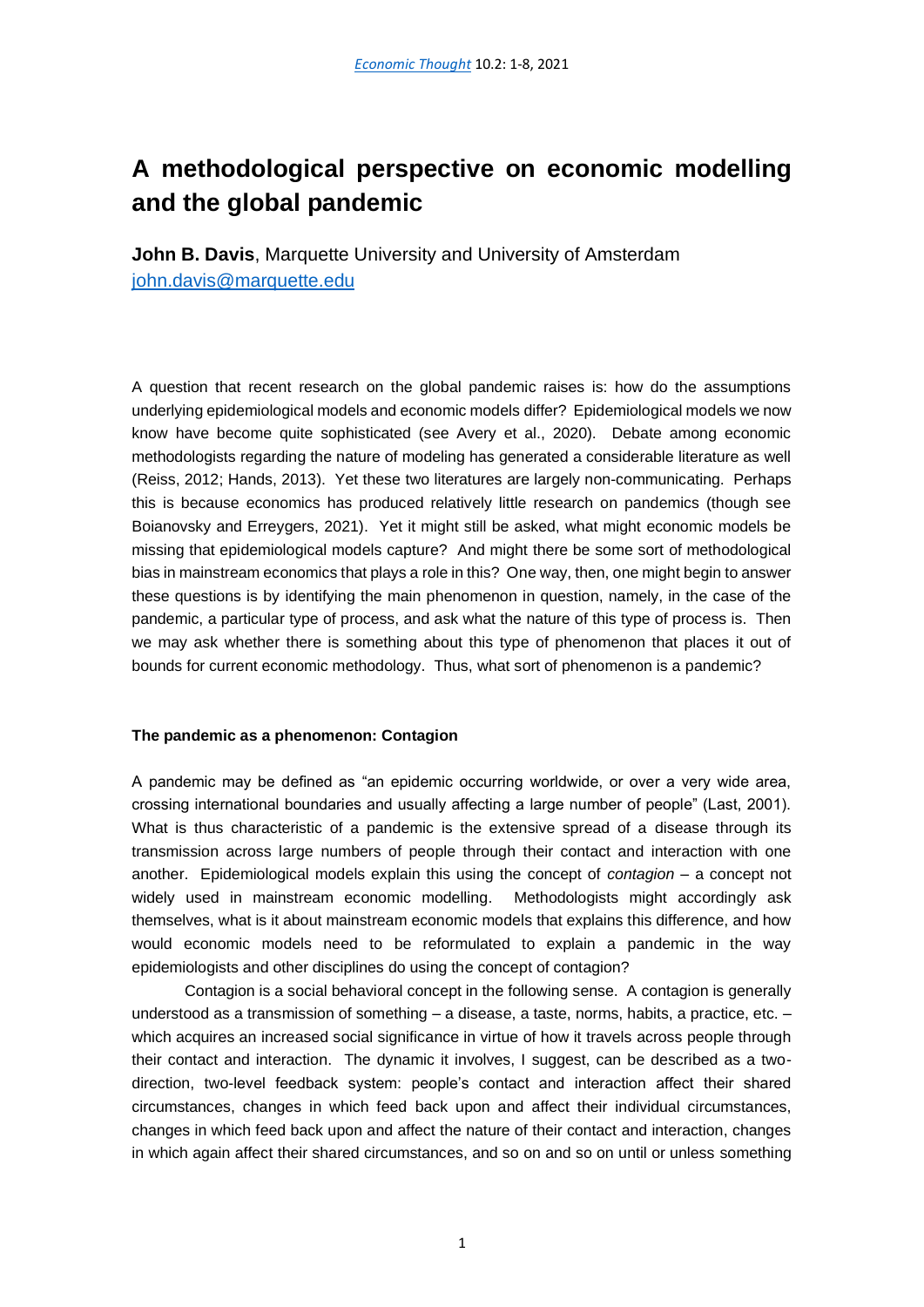brings this all to a halt. The first level, the process level, involves people's contact and interaction; the second level, the shared circumstances or an aggregate outcome level involves the development of something – a pandemic in the case of a disease – over and above people's process level interaction that produces it.

The difference between a system modeled only in one-level, process-based terms and one modeled in two-direction, two-level feedback terms can be seen as the difference between a 'complicated' system and complex one (Rosser, 2021). To illustrate the latter, we can see how such a system has been modelled in connection with models of innovation adoption. Everett Rogers, trained in communications and sociology, influentially modelled innovation adoption as a process whereby for a given population a rise in the number of adopters of something (a new technology, a fashion, a norm, etc.) is followed by a declining number of remaining adopters until the innovation, which functions as the aggregate outcome, is standardized and ceases to be an 'innovation' (Rogers, 1962; 2003). Frank Bass, in the field of marketing, in one of the most highly cited management science papers, formalized and generalized Rogers' model in developing his normal distribution, Bass innovation diffusion curve (Bass, 1969; see Davis, 2019).

Applying this to the pandemic, whatever distribution pandemics exhibit, normal or otherwise, this diffusion dynamic can be used in herd immunity models to describe how a disease first becomes socially significant with a high incidence of infections when immunity in a community is low, then becomes less socially significant with a lower incidence of infections as immunity rises, and then ceases to be a pandemic and a socially significant public health problem when immunity becomes widespread. Moving, then, from the model to methodology, what can we take away from this?

## **Self-fulfilling prophecies**

Robert Merton, the famous sociologist, described in an epistemologically interesting way how in cases such as those above a change in the status of a socially significant aggregate outcome produced by a process of interaction between agents can reverse what is believed to be true. His classic example is the bank run (Merton, 1948). A bank examiner mistakenly judges a bank to be insolvent; this causes depositors to withdraw their money from the bank; the bank then actually becomes insolvent. It was thus first false that the bank is insolvent, and then true that the bank is insolvent, on account of the interaction between the bank examiner and depositors.

The innovation diffusion and pandemic herd immunity cases are thus somewhat different. It is true there are innovations and pandemics, but that innovations are standardized and immunity may become widespread does not change this and make it false. In contrast, Merton's truth reversal case involves what is called a self-fulfilling prophecy, where a false statement becomes true by means of a social interaction process. (The opposite, a self-defeating prophecy is where a true statement becomes false through a social interaction process. A well-known case is the Y2K problem where 'computers will fail at the start of 2000' was true until people acted to prevent this and made it false.) In the language of performativity (Callon, 1998), then, the combination of the statement and social interaction 'performs' or produces its truth value.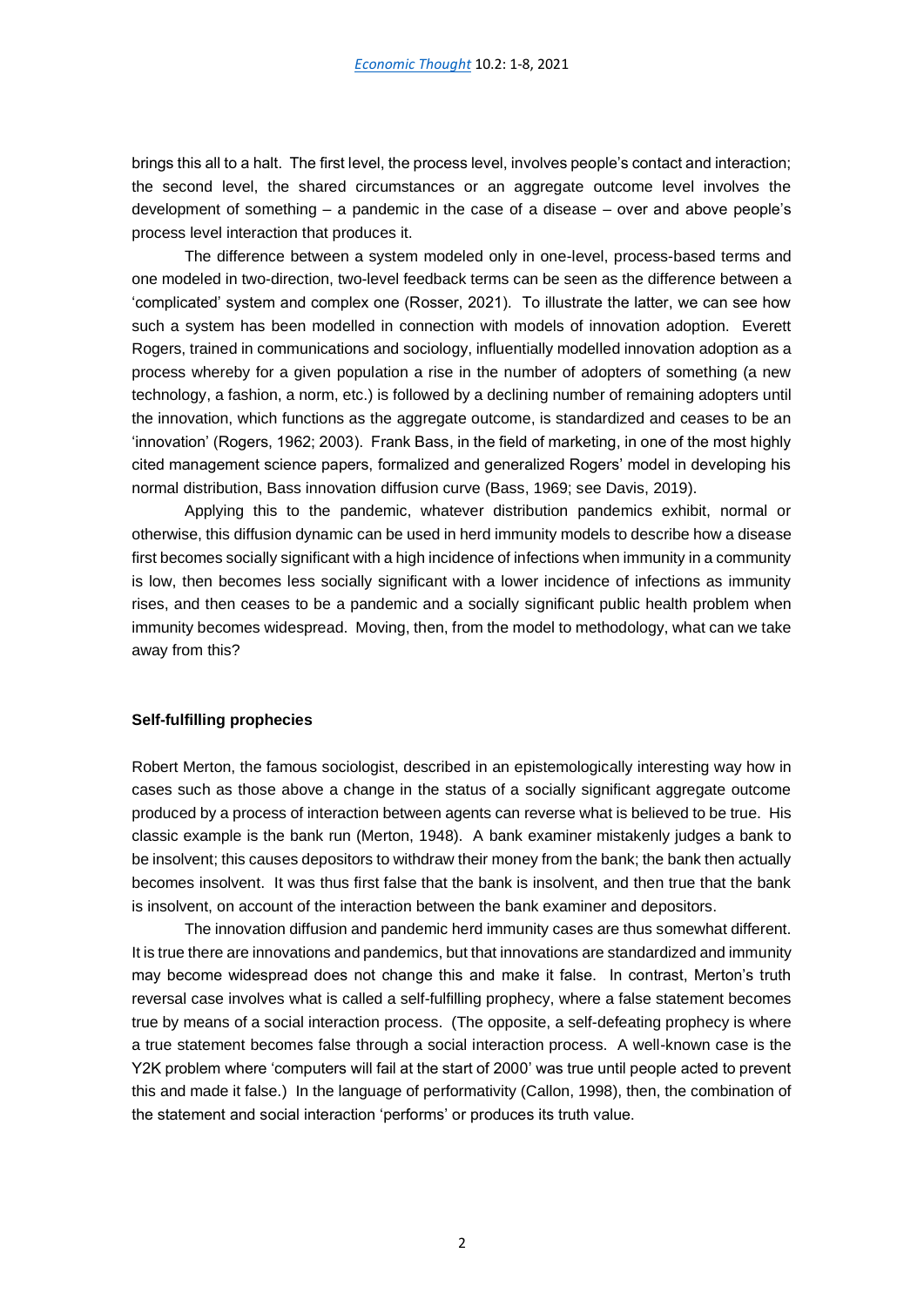Arguably, then, there is a similar self-fulfilling prophecy dynamic operating in some countries in the current global pandemic. Assume it is generally true that public health authorities can manage the disease in the sense of minimizing its spread (like it is true for Merton that originally the bank is actually solvent). Nonetheless, in some countries critics of these authorities (like the mistaken bank examiner) have argued, or prophesized, that those authorities will not be able to manage the disease. This has led some people in these countries to adopt risky health behaviors (like depositors withdrawing their money). As a result, in some countries public health authorities have indeed failed to manage the disease (like the bank actually becoming insolvent). What was true, that public health authorities could manage the disease, became false due to how criticism of public health authorities has affected social interaction.

Notice, then, that both Merton's financial example and this health one employ a particular kind of analysis of the social interaction process level, namely, one in which one agent (the bank examiner and public health authorities) has some special power to influence others' opinions. In effect, the social interaction process is asymmetric across agents with some agent(s) being in a position to interpret the situation at hand and thereby influence how others interpret it. (Another example might be central bank forward guidance.) Epistemically, the determination of truth resides with one agent who is in a position to 'perform' it for others.

This sort of analysis, however, is uncommon in economics. One reason is that economic agents are all assumed to have their own preferences and generally form their beliefs independently of one another. Consequently, they are not subject to others' influence, and contagion social interaction processes cannot generally occur. Contagion is thus not a widely used concept in economics. Interestingly, however, one recent economics research program, behavioral economics, has employed an analysis of this sort, and does so by departing from the assumption in standard economic modelling of agents' presumed independence.

#### **Libertarian paternalism's self-fulfilling prophecy analysis**

Behavioral economics' libertarian paternalism, then, effectively employs a self-fulfilling prophecy analysis in its explanation of the influence choice architects have on others' choices. Choice architects design and alter other agents' choice domains, and this sets off sequences of new – for example, healthy – choices and the possible emergence of 'new' tastes in a community. If what was originally true was that agents believed they preferred unhealthy choices, but their new healthy choices make them "better off, *as judged by themselv*es" (Thaler and Sunstein, 2008, p. 5; their emphasis), then what was previously true becomes false due to the special influence of choice architects.

If this sort of analysis is novel for economics, it is not in business and marketing studies. Libertarian paternalism, of course, assumes choice architects are concerned with agents' wellbeing and act to promote beneficial social goals. However, choice architects can also act in their own interest and promote their own goals at the expense of others. The decoy effect, or asymmetric dominance effect, is where consumers have a preference between two options that a seller can alter by introducing a third option (Huber *et al*., 1982; see Angner, 2012, pp. 38ff). (The consumer prefers *A* to *B*; the seller prefers *B* to *A*; the seller introduces *C* which is less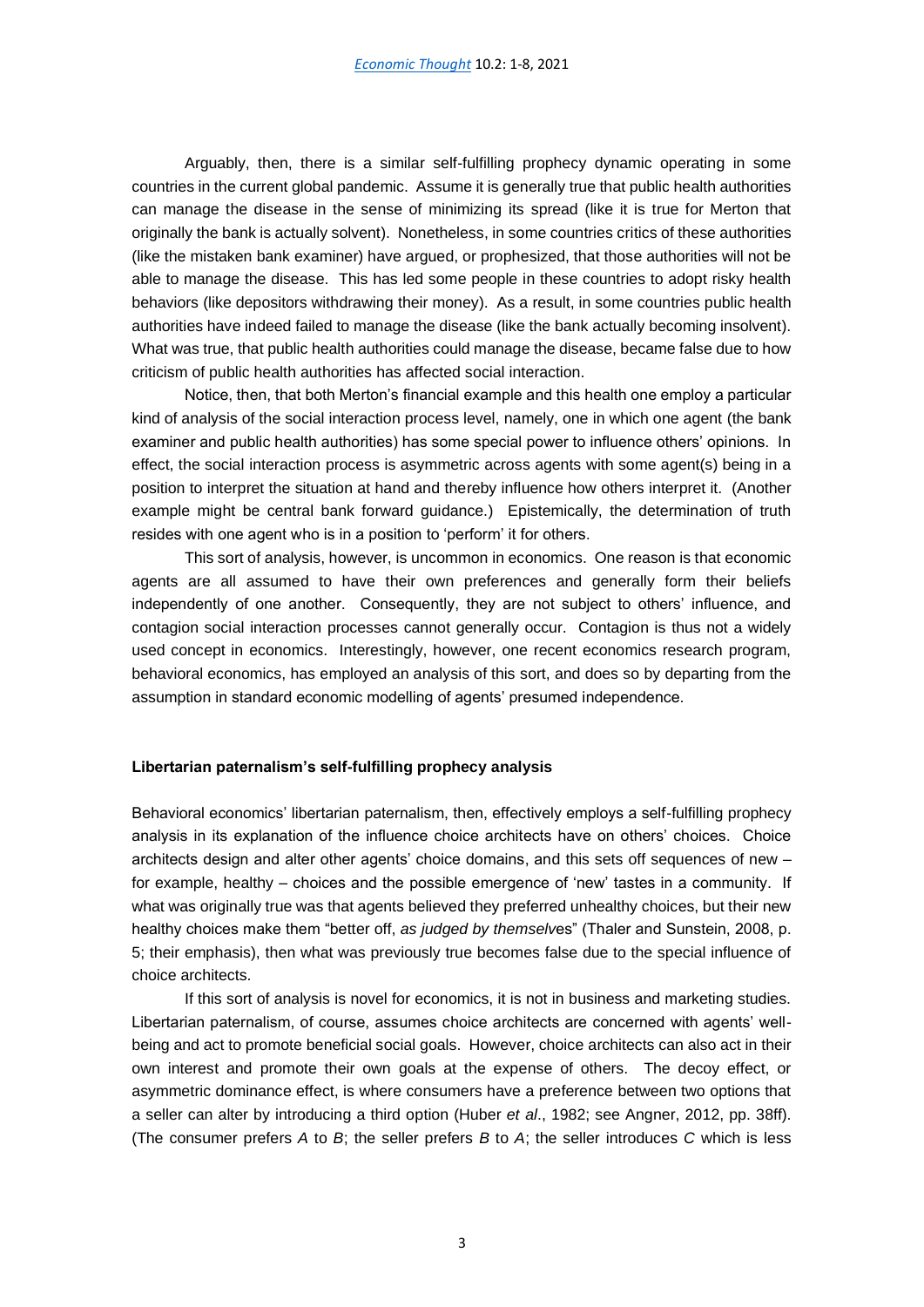preferable for consumers to both *A* and *B*; when *C* is designed correctly, the consumer can be influenced to prefer *B* to *A*.)

Seller choice architects are only one instance of what is presumably the general case of powerful or influential agents being able to influence other agents' choices through how they act in social interaction with them – libertarian paternalism's other-regarding choice architects thus being a special case. What is it that keeps this sort of analysis from being regularly used in standard rational choice theory?

The departure from standard rational choice modelling this involves, then, lies in behavioral economics' characterization of choice as reference-dependent. Referencedependence is inconsistent with the neoclassical rationality theory independence of irrelevant alternatives axiom (IIA) and expected utility's independence axiom (IA) that each rule out agents changing their choices when new options are introduced. In effect, though for whatever reason the context of choice is changed, people's choices will still not change. Thus, whereas on the standard view, choices is always reference-independent, or context-independent, for behavioral economics it is always reference- or context-dependent (Kahneman and Tversky, 1979). Context matters.

This tell us one reason why standard, rational choice economic modelling is not wellpositioned to explain the pandemic. Two-level contagion models, such as the examples discussed above, are built around agents influencing one another. As libertarian paternalism and the decoy effect show, some agents can influence other agents if they succeed in altering the context of choice for the latter. Since this sort of influence is ruled out on the standard view of rational agents via the IIA and IA axioms, nothing can emerge in that analysis over and above agent interaction in the way of a socially significant aggregate outcome that might manifest itself in a truth or belief reversal. Context doesn't matter.

In effect, standard rationality models are 'flat' one-level models in which aggregate outcomes are essentially a benign reflection of the process level, as in microfoundations DSGE representative agent macroeconomic models and in ordinary microeconomic market analysis. What you see at the agent level is, scaled up, essentially what you get altogether, and any social level commentary or social significance interpretations fall outside the model – at least in core standard economics models. Thus, though methodologists might be interested in whether truth reversals occur in economic processes, the performativity idea, this issue is simply irrelevant to much standard thinking – or perhaps non-scientific according to its methods and modeling practices.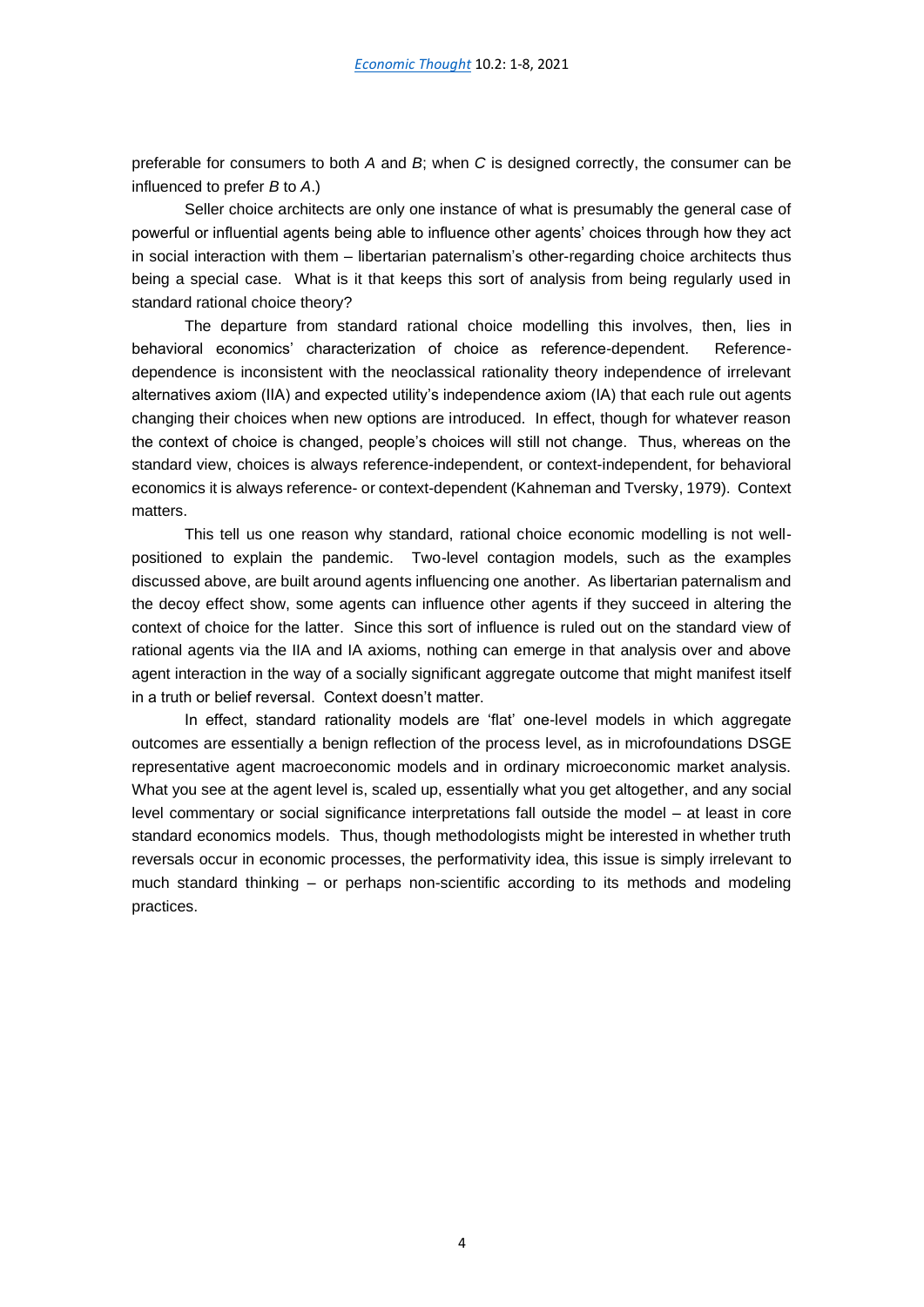#### **Some heterodox and non-standard modeling strategies**

What exceptions to this thinking there exist in economics besides in behavioral economics tend to fall on economics' heterodox periphery or if explored in mainstream theory are treated as anomalous. An example of the former are post-Keynesian economics models that emphasize uncertainty, such as Minsky models that show how banks that supply credit to firms in good times can over-estimate firms' credit-worthiness, this can then influence firms to incur greater debt, and in a downturn firms then find themselves overextended. At the aggregate outcome level, the process level (asymmetric) interaction between banks (an authority like Merton's bank examiner) and firms can generate systemic financial instability – Minsky's financial instability hypothesis (Minsky, 1992).

One methodological implication of this, Dow (2021) comments, is that the mainstream commitment to mathematical modeling may itself prevent adequate explanation of complex systems because of the bias this involves toward producing deterministic representations of economic relationships. This in turn bars thinking about policies and institutional design that might address the possible effects of uncertainty in such systems. In effect, complex system feedback loops and uncertainty go hand-in-hand, but both are ruled out by the methodology of mainstream modeling. Further, since much heterodox economics is free of this bias, it contains significant opportunities for methodological advancement in economics.

Another example is how George Soros (2013) modeled boom-bust cycles in financial markets. Like J.M. Keynes's famous beauty contest (1936), traders form interdependent expectations about asset values that may drive up prices – the upswing phase of a cycle. Yet given the speculative and conventional nature of traders' bets, expectations are fragile and subject to abrupt reversals that drive down prices – the downswing of a cycle. Like Merton's analysis, what occurs at the aggregate level and at the individual interaction level reflexively act upon one another generating phase changes driven by belief reversals (Davis, 2020a).

It is interesting, then, to see how in rare cases mainstream theory approaches two-level types of analysis. One example, the information cascade literature, shows how fads and fashions result when information is limited and agents follow other agents' choices (e.g., Bikhchandani *et al*., 1992). Agents indeed interact, but since agents' preferences remain private, the extent to which there are second level aggregate outcome social effects like fads and fashions feeding back upon their interaction depends on the assumptions one makes about the nature of information. In contrast, contagion models transmit their effects at the deeper level of motivation.

Another example, from behavioral economics, investigates social preferences (e.g., Fehr and Schmidt, 1999). Agents who have other-regarding social preferences act differently from agents who do not, and this might be interpreted as a type of aggregate level social influence. But it is hard to see how this sort of analysis could ever mount to the level of a contagion dynamic because all agents are still utility maximizers ultimately independent of one another, and whether agents even have these types of social preferences is always seen to be an empirical question.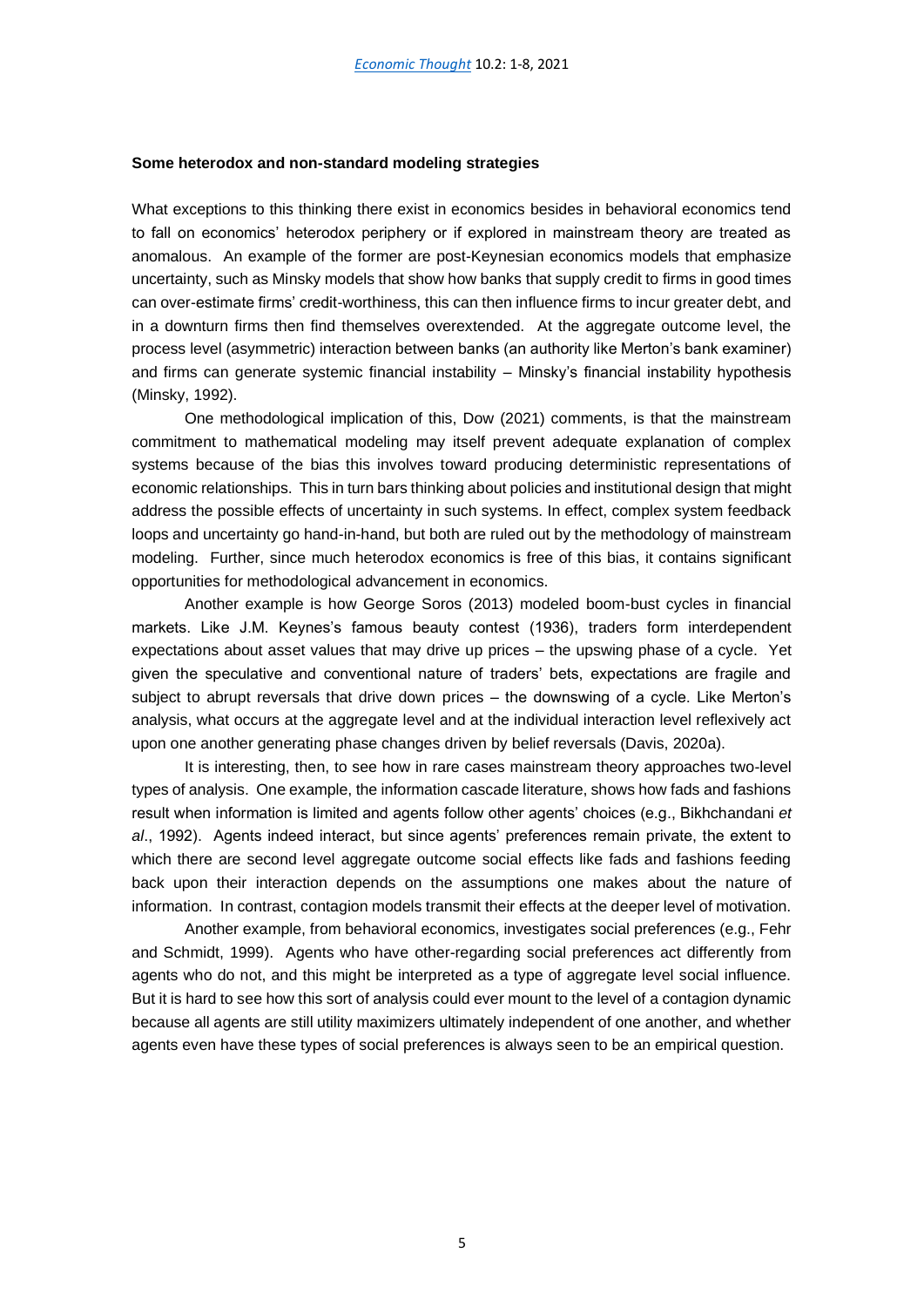#### **Methodologists' looking under the lamp-post problem**

Let us try to take stock of all this from a methodological perspective. For many years now it has been argued that methodologists ought to concern themselves with describing and analyzing the phenomena that economics investigates rather than engage in normative theory appraisal in the spirit of Popper, Kuhn, and Lakatos (Backhouse *et al*., 1998; see Hands, 2019). A problem with this prescription is that it means methodologists need to work with phenomena largely as they are understood by economists. Thus, on the one hand, for a 'flat' one-level mathematical modelling practice in which aggregate outcomes are essentially a reflection of the process level, this not only tends to tie methodologists' analysis of the phenomena to process-level theorizations of the economy, but also to the particular understanding of process-level of interaction dominant in economics, namely, a market-centric theorizing that emphasizes arm's length, contact-less interaction between economic agents. On the other hand, phenomena that especially need to be conceptualized at the aggregate outcome level, such as characterized the 2008 financial crisis, characterize the current pandemic crisis, and confront us with climate change, are likely to get limited attention or fall beyond methodologists' scope of investigation.

These limitations do not apply to all the social sciences, epidemiologists, computational scientists, or to philosophers who study them. This arguably reflects economics' professional organization, including that it pushes heterodox and non-standard economics to its periphery. Whereas economics is organized in relatively hierarchical, core-periphery way with mainstream approaches strongly dominating research and training (see Heckman and Moktan, 2020), many other social sciences are organized in less hierarchical, more pluralistic or open way that supports greater research heterogeneity, puts weaker filters in place on recognizing new kinds of phenomena, and thus create a greater space for their philosophy of science examination. So, an important problem that methodologists face as philosophers of science is in their being primarily philosophers of economics. To the extent that economics is slow to incorporate new content, if dominant theories tend to be slow changing, methodologists are likely to be limited to explaining in a backward-looking way how economics manages old content.

The light under the lamp-post metaphor suggests that everything is dark beyond the reach of the light economics throws. But the metaphor breaks down if methodologists adopt a revised view of the phenomena. Rather than say the task they face is to describe and analyze, the task might be seen instead as prescribe and analyze. What phenomena should economics explain? Financial crisis? Inequality? Pandemics? Climate change? This begins with asking, where in economics are such things already being described and explained, where outside of economics are they being described and explained, and how might we look at the differences between them?

One of the reasons methodologists abandoned the normative theory appraisal approach is that its normativity was rejected. Perhaps one reason for this was that criticism of economics seemed to threaten a backlash with methodology being increasingly regarded as irrelevant in the economics profession. Accordingly, analyzing the phenomena as given by economics might make a contribution to economics, and this might improve methodology's standing. Yet curtailing judgment and limiting the scope of evaluation also threatens making methodology into a positivistic type of investigation, limited to offering conceptual nudges, and avoiding discussion of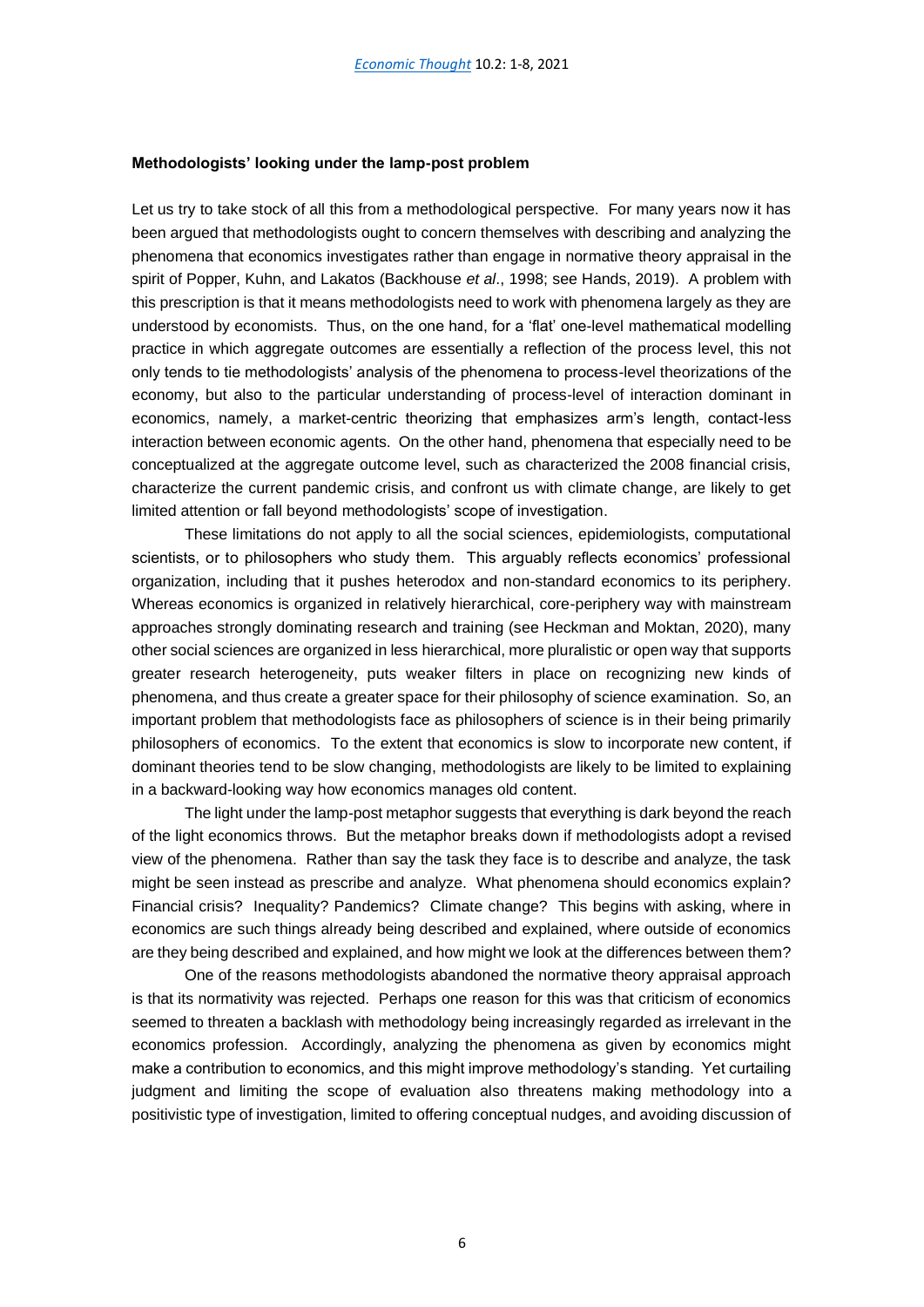methodological value judgments. Is there, then, a way of maintaining a focus on the phenomena and also a critical scrutiny of economics that analysis entails?

Briefly, a way to do this is to take the phenomena as given, not solely by economics, but as phenomena that science at large takes as given. For methodologists, doing this can change the nature of the analysis it produces. Analyzing the phenomena as economics sees them puts the emphasis on the consistency of their explanation with economics' own goals. Analyzing the phenomena as science may see them emphasizes the compatibility of economics' explanation of the phenomena with how they may be explained elsewhere in science, such as in epidemiology.

This alternative view of the phenomena that methodology investigates increases its scope of investigation and holds a potential for aligning it more closely with other disciplines and indeed other methods developed elsewhere in science. The field of methodology since its postwar reemergence in the 1980s has become increasingly self-sustaining, while also structurally more complex over time (Davis, 2020b). Surely it can now also accommodate a more interdisciplinary future path of development, and increasingly incorporate more complex forms of modeling and analysis into its research as have been developed in other disciplines.

## **Literature**

Angner, Erik (2102) *A Course in Behavioral Economics*, London: Palgrave Macmillan.

Avery, Christopher, William Bossert, Adam Clark, Glenn Ellison, and Sara Fisher Ellison (2020) "An Economist's Guide to Epidemiology Models of Infectious Disease," *Journal of Economic Perspectives* 34 (4): 79-104.

Backhouse, Roger, Daniel Hausman, Uskali Maki, and Andrea Salanti (1998) *Economics and Methodology: Cross Boundaries*, St. Martin's Press.

Bass, Frank (1969) "A New Product Growth for Model Consumer Durables," *Management Science* 15: 215- 227.

Bikhchandani, Sushil, David Hirshleifer, and Ivo Welch (1992) "A Theory of Fads, Fashion, Custom, and Cultural Change as Informational Cascades, Journal *of Political Economy* 100 (5): 992-1026.

Boianovsky, Mauro and Guido Erreygers (2021) "How economists ignored the Spanish flu pandemic in 1918- 1920," *Erasmus Journal of Philosophy and Economics* 14 (1): 89-109.

Callon, Michel (1998) "The embeddedness of economic markets in economics," in M. Callon, ed., *The Laws of the Markets*, Oxford: Blackwell: 1-57.

Davis, John (2019) "Specialization, fragmentation, and pluralism in economics" *European Journal of the History of Economic Thought* 26 (2): 271-293.

Davis, John (2020a) "Belief reversals as phase transitions and economic fragility: a complexity theory of financial cycles and reflexive agents," *Review of Evolutionary Political Economy* 1 (1): 67-84.

Davis, John (2020b) "Change and Continuity in Economic Methodology and Philosophy of Economics," *Revue de Philosophie Économique/Review of Economic Philosophy* 21 (2): 187-210.

Dow, Sheila (2021) "Sheila Dow says," *Economic Thought: History, Philosophy, and Methodology*, [http://etdiscussion.worldeconomicsassociation.org/papers/a-methodological-perspective-on-economic](http://etdiscussion.worldeconomicsassociation.org/papers/a-methodological-perspective-on-economic-modelling-and-the-global-pandemic/)[modelling-and-the-global-pandemic/](http://etdiscussion.worldeconomicsassociation.org/papers/a-methodological-perspective-on-economic-modelling-and-the-global-pandemic/)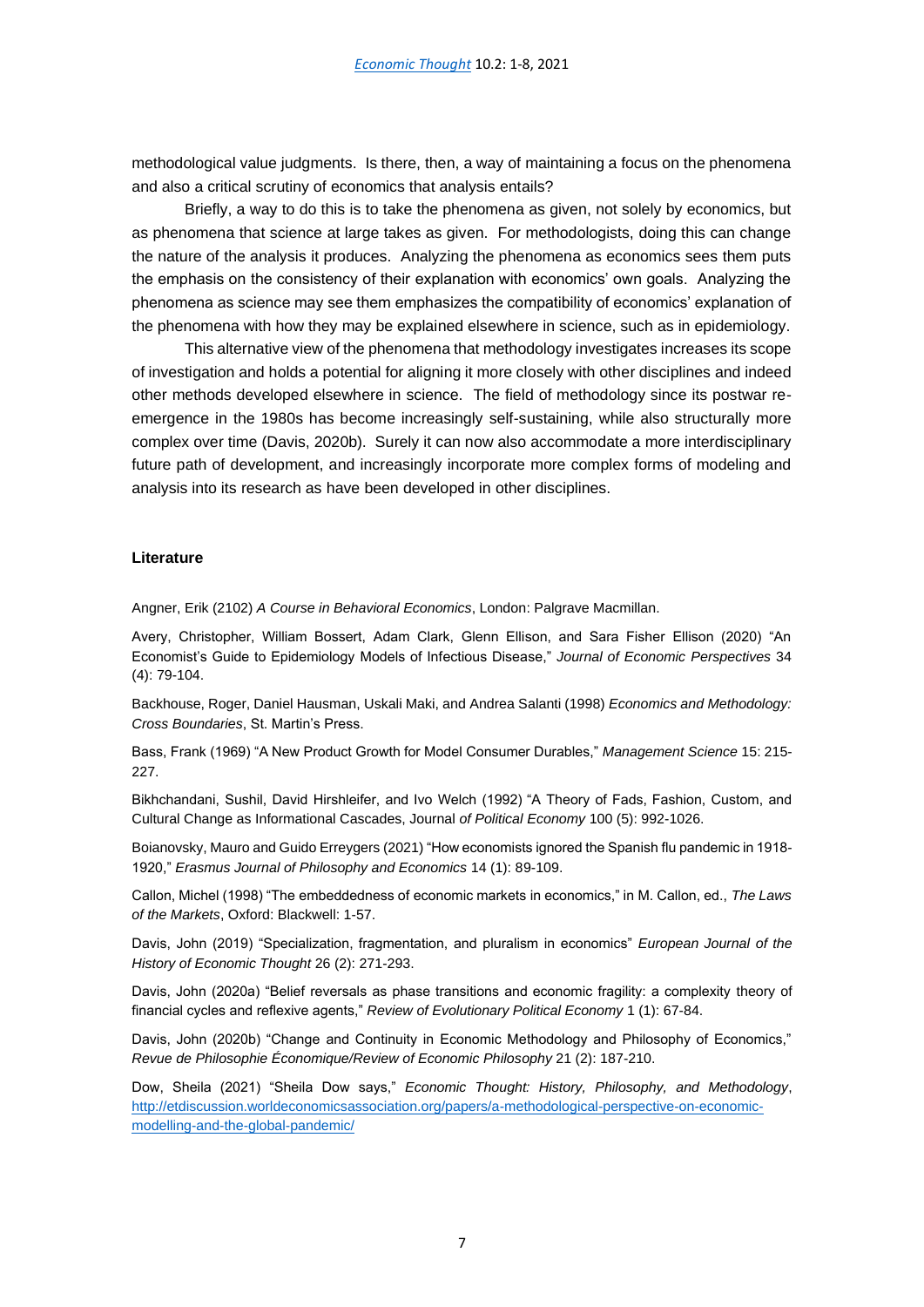Fehr, Ernst and Klaus Schmidt (1999) "A Theory of Fairness, Competition, and Cooperation," *Quarterly Journal of Economics* 114:3, 817–868.

Hands, D. Wade (2013) "Introduction to symposium on the explanation paradox," *Journal of Economic Methodology* 20 (3): 235-6.

Hands, D. Wade (2019) "Economic Methodology in the Twenty-First Century (So Far): Some Post-*Reflection* Reflections," *Review of Economic Philosophy*, 18, 221-250.

Heckman, James and Sidharth Moktan (2020) "Publishing and promotion in economics: The tyranny of the top five," *Journal of Economic Literature* 58 (2): 419-70.

Huber, Joel, John Payne, and Christopher Puto (1982) "Adding Asymmetrically Dominated Alternatives: Violations of Regularity and the Similarity Hypothesis," *Journal of Consumer Research* 9 (1): 90–98.

Kahneman, Daniel and Amos Tversky (1979) "Prospect Theory: An Analysis of Decision under Risk," *Econometrica* 47: 263-91.

Keynes, J.M. (1936) *The General Theory of Employment, Interest and Money*, London: Macmillan.

Last J. M., ed. (2001) *A dictionary of epidemiology*, 4th edition, New York: Oxford University Press.

Merton, Robert K. (1948) "The Self-Fulfilling Prophecy," *Antioch Review* 8 (2): 193-210.

Minsky, Hyman (May 1992) "The Financial Instability Hyp0thesis," Levy Institute, Working Paper No. 74: 6- 8.

Reiss, Julian (2012) "The explanation paradox," *Journal of Economic Methodology* 19 (1): 43-62.

Rogers, Everett (1962; 2003) *Diffusion of Innovations*, Simon and Schuster; fifth edition 2003.

Rosser, J. Barkley Jr. (2021) "Logic and Epistemology in Behavioral Economics," in *Artificial Intelligence, Learning and Computation in Economics and Finance*, ed., R. Venkatachalam, Springer Nature.

Soros, George (2013) "Fallibility, reflexivity, and the human uncertainty principle," *Journal of Economic Methodology* 20 (4): 309-329.

Thaler, Richard and Cass Sunstein (2008) *Nudge: Improving Decisions about Health, Wealth, and Happiness*, New Haven: Yale University Press.

SUGGESTED CITATION:

\_\_\_\_\_\_\_\_\_\_\_\_\_\_\_\_\_\_\_\_\_\_\_\_\_\_\_\_\_\_

[http://www.worldeconomicsassociation.org/files/journals/economicthought/WEA-ET-10-2-Davis.](http://www.worldeconomicsassociation.org/files/journals/economicthought/WEA-ET-10-2-Davis.pdf)pdf

Davis, John (2021) 'A methodological perspective on economic modelling and the global pandemic' *Economic Thought*, 10.2, pp. 1-8.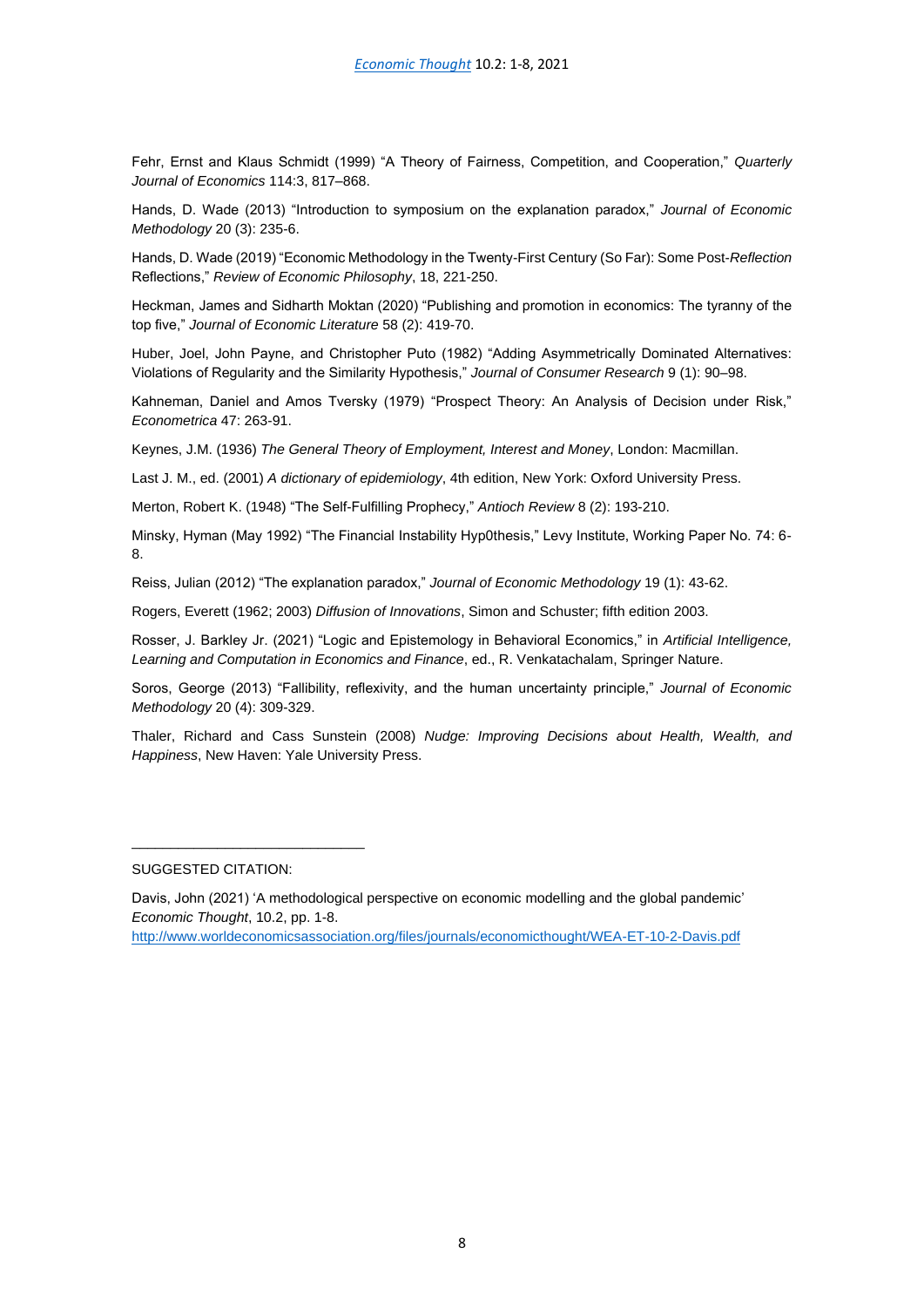# <span id="page-10-0"></span>**Comment on John Davis's 'A methodological perspective on economic modelling and the global pandemic'**

**Sheila Dow, University of Stirling** [s.c.dow@stir.ac.uk](mailto:s.c.dow@stir.ac.uk)

By exploring what economic methodology can learn from epidemiology John Davis provides a constructive foray into another discipline, accompanied by an insightful critical commentary on the current state of the field of economic methodology.

He notes that epidemiological models of contagion are more complex than most economics models by dint of starting from the nature of the subject matter. A pandemic is seen as a 'two-direction, two-level feedback system': between individual behaviour and interactions at the first level and the aggregate outcomes which set the circumstances which motivate subsequent behaviour and interactions at the second level. It is argued, using some examples, that the independent individualistic nature of the rational optimising agent in mainstream economic models precludes the possibility of a second level; motivation for choice continues to be individual optimisation rather than social, and interactions only influence the information base. There is no scope for contagion.

Davis argues further that the resulting limits on economic modelling are not addressed by the mainstream economic methodology literature. He notes the predominant (i.e. mainstream) approach to economic methodology as being the positivist study of actual practice such that judgments are not made, e.g. about the characterisation of individual behaviour. Rather economic methodologists could usefully consider a broader range of understandings of the subject matter, such as is found in other disciplines. This would provide the basis for critically examining the mainstream characterisation of individual behaviour and its motivation. Options would then open up to new methodologies, including importing new methods from other disciplines like epidemiology.

Davis explores other examples in economics which do account for feedback systems, such as Minsky's financial instability hypothesis. This account of the open-system subject matter of socio-economic systems means that knowledge in financial markets is generally uncertain. Interactions in expectations formation at a social, conventional level are fundamental and in turn influence outcomes which are the basis of further expectations formation. These outcomes depend not only on shifting conventional expectations but also on the evolution of institutions and practices, including the consequences of financial innovation. The transmission of expectations can thus be understood as a form of contagion.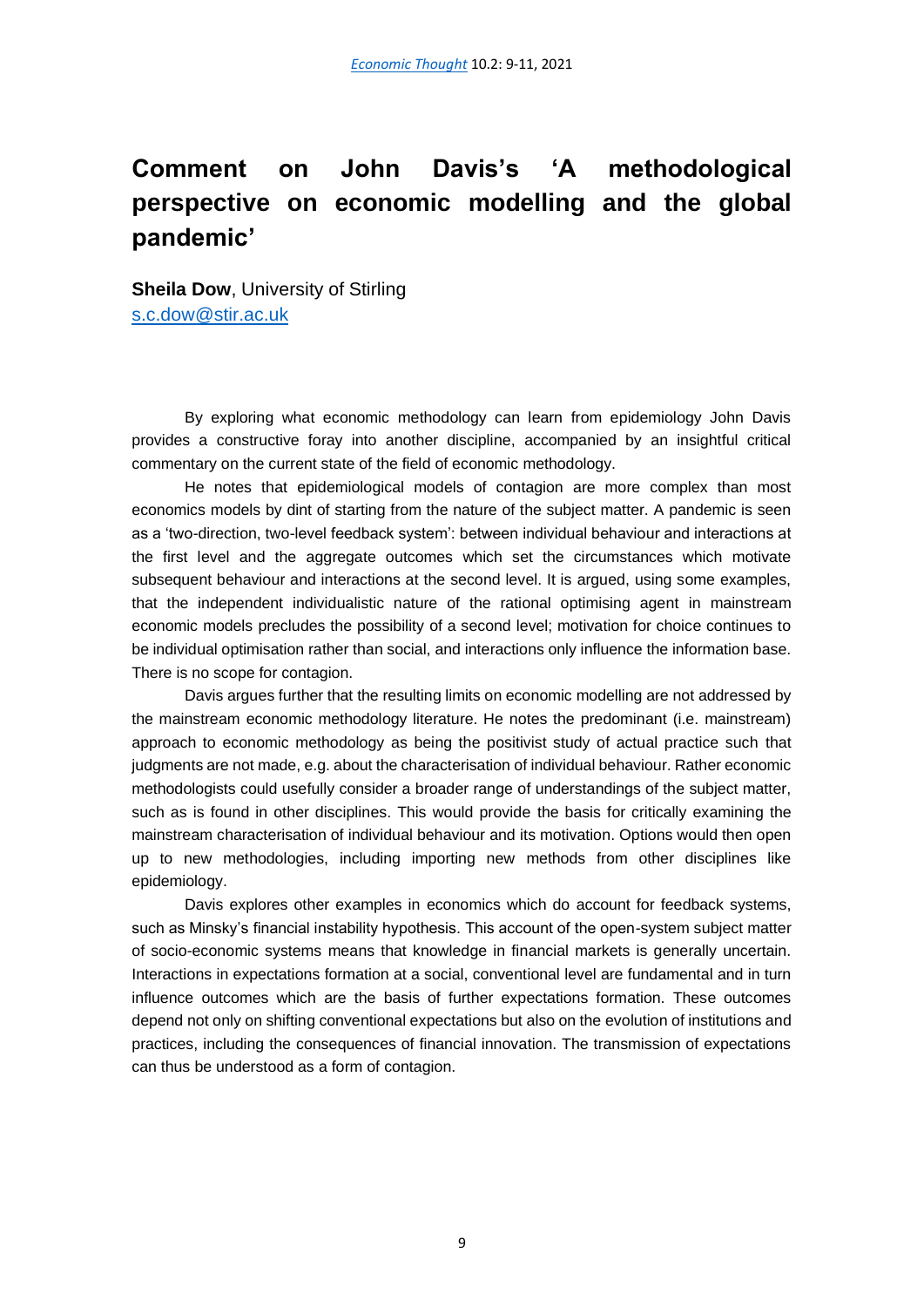So Post-Keynesian theory would seem to be a good potential comparator for epidemiological models. Davis's argument that the starting-point should be discussion of the nature of the subject matter accords well with Post-Keynesian philosophy. There would also be agreement that the independent-agent basis of mainstream models conflicts with the nature of feedback loops within real socio-economic systems (an analysis that draws on other disciplines' understanding of the subject matter). Further there is a substantial Post-Keynesian literature on economic methodology which, as Davis advocates, makes judgements about how theory can best capture the nature of socio-economic systems.

It is important for this discussion that the issue is framed by Davis in terms of modelling, leaving unanswered the question of the sufficiency of mathematical models to account for complex feedback systems. It would be interesting to have more discussion of this issue in relation to complexity economics since it is explicitly couched in terms of complex feedback systems. As far as Minsky is concerned, he quite deliberately avoided embodying his theory within a single formal model; rather he used models à la Keynes as aids to thought. This methodological position was grounded in the view that, given the nature of the subject matter, uncertainty was the norm. The processes he identified were systemic but not deterministic.

It could be argued then that epidemiological models would be too deterministic for economics. But the argument could be turned around: perhaps epidemiological models are too deterministic for pandemics. It was clear early on in the COVID pandemic that widely-cited epidemiological models were too limited. They needed to be considered alongside specialist knowledge based on behavioural research and on public health practice. These can contribute knowledge of behavioural responses to different types of policy and of institutional design and adaptation in light of public health requirements based on both experience and theory. All of these have the capacity to alter the nature of the feedback loops. Many epidemiological models now incorporate behavioural changes identified ex post through statistical analysis. But projecting behaviour forward in predictive modelling is still subject to considerable uncertainty. Key factors are the importance for outcomes of the degree of trust in the policy-making authorities, the clarity of communication and the effectiveness of policy delivery. In general there is considerable variability in the degree to which causal factors are even approximately deterministic, and therefore amenable to inductive extrapolation. Inputs from other types of expertise are still required. There is scope for non-mainstream economic methodology to inform discussion of epidemiological models.

Davis has shown that looking outside economics allows us to address methodological issues with a fresh eye. But it is not made altogether clear why economics should turn first to other disciplines as the source for new economic methodologies rather than to pre-existing bodies of economic theory and associated methodologies (like those of Minsky or of complexity theory). The noted marginalisation of non-mainstream theory within the hierarchical structure of economics could well be of rhetorical importance. When faced with an argument for ontological awareness, there could be resistance to references to particular ontologies which are uncongenial. Arguing that economics should be more like other disciplines in being open to different understandings of the subject matter and consequent methodology may well have more rhetorical force within mainstream economics than arguments in favour of non-mainstream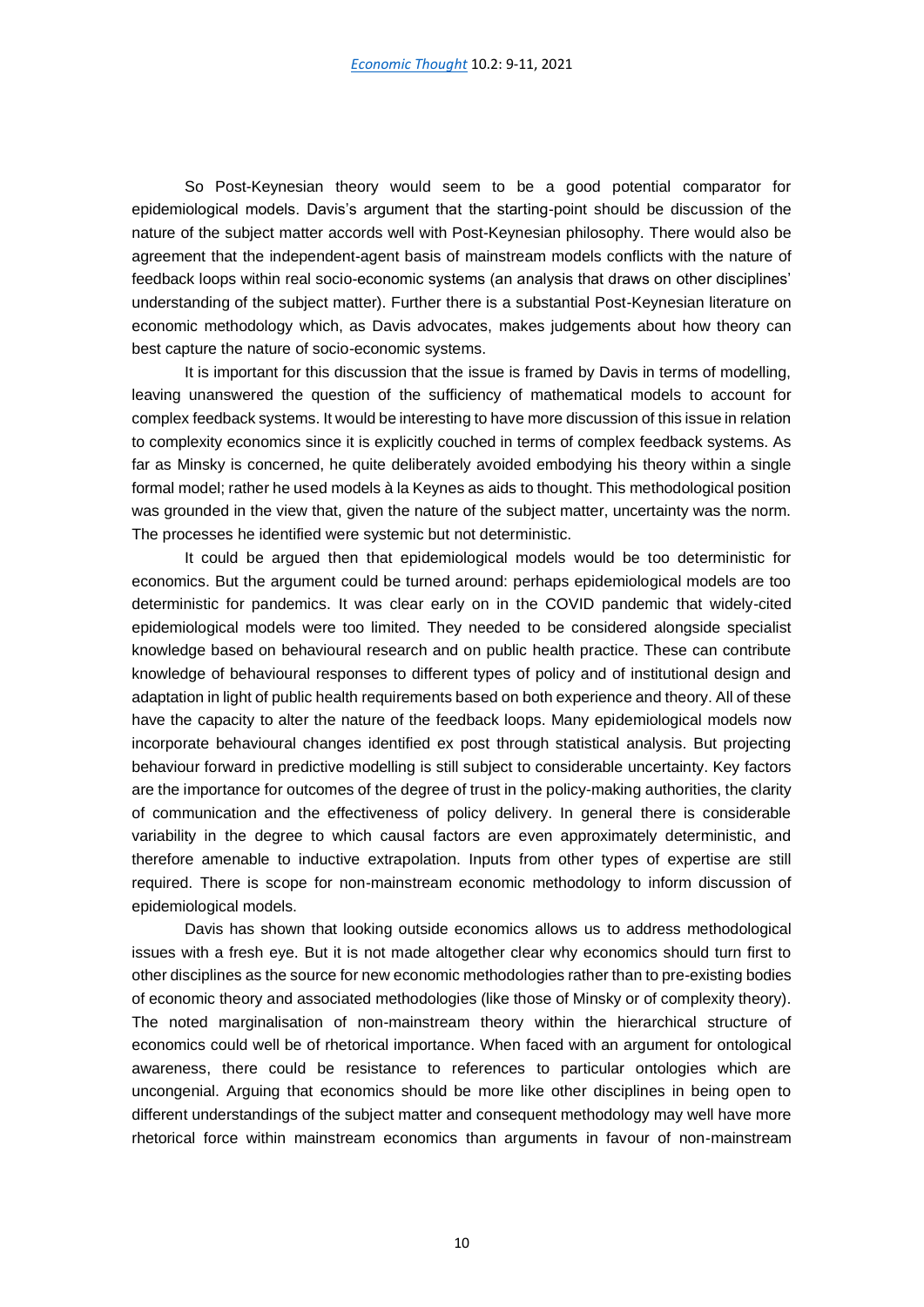economics. Would this be the case particularly for disciplines in the physical sciences rather than the social sciences?

This is a thought-provoking analysis from John Davis, raising questions, answering some and provoking others. I hope that he builds further on this paper in future research.

SUGGESTED CITATION:

\_\_\_\_\_\_\_\_\_\_\_\_\_\_\_\_\_\_\_\_\_\_\_\_\_\_\_\_\_\_

Dow, Sheila (2021) 'Comment on John Davis's "A methodological perspective on economic modelling and the global pandemic"' *Economic Thought*, 10.2, pp. 9-11. <http://www.worldeconomicsassociation.org/files/journals/economicthought/WEA-ET-10-2-Dow.pdf>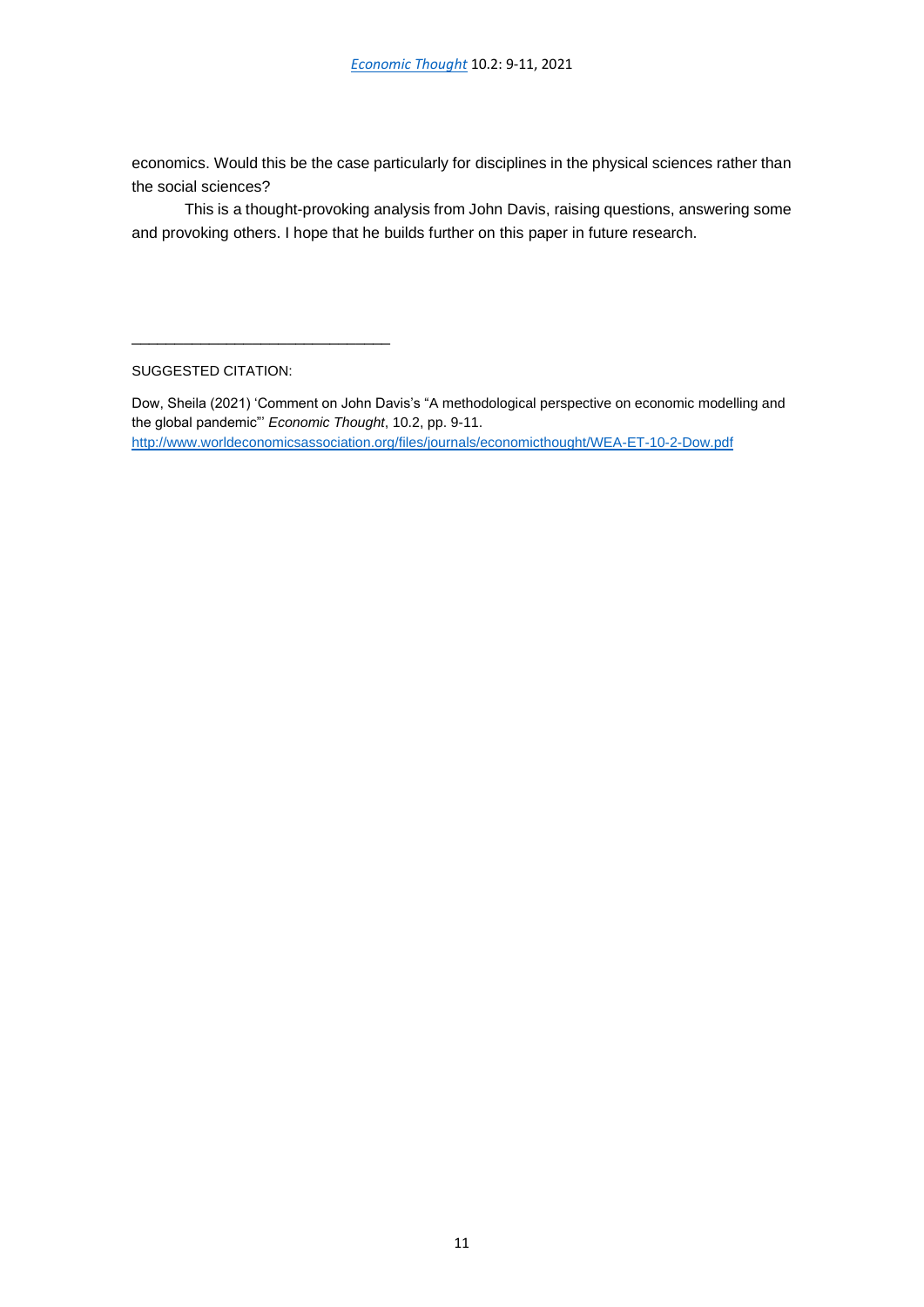# <span id="page-13-0"></span>**The Incommensurability of Keynes's and Walrasian Economics and the Unsuccessful Escape from Old Ideas\***

**Arne Heise**, Universität Hamburg, Hamburg, Germany [Arne.Heise@uni-hamburg.de](mailto:Arne.Heise@uni-hamburg.de)

**Abstract:** The Cambridge Journal of Economics witnessed an important debate between Mark Pernecky and Paul Wojick on the one side and Rod Thomas on the other about the usefulness of Thomas Kuhn's sociology and philosophy of science in explaining why Keynes's revolutionary ideas exposed in the General Theory have been 'lost in translation'. This brief note is an attempt to reconcile Pernecky and Wojick's claim that Keynes's new economics of the General Theory and Walrasian General Equilibrium are incommensurable paradigms in a Kuhnian understanding and Thomas's critique that – if they were incommensurable – Pernecki and Wojick's appraisal of Keynes's paradigm as a better approximation to the 'real world' than Walsrasian General Equilibrium is inconsistent within that very Kuhnian framework.

**Keywords**: Keynes, Kuhn, Paradigm, Incommensurability. **JEL classification**: B 2, B 40, B 5

## **Introduction**

Pernecky and Wojick (henceforth P&W) published a very "insightful analysis" (Thomas 2020, 1423) in the Cambridge Journal of Economics on the nature of Keynesian and Walrasian economics in order to better understand "why the key theoretical constructs found in the *General Theory* […] have […] been ignored or misrepresented: or they have been mistranslated when an effort has been made to 'absorb' them […]" (Pernecky and Wojick 2019, 770). According to P&W, this is not due to a conceptional vagueness on the part of Keynes, but due to the incommensurability of Keynes's new economics and theorising on Walrasian General Equilibrium<sup>1</sup> . The lack of awareness of such paradigmatic incommensurability and the inability of most economists who attempted to make sense of the *General Theory* to disentangle themselves from preconceived ideas meant that they read Keynes's theoretical contributions through the lens of Walrasian General Equilibrium. As a result, "(t)his does an obvious injustice to Keynes and an even more important injustice to the goal of producing an accurate and ultimately helpful

<sup>\*</sup> I would like to thank Rod Thomas and Michel S. Zouboulakis for valuable comments. As always, the usual disclaimer applies.

<sup>1</sup> Although P&W do not clearly define their understanding of Walrasian General Equilbrium, I take Dynamic Stochastic General Equilibrium (DSGE) modelling in all its variations as the mainstream paradigm here dubbed as Walrasian General Equilibrium.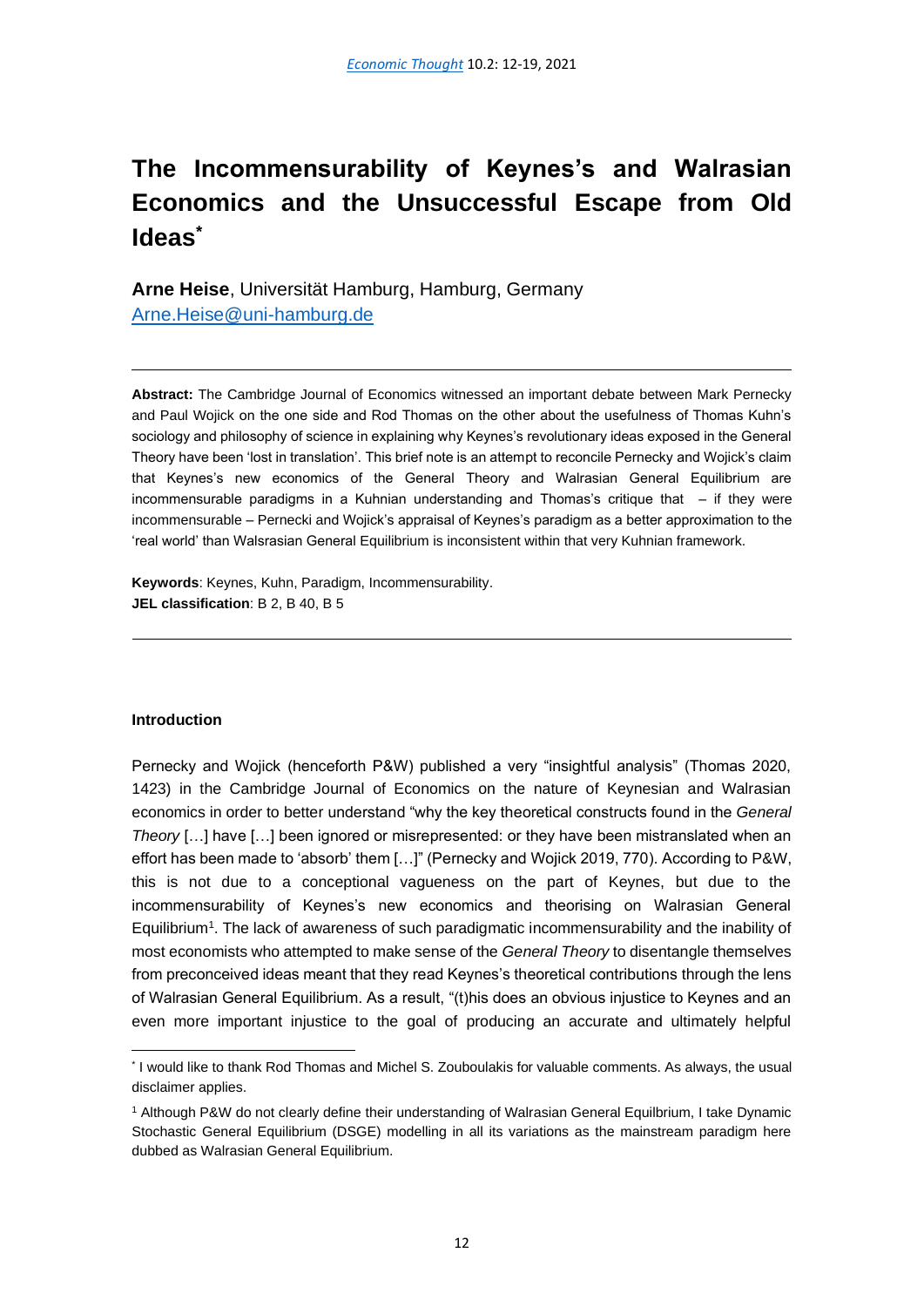understanding of the 'economic society in which we actually live'" (Pernecky and Wojick 2019, 770).

By using the conceptions of 'incommensurability' and 'paradigm', P&W explicitly refer to Thomas Kuhn's theory of scientific revolutions<sup>2</sup>. For Kuhn, scientific revolutions occur when the reigning paradigm has fallen into 'crisis' due to internal (deductive) inconsistencies or external (inductive) falsification<sup>3</sup> and will eventually be abandoned for a competing paradigm if (and only if) such a competing paradigm exists and is unaffected by the internal or external factors that triggered the crisis. Of course, the Great Depression of the 1930s has been seen by many as the external factor falsifying Walrasian general equilibrium economics in general or the (neo- )classical, self-regulating economics of the Marshallian and Pigouvian mould in particular (which was the main target of Keynes's attack on the 'citadel')<sup>4</sup> . Keynes's new economics of the *General Theory* were taken as the new paradigm, eagerly accepted mainly by the younger generation of economists in the USA (see e.g. Stanfield 1974) – the rising hegemon of academic economics after WW2. P&W's point is that such a Kuhnian revolution never occurred<sup>5</sup> because the necessary paradigm shift failed to materialise. And this was the case because early interpreters of the *General Theory* and, later, most other economists failed to replace their lenses, instead viewing the *General Theory* through their accustomed prism of the Walrasian paradigm, ignoring the problem of paradigm incommensurability.<sup>6</sup>

<sup>&</sup>lt;sup>2</sup> It is (still) disputed whether Kuhn's concept of scientific revolutions can be applied to the social sciences as he himself was in doubt about "what parts of social science have yet acquired such paradigms at all" (Kuhn 1970: 15). Although Kuhn was apparently willing to reserve the economic discipline a special status among the social sciences in this respect (see Kuhn 1970: 161), I am not concerned here with what Kuhn's final verdict would have been but rather claim that the economic discipline has already reached a paradigmatic status – otherwise the intensifying discussion on (a lack of) paradigmatic pluralism in economics would be groundless.

<sup>&</sup>lt;sup>3</sup> I am eagerly conceding that 'falsification' is not the term used by Kuhn in this context and that he rejected the idea that falsification is a sufficient criterium for paradigm shifts. However, Kuhn stresses the influence of 'empirical anomalies' – which are nothing else than violations of "empirical paradigm-induced expectations that govern normal science" (Kuhn 1970: 52f.), i.e. can be taken as falsifications.

<sup>4</sup> Some reader may argue that Walras and Marshall belong to different paradigms. This is not my understanding of a paradigm: although Walrasian and Marshallian approaches differ in methodological perspectives, yet they share the same analytical core – which is why I would rather rate them as variants of the same paradigm.

<sup>5</sup> At this point, we have to distinguish between the non-occurrence of a scientific revolution because the economic discipline is still in a pre-paradigmatic state and the non-occurrence because of the resilience of the incumbent paradigm. In fact, the economic discipline at the time of the publication of the *General Theory* was most certainly still in a pre-paradigmatic state, yet Keynes's seemingly tried to shift the path economics was about to take (and, probably, was already further down the road in the UK than in the US and continental Europe) in becoming a mono-paradigmatic science after WW2. It is in this sense (only), that Keynes's new economics could be seen as revolutionary in a Kuhnian sense and that this revolution finally failed.

<sup>&</sup>lt;sup>6</sup> The disequilibrium economics of Robert Clower and the 'rationing approach' of Edmond Malinvaud are probably extreme examples of Walrasian interpretations of Keynes's theoretical constructs, completely ignoring his analysis but merely inferring what Keynes must have "[…] had in the back of his mind" (Clower 1965: 290).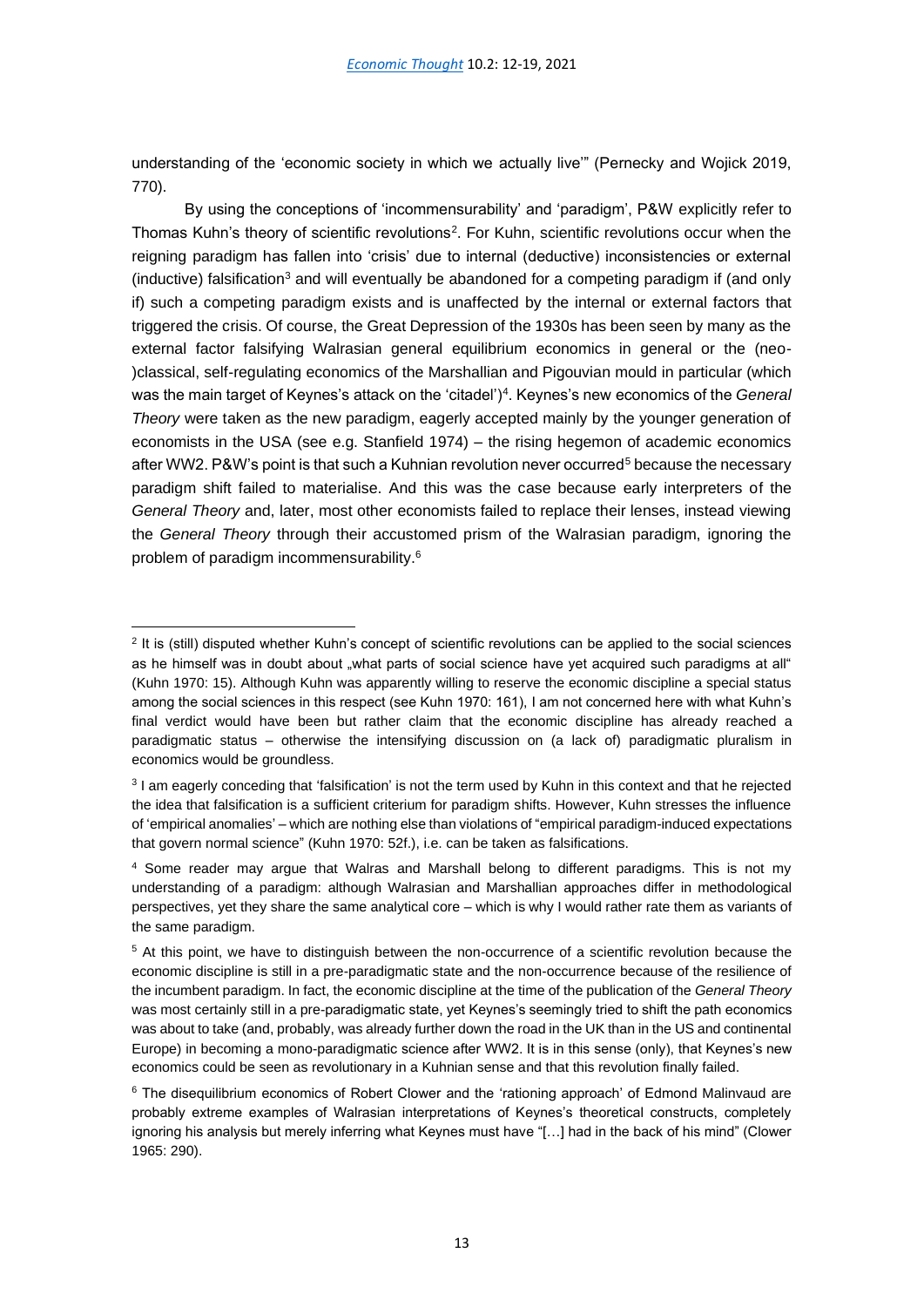Although Thomas (2020) found this analysis 'insightful' (see above), he criticises P&W for running into an internal inconsistency: "[...] if P&W are right in declaring Keynes's ideas to be superior, then they must be wrong in thinking that Keynes and WGE [Walrasian General Equilibrium, A.H.] present incommensurate paradigms. To by-pass this contradiction, P&W assume the virtues of a pre-Kuhnian philosophy of science and use it to contrast Keynes and WGE. But this resorts to a philosophy that their Kuhnian meta-framework overtly discards" (Thomas 2020, 1423). The solution he proposes is to abandon the 'Kuhnian prison' as the backdrop for a criticism of Walrasian general equilibrium economics and to adopt "the philosophical attitude of critical rationalism" (Thomas 2020, 1415).

## **The incommensurability, incompatibility and incomparability of paradigms**

I would like to begin my brief remarks with a disclaimer: I do not believe an economics journal to be the right place for a discussion of the philosophy and sociology of knowledge of Thomas Kuhn<sup>7</sup>. Although it must be acknowledged that Kuhn's conceptions of the 'paradigm' and 'incommensurability' are certainly vague and in need of interpretation, I will not engage in discussing what Kuhn meant or what Kuhn really meant. Therefore, I am not discussing whether Kuhn took 'incommensurability' and 'incomparability' as synonymous or, at least, supplementary<sup>8</sup>, or whether he saw his philosophy of science as incompatible or even incommensurate (and, therefore, incomparable?) with critical rationalism. Rather, I take those parts of Kuhn's theory

<sup>&</sup>lt;sup>7</sup> To stress the point: I am not disallowing methodological discussions based on Kuhnian philosophy of science in economics journals – economics journal shall publish whatever the editors appraise as appropriate. And, as far as I am concerned, methodological discussions related to economic theorising should always be welcomed in economics journals. Having said that, I honestly belief, that a broader Popperian critique of the Kuhnian philosophy (or sociology) of science is better placed in philosophy journals – which is why I concentrate my comments on those issues related to a better understanding of Walrasian economists' failure to come to terms with Keynes's new economics.

<sup>&</sup>lt;sup>8</sup> To be sure: I do not claim to know what Kuhn meant by 'incommensurability' and whether he took this term as synonymous with the term 'incompatibility'. However, the arguments to be presented are in need of a clarification of these terms and their relations: Although some sources define incommensurability as something being immeasurable/incomparable, I take paradigms to be incommensurable because they are based on alternative ontologies. Incommensurability is, therefore, a necessary characteristic of different paradigms. However, that does not rule out the possibility that these paradigms can be compared. This is even the case when comparison is supposed to lead to evaluative judgements as long as the standards for such judgements are clearly defined and reasonable. Incompatibility is yet another feature which means that different parts (theories, methods, models) cannot consistently be joint. We could add more terms or concepts such as 'inconsistency' which Lakatos uses in describing rivalling SRPs and could discuss whether he rejects the notion of incommensurability with respect to SRPs – challenging my proposition that Lakatos SRPs can be taken as similar in conceptual meaning to Kuhn's paradigms. However, this would distract from the scope of this note. Suffice to say that Lakatos does not reject the concept of incommensurability with respect to SRPs but appears to claim that incommensurability precludes the rational choice between SRPs – a conclusion readily accepted in the context of my remarks but contested in the philosophical realm (see e.g. Miner 1998).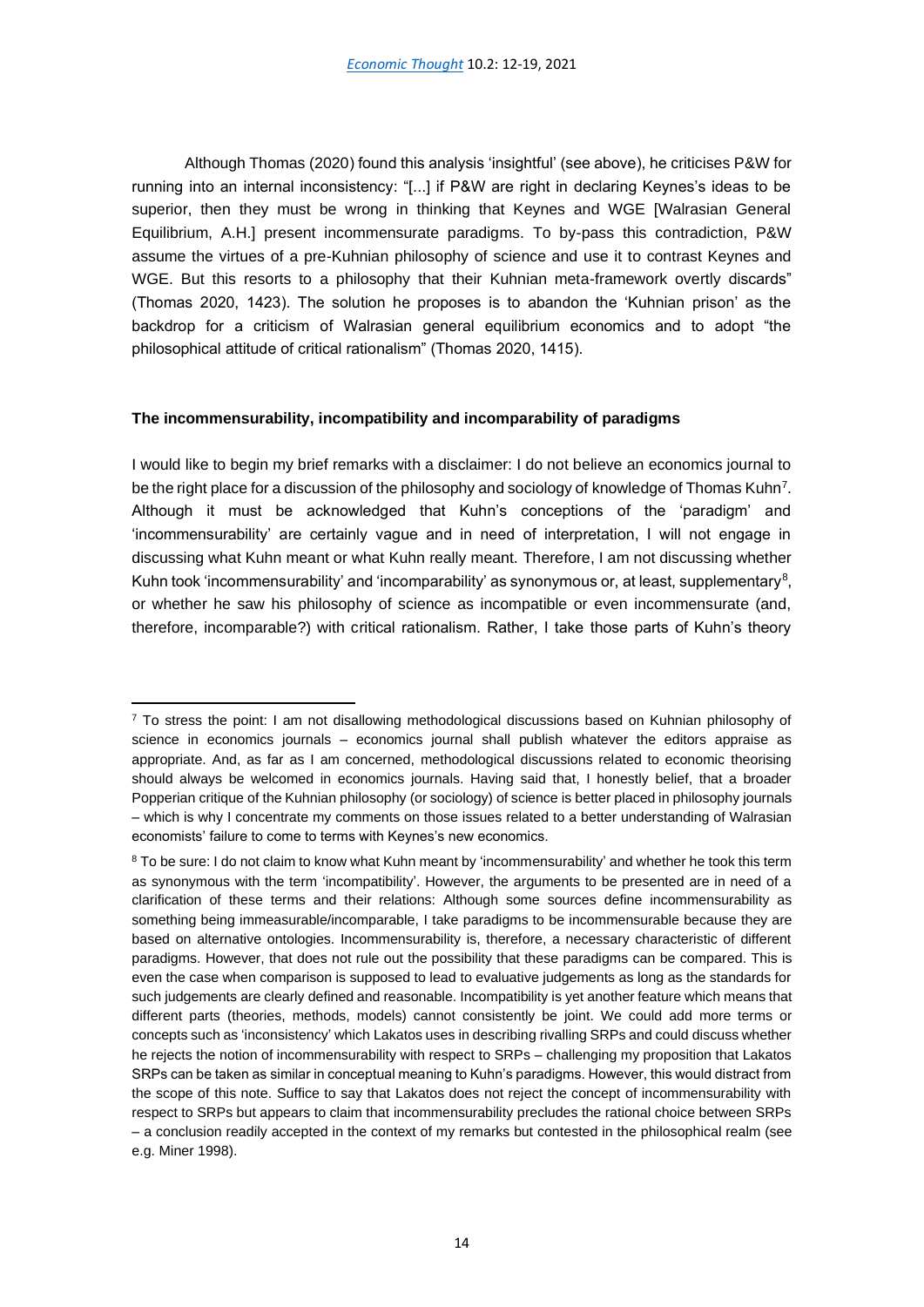eclectically – of course, as I understand them or as I believe them to make sense $9 -$  which I rate as useful in understanding the development of the economic discipline.

The moodiness of Kuhn's concept of a paradigm is legendary: it is said that his *Structure of Scientific Revolutions* (SSR) contains as many as 21 different definitions of what a paradigm is (see Masterman 1970). This is why it might be advisable to borrow more definite content from the Lakatosian concept of Scientific Research Programmes (SRP), which is less catchy but similar in conceptual meaning: a paradigm or SRP is the set of theories and models which form the backbone of scientific inquiry. What is more important than the label is the content: paradigms or SRPs comprise three dimensions:

- 1. The *ontological or heuristic dimension* is concerned with the essence of the object of inquiry: its basic constituents. It represents the 'world view' underlying a paradigm or, as Schumpeter termed it, its 'pre-analytic vision'.
- 2. The *epistemological dimension* breaks down the pre-analytical vision situated in the ontological dimension into core and auxiliary assumptions or, in Lakatosian terms, determines the 'negative heuristic' which "specifies certain claims of the research programme as not revisable" (Brahmachari 2016, p. 5) and the 'positive heuristic' forming a protective belt around the core axioms. This can be tinkered with if, for instance, empirical evidence or the pursuit of a particular perspective indicate it would be politic to do so.
- 3. The *methodological dimension* can be seen as 'meta-methodical', as it specifies the procedures accepted by the epistemic community to discriminate between 'truth' and 'non-truth' or 'science' and 'non-science'. It is part of the professionalisation of a scientific discipline to agree on a common methodological foundation.

Given these considerations, the Kuhnian concept of incommensurability – just as moot as the 'paradigm' – may be brought to life: different paradigms are always (as a necessary and sufficient condition) incommensurable, as they are based on different 'world views' or 'pre-analytical visions'.<sup>10</sup> Any set of theories which share the same ontological basis may be incompatible in their epistemological and methodological dimensions – i.e. with respect to their specific assumptions in the protective belt in Lakatosian terms (e.g. the assumption of imperfect markets is obviously incompatible with the assumption of perfect markets) or with regard to their methodical perspective (i.e. taking a static approach versus a dynamic approach) – yet they are certainly

<sup>9</sup> Moreover, I add, as will be seen below, Lakatosian ideas and terminology wherever I believe them to be more concise, illustrative or meaningful – this may be taken as unforgivable by purists of the philosophy of science. I apologise by pointing out that I am not interested in exegesis but merely try to make sense of such ideas and terminologies.

 $10$  The most eminent example of a scientific revolution and arguably the analytical foundation of Kuhn's SSR (see Kuhn 1957) – the Copernican cosmological revolution – is based on such a shift in the 'world view' or 'pre-analytic vision' which makes the 'old' geo-centric Ptolemaic paradigm incommensurable with the 'new' helio-centric Copernican paradigm: cosmology is thus either geo- or helio-centric but evidently it cannot be both.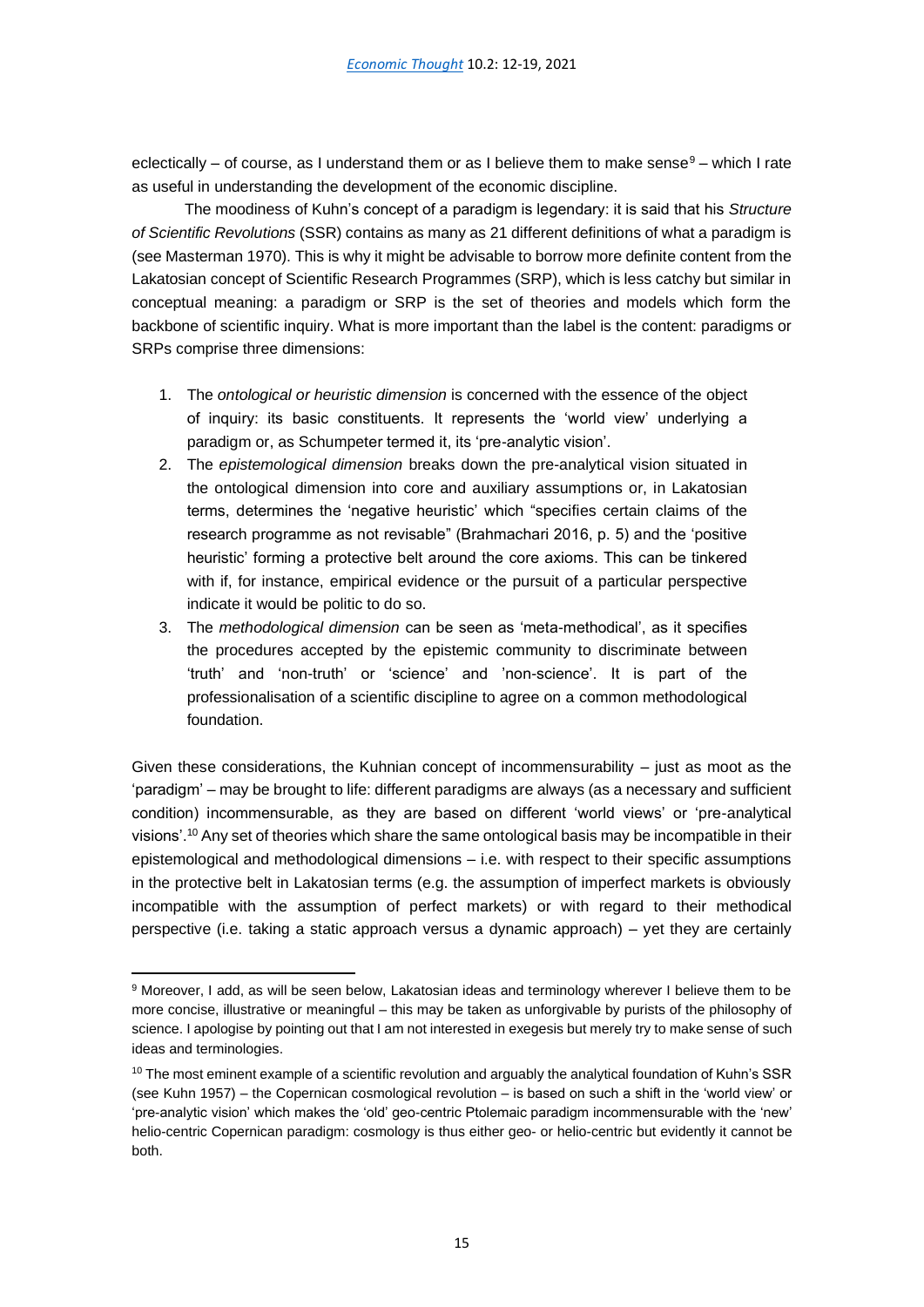commensurable in forming a common paradigm based on a "[…] strong network of commitments — conceptual, theoretical, instrumental, and methodological" (Kuhn, 1970: 42).<sup>11</sup> On the other hand, different paradigms – as incommensurable as they necessarily are – may (and actually will) share a common methodological understanding as a quality-control device and, therefore, may well be compatible in this respect. Finally, I do not see any reason why different paradigms – as incommensurable as they necessarily are – cannot be compared (with respect to their core axioms, their postulates, their policy proposals, etc.) with each other as Thomas (2020) appears to suggest (see my footnote 8). In fact, if different paradigms coexist – a situation pluralists take to be the only healthy state of the economics profession – a comparison of paradigms is needed in order to make an informed choice between the use of any paradigm in the first place (see e.g. Heise 2020a).<sup>12</sup> Moreover, if comparison does not translate into a simple contrasting juxtaposition, modes and objectives of comparison must be conceived. Arguably, verisimilitude (i.e. the likelihood that conjectural knowledge is objective truth) is the most obvious candidate as objective of comparison (and choice). However, if verisimilitude cannot seriously be taken as a rational criterion of comparison and choice due to the methodological restrictions known as the 'Duhem– Quine critique'<sup>13</sup>, other objectives might be more practical: for instance, the realisticness of assumptions or the complexity of models (Ockham's razor) in relating deductive outcome to empirical reality (for a more detailed discussion, see Heise 2020a).

## **Kuhn's SSR, Keynes's GT and Walrasian general equilibrium theorising**

With respect to the controversy between P&W and Thomas, these elaborations have the following bearing: I wholeheartedly follow P&W's argument that Keynes's *General Theory* incorporates the outlines of an alternative economic paradigm which is incommensurate to theorising on Walrasian General Equilibrium. And, therefore, I endorse the view that most of Keynesianism as depicted in textbooks and accepted by mainstream journals is a misconception of Keynes's ideas arising from Walrasian distortions – 'lost in translation'! Moreover, I would personally subscribe to P&W's view that Keynes's new paradigm provides a better and more appropriate tool for understanding 'the real world' than Walrasian general equilibrium economics – and, if this is to mean that Keynes's paradigm is superior to WGE, I would also support that conclusion.

<sup>11</sup> New Classical Macroeconomics and the different variants of neo- and standard-Keynesianism combine to form the Walrasian 'Dynamic Stochastic General Equilibrium' model (DSGE), yet they are incompatible with respect to (protective belt) assumptions of market structures and information availability. In terms of P&W's contribution, sharing the same paradigms means, with respect to the different Keynesianisms, that they adapt and absorb Keynes's theoretical constructs into a WGE 'world view' or 'pre-analytic vision'.

<sup>&</sup>lt;sup>12</sup> Of course, the choice can also be based on forms of compulsion (e.g. career perspectives) or simply ignorance (about rival paradigms).

<sup>&</sup>lt;sup>13</sup> According to the 'Duhem–Quine critique', only single theoretical statements can be objectively falsified, not entire paradigms. However, even falsifying single components of paradigms may cast light on the capabilities of paradigms and their status as 'progressive' or 'degenerating' (in Lakatosian parlance). As I have tried to show, the inability of standard neoclassical labour economics to explain the (negligible) impact of minimum wages on employment certainly casts some doubt not only on neoclassical labour market theory but also the entire paradigm (see Heise 2020b).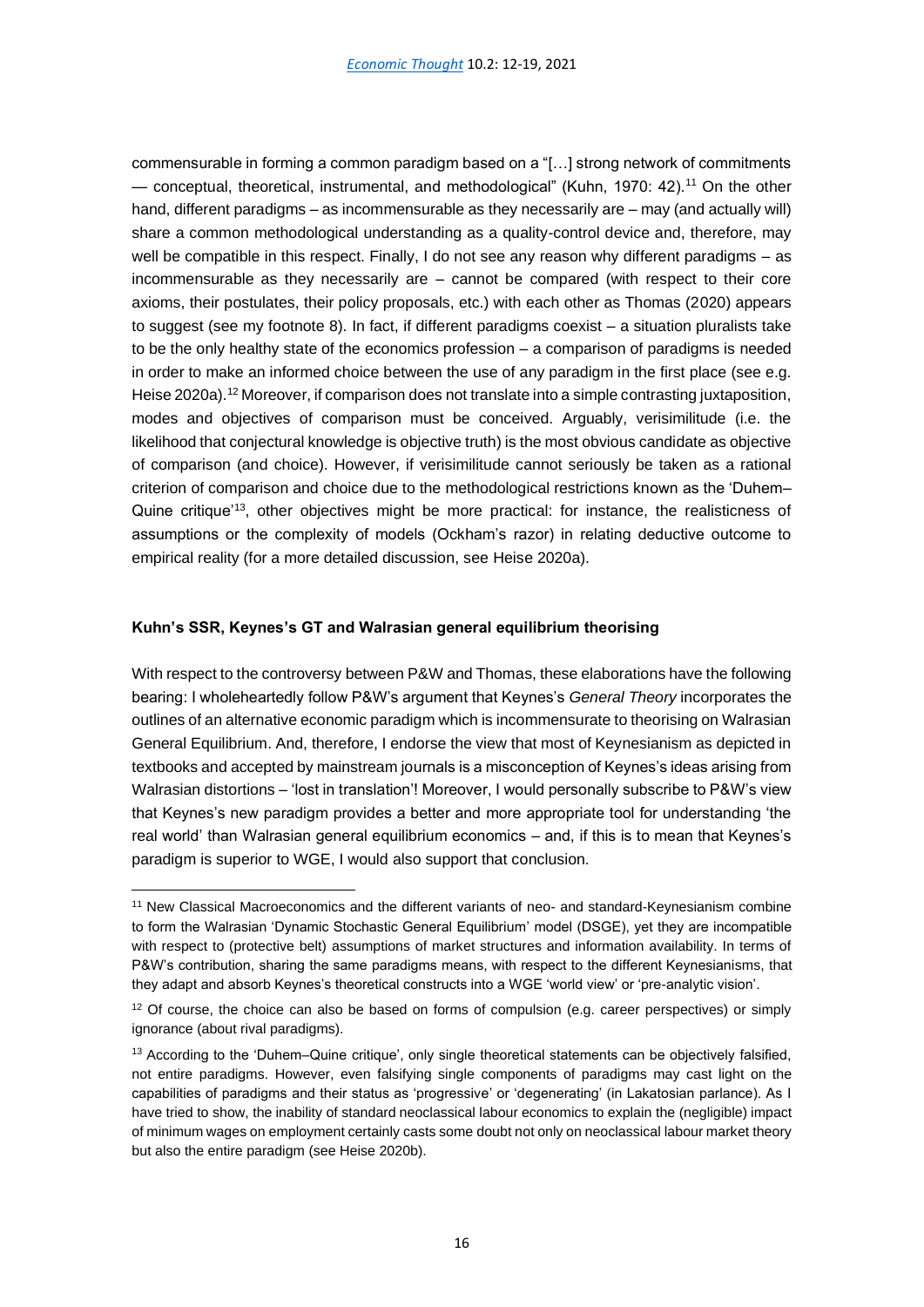But this is only my personal view based on my assessment of the core assumptions of what I believe to be Keynes's paradigm as compared to the core assumptions of WGE. Yet this is where Rod Thomas's critique comes in: if there is no objective inter-paradigmatic comparison on the basis of verisimilitude, the choice of a paradigm must be based on more subjective criteria, such as an assessment of assumptions or model structures. Although this cannot be helped – certainly not by rejecting Kuhn's entire approach and replacing it by an alternative (e.g. Popperian 'critical rationalism'), which may well run into exactly the same problem of not being able to objectively discriminate between competing theories<sup>14</sup> – it is simply to accept the pluralistic nature of the economic discipline and to advocate inter-paradigmatic comparison and methodological rigor as quality-control devices to shield the discipline against the accusation of pure relativism.

This, of course, is a crucial point: what are the core assumptions – the world view or preanalytic vision – of Keynes's new economics in contrast to the core assumptions of WGE? The latter can be named rather easily: the axioms of rationality, (gross) substitution, neutrality of money and ergodicity seem to be unchallenged in order to found a paradigm ontologically describing an *inter-temporal exchange economy optimally allocating scarce resources* as its world view or pre-analytic vision. However, with respect to the new paradigm exposed in the *General Theory*, such core assumptions encapsulating a different world view or pre-analytic vision are less obvious: Keynes not only failed to inform the readers of the *General Theory* about his alternative ontological base, but he also sowed some doubt about the incommensurability of his new economics with WGE (or, rather, the Marshallian version of that paradigm) when he called his magnum opus 'general' instead of 'alternative' and at various occasions declared (neo-)classical economics to be the specific (full employment, full capital utilisation) version of his more general approach<sup>15</sup> – does that not imply the compatibility and, indeed, commensurability of Keynes's ideas and WGE?<sup>16</sup> This at least appears to have been the appraisal of most fellow economists starting the chicken-and-egg discussion about which approach is the more general and which is the more specific. And P&W happen not to inform their readers about the evidence on which they built their judgement of incommensurability. Or, to put it more precisely: what is the incommensurable world view or pre-analytic vision in Keynes's *General Theory* that sets it apart from the exchange paradigm of mainstream WGE?

Earlier versions of Book I of the *General Theory*, unfortunately omitted in later revisions for the 'principle of effective demand', indicate that Keynes rejected the ontological basis of the exchange paradigm (which he labelled 'barter', 'real exchange' or 'cooperative economy') for something he called the 'monetary economy' or 'entrepreneur economy' (see Keynes 1979a; Keynes 1979b). Although Keynes remained rather silent about what exactly – in terms of its axiomatic structures – characterises this new paradigm and although he was not sufficiently

<sup>&</sup>lt;sup>14</sup> This assertion is based on Paul Feyerabend's (1975) work and may well be contested – however, I leave this discussion in the hands of the philosophers.

<sup>&</sup>lt;sup>15</sup> "We are thus led to a more general theory, which includes the classical theory with which we are familiar, as a special case" (Keynes 1936: XXIII).

<sup>16</sup> And is not Keynes's neglect of market imperfections in the *General Theory* rooted in his desire and strategy to make his paradigm as compatible – and commensurable? – with the orthodoxy?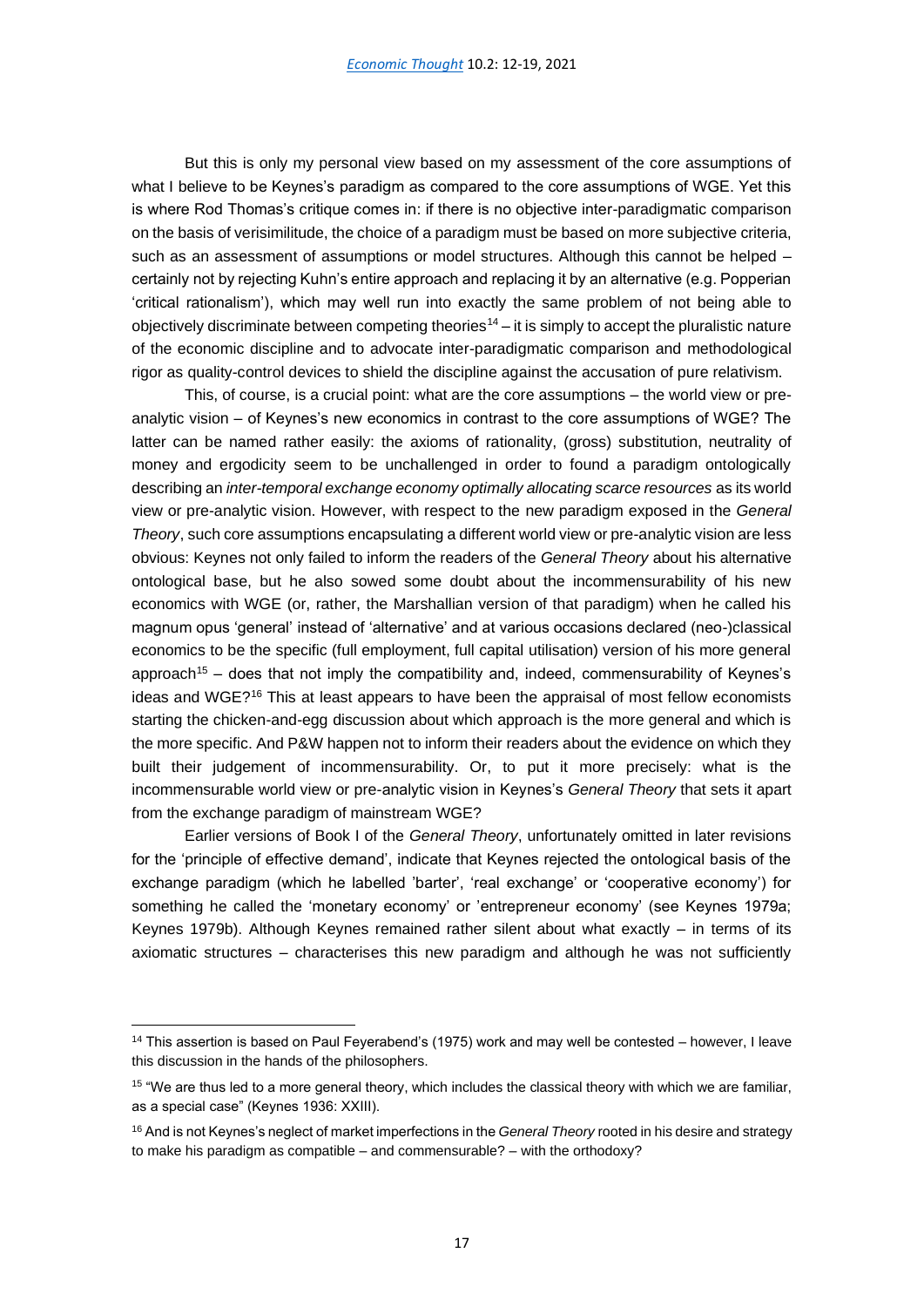aware of the importance of at least sketching his ontological basis, $17$  this void did not go unnoticed: it has been suggested that Keynes's world view or pre-analytic vision is that of *social reproduction under uncertainty based on nominal obligations* (and private property as its underlying feature; see e.g. Heise 2019), assuming as core axioms non-substitution, monetary non-neutrality and non-ergodicity (see Davidson 1984; Davidson 2005).

## **Conclusion**

This brief note was an attempt to reconcile P&W's claim that Keynes's new economics of the *General Theory* and WGE are incommensurable paradigms in a Kuhnian understanding and Thomas's critique that – if they were incommensurable – P&W's appraisal of Keynes's paradigm as a better approximation to the 'real world' than WGE is inconsistent within that very Kuhnian framework<sup>18</sup>. Accepting paradigmatic pluralism as the only adequate state of the economic discipline, comparing economic paradigms which are necessarily incommensurable must become an acknowledged branch of scientific inquiry within the field of economics in order to prepare for the informed (but not necessarily an invariably determinate) choice between competing paradigms which every scientist has to make – and which P&W obviously made in favour of Keynes's new economic paradigm, yet without sufficiently disclosing their selection procedure to convince Rod Thomas.

## **Literature**

Brahmachari, D. (2016) 'Neoclassical Economics as a Method of Scientific Research Program: a review of existing literature' *MPRA* Paper No. 75341 (online at[: https://mpra.ub.uni-muenchen.de/75341/;](about:blank) retrieved on the 11th of December 2020).

Clower, R. (1965) 'The Keynesian Counter-Revolution: A Theoretical Appraisal' in Hahn, F. H., Brechling, F. P. R. (eds.), *The Theory of Interest Rates*, London, MacMillan, pp. 103 –125.

Davidson, P. (1984) 'Reviving Keynes' Revolution', *Journal of Post Keynesian Economics*, Vol. 6, No. 4, pp. 561 – 575.

Davidson, P. (2005) 'Responses on Dow, Lavoie and King on What Post Keynesian Economics is and Who Is a Post Keynesian', *Journal of Post Keynesian Economics*, Vol. 27, No. 3, pp. 393 – 408.

Feyerabend, P. (1975) *Against Method. Outline of an Anarchistic Theory of Knowledge*, London

Heise, A. (2019) 'Post-Keynesian Economics – Challenging the Neo-Classical Mainstream', *Efil Journal of Economic Research*, Vol. 2, Issue 8, pp. 30 – 51.

<sup>&</sup>lt;sup>17</sup> Which is something of a mystery, for he accused mainstream theory of precisely such "a lack in clearness and generality in the premises" (Keynes 1936: XXI).

<sup>&</sup>lt;sup>18</sup> Of course, if one denies or rejects my postulate of an analytic distinction between incommensurability and incomparability of paradigms, my attempt of reconciliation must be of no avail.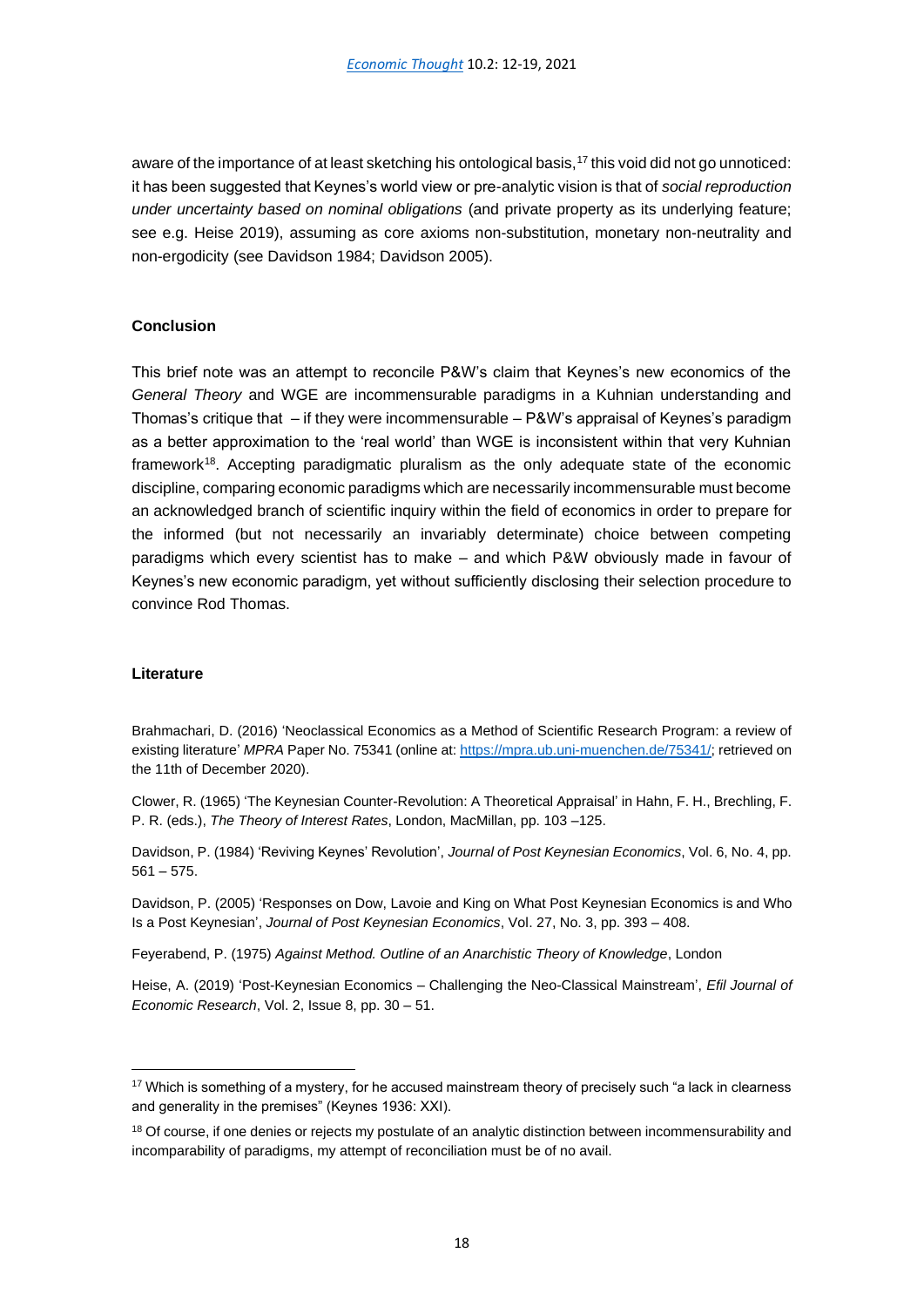Heise, A. (2020a) 'Comparing economic theories or: pluralism in economics and the need for a comparative approach to scientific research programmes', *The Journal of Philosophical Economics*, Vol. 13, No. 2, pp. 162 – 184.

Heise, A. (2020b) 'Minimum wages and the resilience of neoclassical labour market economics. Some preliminary evidence from Germany', *real-world economics review*, issue no. 93, pp. 33 – 40.

Keynes, J.M. (1936) *The General Theory of Employment, Interest and Money*, London, MacMillan.

Keynes, J.M. (1979a) 'A draft of chapter 2 from the last 1933 table of contents: 2. The Distinction between a co-operative economy and an entrepreneur economy', in Moggridge, D. (ed.) *Collected Writings of John Maynard Keynes, Vol. 29: The General Theory and After, A Supplement*, London, MacMillan, pp. 76 – 87.

Keynes, J.M. (1979b) 'A draft of the chapter 3 from the last 1933 table of contents: 3. The Characteristics of an entrepreneur economy', in Moggridge, D. (ed.) *Collected Writings of John Maynard Keynes, Vol. 29: The General Theory and After, A Supplement*, London Macmillan, pp. 87 – 102.

Kuhn, T.S. (1957) *The Copernican Revolution. Planetary Astronomy in the Development of Western Thought, Cambridge* (Mass.), Harvard University Press.

Kuhn, T.S. (1970) *Structure of Scientific Revolutions*, Chicago, Chicago University Press.

Masterman, M. (1970) 'The Nature of a Paradigm', in I. Lakatos, A. Musgrave (eds.), *Criticism and the Growth of Knowledge*, Cambridge, Cambridge University Press, pp. 59 – 89.

Miner, R. (1998) 'Lakatos and MacIntyre on Incommensurability and the Rationality of Theory-change', in *The Paideia Archive: Twentieth World Congress of Philosophy*, Vol. 37, pp. 220 – 226.

Pernecky, M., Wojick, P. (2019) 'The problematic nature and consequences of the effort to force Keynes into the conceptual cul-de-sac of Walrasian economics', *Cambridge Journal of Economics*, Vol. 43, No. 3, pp. 769 – 784.

Stanfield, R. (1974) 'Kuhnian Scientific Revolutions and the Keynesian Revolution', *Journal of Economic Issues*, Vol. 8, No.1, pp. 97 – 109.

Thomas, R. (2020) 'Keynes, Kuhn and the sociology of knowledge: a comment on Pernecky and Wojick', *Cambridge Journal of Economics*, Vol. 44, No.4, pp. 1415 – 1424.

\_\_\_\_\_\_\_\_\_\_\_\_\_\_\_\_\_\_\_\_\_\_\_\_\_\_\_\_\_\_ SUGGESTED CITATION:

Heise, Arne (2021) 'The incommensurability of Keynes's and Walrasian economics and the unsuccessful escape from old ideas' *Economic Thought*, 10.2, pp. 12-19. <http://www.worldeconomicsassociation.org/files/journals/economicthought/WEA-ET-10-2-Heise.pdf>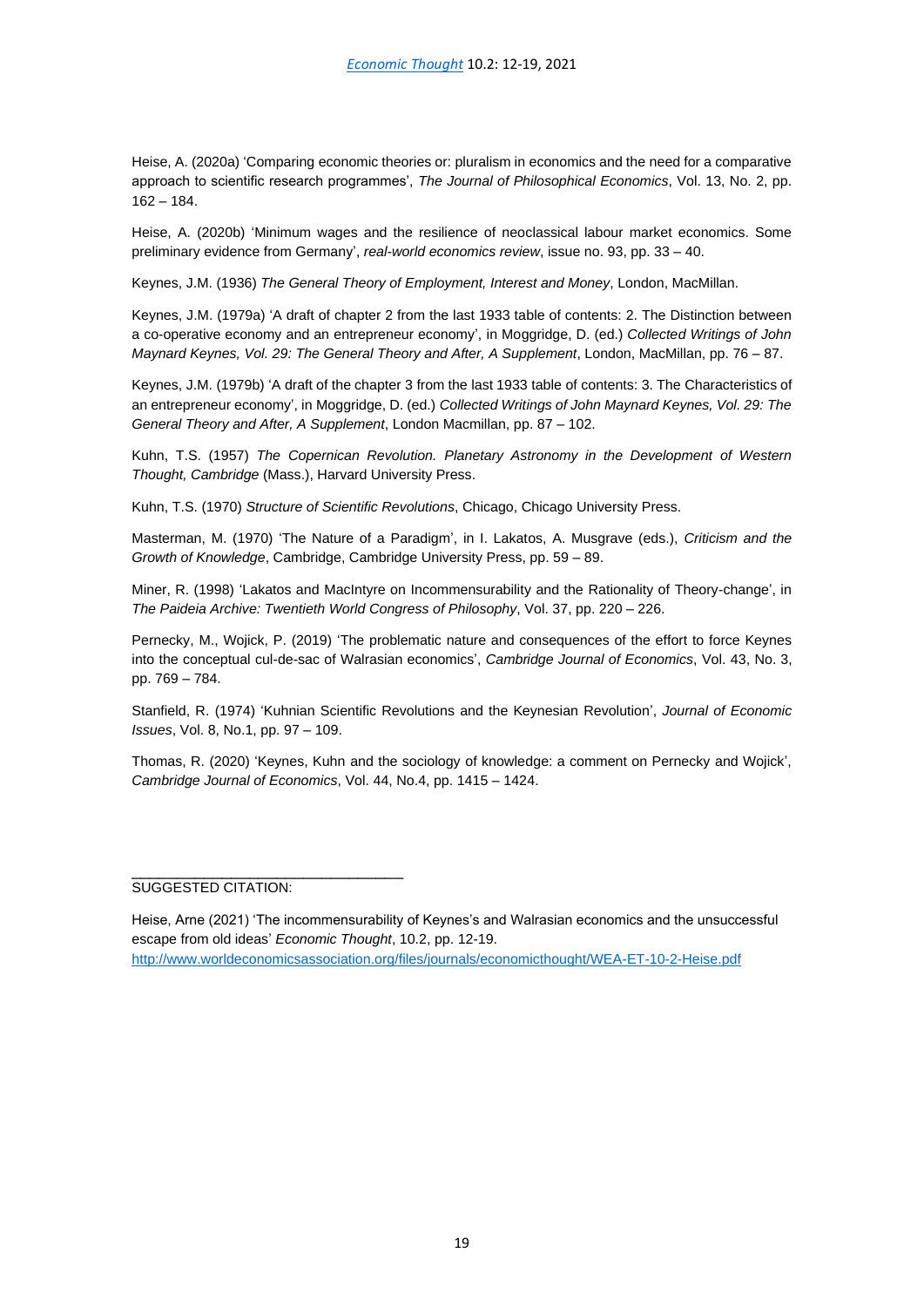# <span id="page-21-0"></span>**Reply to Arne Heise's 'The incommensurability of Keynes's and Walrasian economics and the unsuccessful escape from old ideas'**

**Rod Thomas**, Newcastle Business School, Northumbria University, Newcastle upon Tyne, UK [rod.thomas2@btinternet.com](mailto:rod.thomas2@btinternet.com)

I thank Arne Heise for his commentary on my debate with Mark Pernecky and Paul Wojick (Pernecky and Wojick, 2019, 2020; Thomas, 2020). Here, I offer a reply to some of its content.

Let me begin by saying where I agree with Heise and the initial contribution of Pernecky and Wojick (*P&W*).

I agree that Keynes's writings, when compared to those derived from Walrasian general equilibrium (WGE) theorising, offer an alternative explanation of the functioning and malfunctioning of economic systems. I agree also that these alternative explanations are comprised of theoretical systems. And I agree that the economic systems whose behaviour they seek to explain are important to our experience of the real world – crudely put, it matters if a person finds themself involuntarily unemployed and it matters to all of us if millions do. That is one reason why an economist has a theoretical interest in explaining the workings of economic systems. The theoretical systems so developed, however, are products of the ever-fallible human imagination and ought not to be confused with the real world; *P&W* write, for instance, of a '…theories direct relationship to reality' (Pernecky and Wojick, 2019, p. 772). I suspect also that we agree that both Keynes's system and WGE are simplified accounts of the workings of the real world; Heise (2021, p. 17), for instance, distinguishes conjectural knowledge from objective truth and refers to the 'verisimilitude' of a theoretical system, whereas *P&W* cite approvingly János Kornai's view that an acceptable theory must describe the real world '…more or less accurately' (Pernecky and Wojick, 2019, p. 773).

And I agree that since our theories about the world may also inform our actions in the world, then such theoretical systems also indirectly affect our experiences of the real world. Keynes, for instance, wrote about his 'agenda of government' (Keynes, 2015A, p. 55) and how '…the ideas of economists and political philosophers, both when they are right and when they are wrong, are more powerful than commonly understood' (Keynes, 2015B, p. 262). Most memorably, he wrote of the analogy between a 'newspaper beauty contest', where readers are asked to guess the readership's most favoured photographic beauty, and how professional investment may involve anticipating what average opinion expects the average opinion to be (Keynes, 2015B, p. 211). *P&W* (2019) acknowledge all this by stressing how theoretical systems inform policy prescriptions. Indeed, they go much further than that. They theorise that an economist may prefer a particular theoretical system, not because they think it is the best that the human mind has so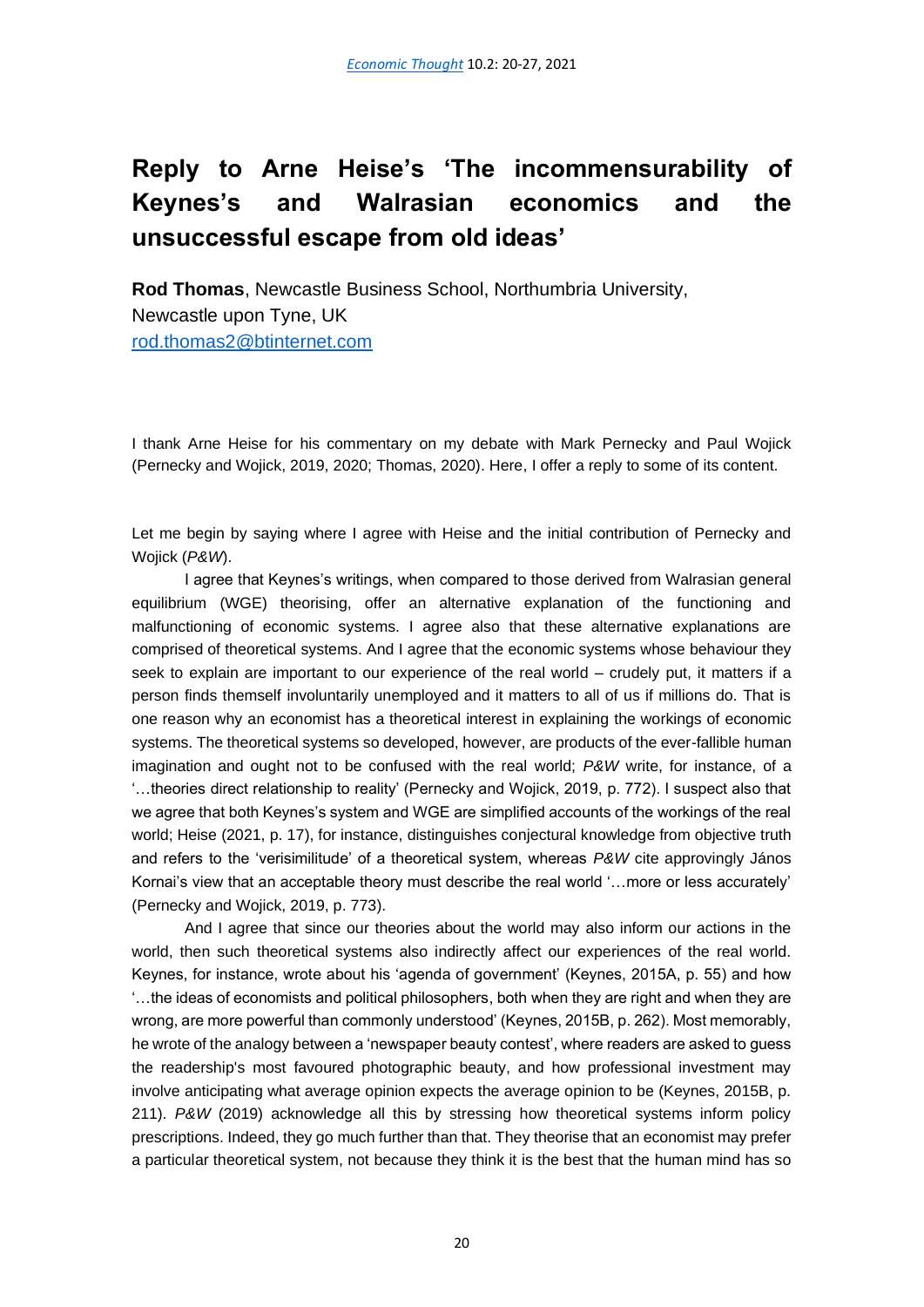far conjectured, but because they have personally invested human capital in its development, or been trained in the application of its nostrums, or if they think it offers, via others, access to 'highlyregarded departments', 'prestigious journals', or 'prized circles of influence' (Pernecky and Wojick, 2019, p. 778-779); a beauty contest indeed. Heise (2021, p. 16, fn. 12) similarly writes that theory choice may be based upon 'career perspectives'.

Thus, I share a concern wherever the scientific pursuit of truth becomes distracted by extra-scientific interests like personal fame, prestige, or position. As W.W. Bartley (1990) noted in his prescient and compelling analysis of this issue, the objection is not to self-interested behaviour, it is to the institutional frameworks that fail to channel it properly. Admittedly, in our present age it may appear rather quaint and old-fashioned, but I prefer it when the Academy channels its efforts toward the advancement of learning. Indeed, I think there is an important distinction to be made here, one that is increasingly becoming central to an understanding of our times, but one that *P&W* were unable to state clearly because of the Kuhnian philosophical framework that supposedly informed their analysis (more on which later).

Consequently, I agree that these are all reasons why the critical comparison of alternative theoretical systems ought to be of acute interest. Indeed, my own sense is that it was this idea – that the critical appraisal and comparison of theoretical systems is important – that motivated *P&W* (2019) to write their paper, just as I think it also motivated Keynes to develop his theoretical system as an alternative to the orthodoxy of his times. I think we agree on all this. And I think that we agree that the critical comparison of these theoretical systems is not going to be assisted by any tendency to ignore, misrepresent, misinterpret, or mistranslate key components of Keynes's theoretical system – all charges that *P&W* (Pernecky and Wojick, 2019) explicitly levelled against supporters of WGE-style theorising.

Moreover, I agree that *P&W's* (Pernecky and Wojick, 2019) account of how such neglect, misrepresentation, mistranslation, and misinterpretation is accomplished was insightful – they argued their case and supplied useful quotations and citations to illustrate it. All of this, I think, is germane to understanding what Heise (2021, p. 16) describes as the '…misconception of Keynes's ideas arising from Walrasian distortions – 'lost in translation'!'. Finally, I should like to be clear that, contrary to the impression given by Heise (2021, p. 14) and possibly elsewhere, it was this that I found 'insightful' and not *P&W* supposed use of Kuhn's philosophy of science in the composition of their case. But overall, that is a long list of agreements. So where do we disagree?

A principal difference may already be apparent from what I have written above – I find no need to mention Thomas Kuhn's philosophy of science in discussing these issues. Indeed, I see no reason to think that Kuhn's philosophy of science is supportive to *P&W's* case whatsoever. On the contrary, if one subscribes to it, then the critical comparison of theoretical systems may become rationally impossible because of the very philosophy of science one has adopted. Crudely reiterated, this is because Kuhn (1996) formulated a philosophy of science in which the theoretical systems of a science reside within a so-called 'paradigm': '...the entire constellation of beliefs, values, techniques, and so on shared by members of a given community' (Kuhn, 1996, p. 175) and he argued that alternative paradigms are 'incommensurable' (Kuhn, 1996, p.112): 'each group uses its own paradigm to argue in that paradigm's defence' (Kuhn, 1996, p.94). Thus, '…the proponents of competing paradigms practice their trades in different worlds' (Kuhn, 1996, p. 150)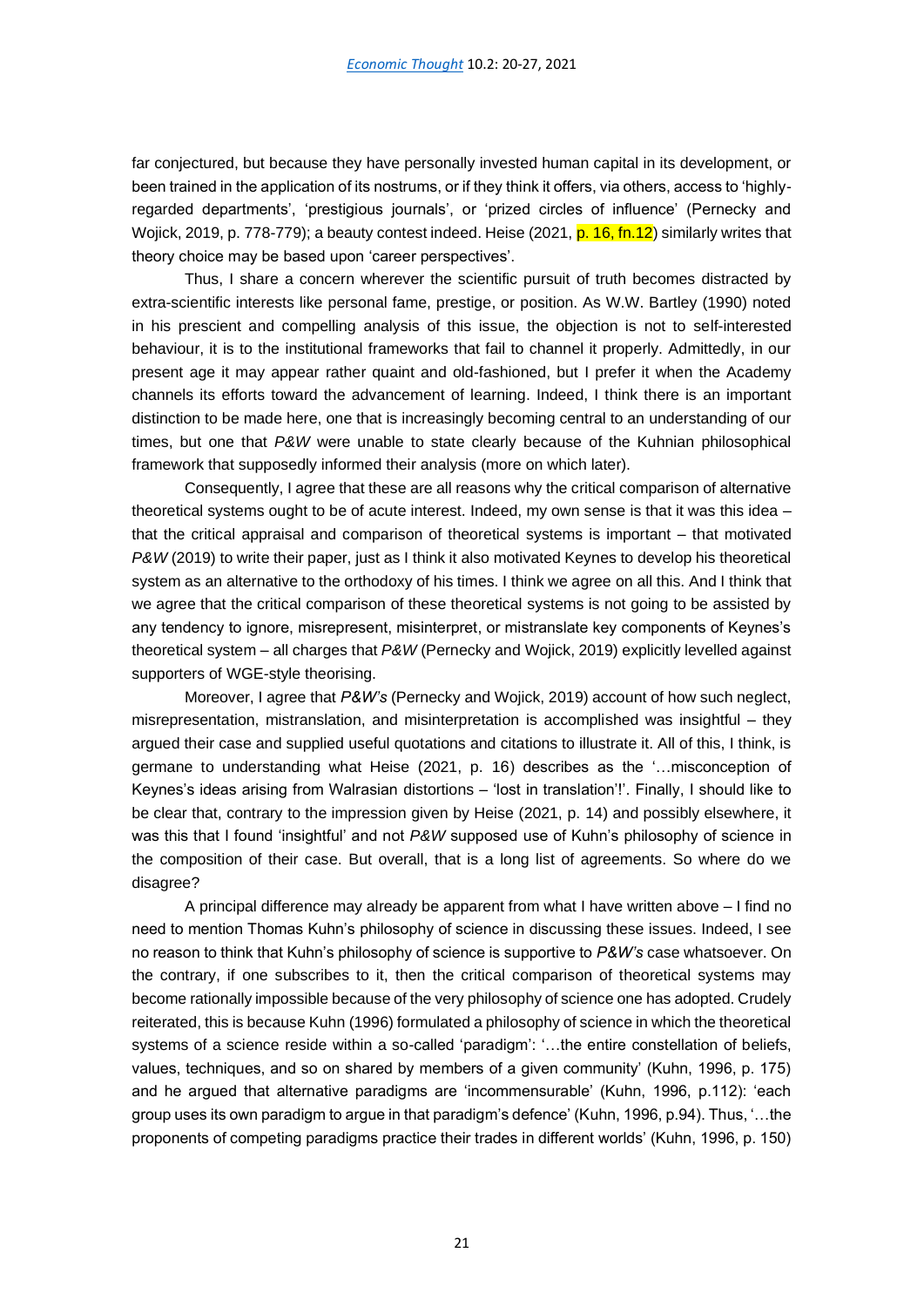with each community having its own conceptual apparatus which applies its vocabulary to nature in different ways (Kuhn, 1996, p. 149). Indeed, for Kuhn, where alternative paradigms exist contemporaneously within a field of study, then that field of study barely constitutes a science at all (Kuhn, 1996, pp. 4-5). So-called 'normal science' is characterised by a 'particular scientific community' being engaged in 'paradigm-based research' or 'puzzle solving' (Kuhn, 1996, §II-IV), for it cannot be characterised by the rational comparison of supposedly alternative paradigms because, by Kuhnian lights, such paradigms are incommensurable.

To be clear, Kuhnian incommensurability therefore means that '…the proponents of competing paradigms must fail to make complete contact with each other's viewpoints' (Kuhn, 1996, p. 148) and even that there are '…incompatible modes of community life' (Kuhn, 1996, p. 94). And it means that commensurability cannot be restored by comparing the absolute truth of each community's claims by means of a 'neutral language of observations': 'truth' like 'proof' is a term with only 'intra-theoretic applications' (Kuhn, 1996, p. 126; Kuhn, 1974A, p. 266).

Kuhn's philosophy also brings with it a particular theory of rationality; namely, it flows only from commitment to a paradigm, from being able to show how decisions and judgments are derived from, and justified by, the standards and values that it sets. It follows that a shift between paradigms, a so-called 'scientific revolution', cannot itself be rational. Kuhn speaks instead of paradigm shifts using terms like 'conversion' and compares them not to the making of a rational decision, but to a 'gestalt switch' (Kuhn, 1996, p. 150). And it is why he claims that their '…explanation must, in the final analysis, be psychological or sociological' (Kuhn, 1974B, p. 21).

These fundamental features of Kuhn's philosophy, and how they contrast with an alternative such as Karl Popper's critical rationalism in which rationality involves the critical exploration of what our theoretical systems imply, must be understood if his more startling and alarming declarations are to make any real sense, which is probably why such declarations tend to be wholly absent from *P&W's* (Pernecky and Wojick, 2019) paper or Heise's (2021) commentary. Ponder, for instance, this gem: '… it is precisely the abandonment of critical discourse that marks the transition to a science' (Kuhn, 1974B, p. 6).

Accordingly, these are the reasons why, following many others, I classified Kuhn's philosophy as a 'sociology of knowledge' or even a 'sociologising philosophy' characterised by 'epistemological relativism' (Thomas, 2020, p. 1417). As such, I argued that it is not a philosophy that one ought to adopt if one thinks that criticism is our only known method for the detection of error. Cue instead my discussion of the *fallibilist* philosophy of critical rationalism, the *nonjustificational* use of deductive logic in argument and empirical scientific testing, and a vision of a community – given what I have written above let us not mistake it for 'the Academy' – that is genuinely interested in the critical discussion of its own theories, values, standards, assumptions, and beliefs (Thomas, 2020). This is all very different to the Kuhnian account of science as the making of commitments, or what Popper called 'the myth of the framework' (Popper, 1994). As Lakatos (1974, p. 93) observed: 'The clash between Popper and Kuhn is not about a mere technical point in epistemology. It concerns our central intellectual values'.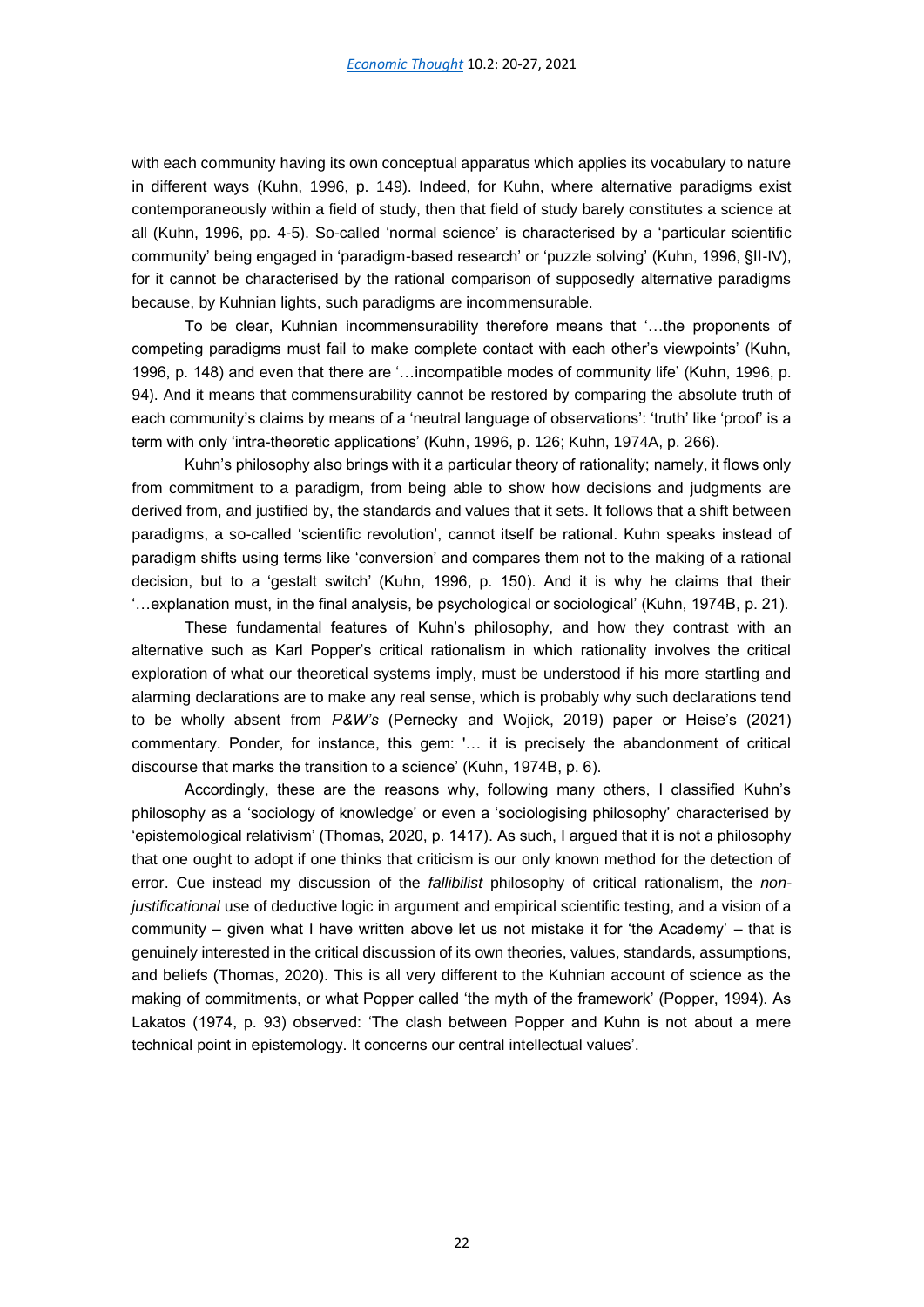Thus, adopting Kuhn's philosophy supposedly to inform the critical comparison of two theoretical systems, when that very philosophy presents the two systems as being paradigmbound, relativistic, and incommensurable, is hardly a viable basis for conducting such a comparison. It is at worst a contradiction: the desired critical comparison is positively disabled by the adoption of Kuhn's philosophy. Or at best, it is a bit like scoring an own goal in association football – it positively enables others to say: *'We don't understand you! You say your paradigm is incommensurable to ours only then to declare yours as superior!'*. And of course, given that *P&W* move effortlessly between the supposedly incommensurate systems of Keynes and WGE, showing where one supposed Kuhnian paradigm ignores, misinterprets, misrepresents, and mistranslates the other, then they are obviously not in actuality subscribing to Kuhn's philosophy. Under Kuhn's philosophy such an analysis would require some form of meta-paradigm that renders the two systems commensurable, but *P&W* did not introduce one. What they did instead, in the section in which they declared Keynes's system to be superior to that of WGE (Pernecky and Wojick, 2019, §3), was to resort implicitly to a pre-Kuhnian philosophy of science in which knowledge is inductively derived from a supposedly pure empirical base (i.e., the neutral language of observation that Kuhn thought non-existent). But obviously, that merely introduced a new inconsistency to the content of their argument; namely, it was no longer based on Kuhn's philosophy of science.

All of this is the subject of discussion in Thomas (2020), but Heise (2021) makes no effort to recount the details. This is unfortunate because it seems to me that he makes claims that are similarly contradictory. For instance, Heise (2021, p. 13; p.13 fn. 6) criticises two economists for failing '...to replace their [Walrasian] lenses' when viewing Keynes's theoretical system, while simultaneously attributing their failure to them '…ignoring the problem of paradigm incommensurability'. But *if* the problem of paradigm incommensurability is a genuine one, then Keynes is only understandable to those two economists in terms of the problems, exemplar achievements, language, and techniques of *their community's* so-called Kuhnian paradigm. Thus, what did Heise expect them to do? It seems to me that they acted in accordance with *his* very principle of paradigm incommensurability. I am bewildered why so many economists seem to think that paradigm incommensurability is a real problem, while simultaneously discussing it as if it were not. Let us be consistent and simply accept that it is not.

But equally, it is never wholly clear what Heise means by 'the problem of incommensurability' because he hardly attempts to discuss Kuhn's philosophy. The abstract and introduction to his paper suggest that he intends to work with the notion of '…incommensurable paradigms in a *Kuhnian* understanding' (Heise, 2021, p. 12, emphasis added), but unhelpfully that agenda is swiftly jettisoned; Heise writes: 'To be sure: I do not know what Kuhn meant by 'incommensurability' and whether he took this term as synonymous with the term 'incompatibility'' (Heise, 2021, p. 14 fn. 8). Heise (2021, p. 14 fn. 8) proceeds to formulate his own peculiar locution in which paradigms are 'incommensurable' yet comparable under 'clearly defined and reasonable' standards. I do not find this to have much of a resemblance to a Kuhnian understanding of incommensurability.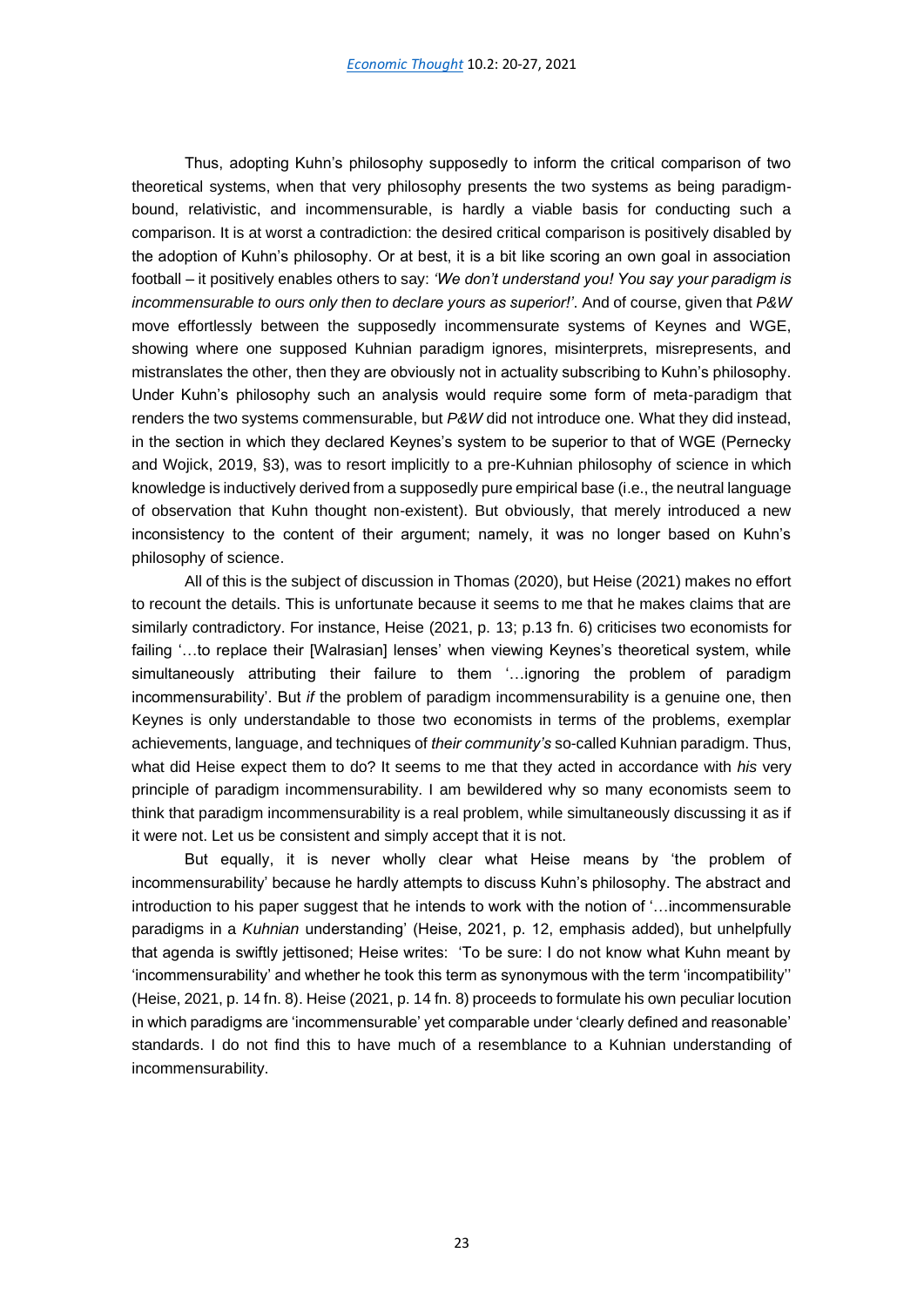Instead of examining Kuhn's philosophy, or my exchange with *P&W* concerning its merits in comparison to critical rationalism, Heise judges that the *Cambridge Journal of Economics* (*CJE*) is not '…the right place for a discussion of the philosophy and sociology of knowledge of Thomas Kuhn' and that we ought simply to dismiss Kuhn's philosophy as being '…vague and in need of interpretation' (Heise, 2021 p. 14). Such interpretations of Kuhn's philosophy, however, are not to be published in an economics journal which attempts to utilise it; Heise prefers that they be published in a philosophy journal. Heise supplements this judgement with another: that Kuhn's philosophy is 'moody' (Heise, 2021 p. 15). Its 'moody' nature supposedly being illustrated by Margaret Masterman's (1974) finding that Kuhn's *The Structure of Scientific Revolutions* (1996) contained 21 different definitions of what a 'paradigm' is.

However, what Masterman (1974) documented were the 21 different ways that Kuhn (1996) elucidated his concept of paradigm, noting afterwards that '…not all these senses of paradigm are inconsistent with one another: some may even be elucidations of others' (1974, p. 65). I am not myself surprised that Kuhn was able to supply 21 elucidations of his paradigm concept given the importance he attributed to it in his philosophy, so I am not inclined to dismiss him for that reason alone. Moreover, Masterman proceeded to reduce Kuhn's 21 elucidations of the paradigm concept to three main senses, one of which she labelled, much like I did, 'the sociological sort' (Masterman, 1974, p. 65).

Be that as it may, my comment upon *P&W's* paper queried its supposed use of Kuhn's philosophy precisely because they elected to present their analysis as being based upon it and the *CJE* decided to publish that claim. This is in line with the *CJE's* declared interest in publishing articles on methodological topics and inviting commentary. It seems to me that if philosophical doctrines are incorporated into methodological arguments in a way that is inconsistent with those very doctrines, then the advancement of learning will be poorly served if those arguments are allowed to pass without comment simply on the grounds that the doctrines are philosophical. Nor do I think such inconsistencies can be demonstrated without first explaining the doctrines. And it seems to me that it would be churlish not to detail an alternative doctrine that eliminates the inconsistency and advances the debate if one is readily to hand.

But more importantly to present purposes, I do not understand how Heise thinks his paper can possibly be 'an attempt to reconcile' (Heise, 2021, p.12; p.18) *P&W's* claims concerning their use of Kuhn's philosophy, with my critique of those claims, given that he is not even willing to consider the content of those claims, or my critique of them.

To reiterate, I argued in my paper that *P&W* had no real need for Kuhn's philosophy in the compilation of their case against WGE and crucially that *they did not actually use it* in their purported demonstration of the superiority of Keynes's theoretical system to that of WGE; thus, there is nothing really for Heise to reconcile in the way that he claims.

What I think Heise *is* proposing is that Keynes's theoretical system and that of WGE be *compared* using Imre Lakatos's (1974) 'Methodology of Scientific Research Programmes' (MSRP). But he seems also to suggest that Lakatos's methodology of comparing research programmes be augmented with the idea that a research programme incorporates a 'world view' or 'pre-analytical vision', so that the '…Kuhnian concept of incommensurability… be brought to life: different paradigms are always (as a necessary and sufficient condition) incommensurable, as they are based upon different 'world views' or 'pre-analytical visions'' (Heise, 2021, p. 15). But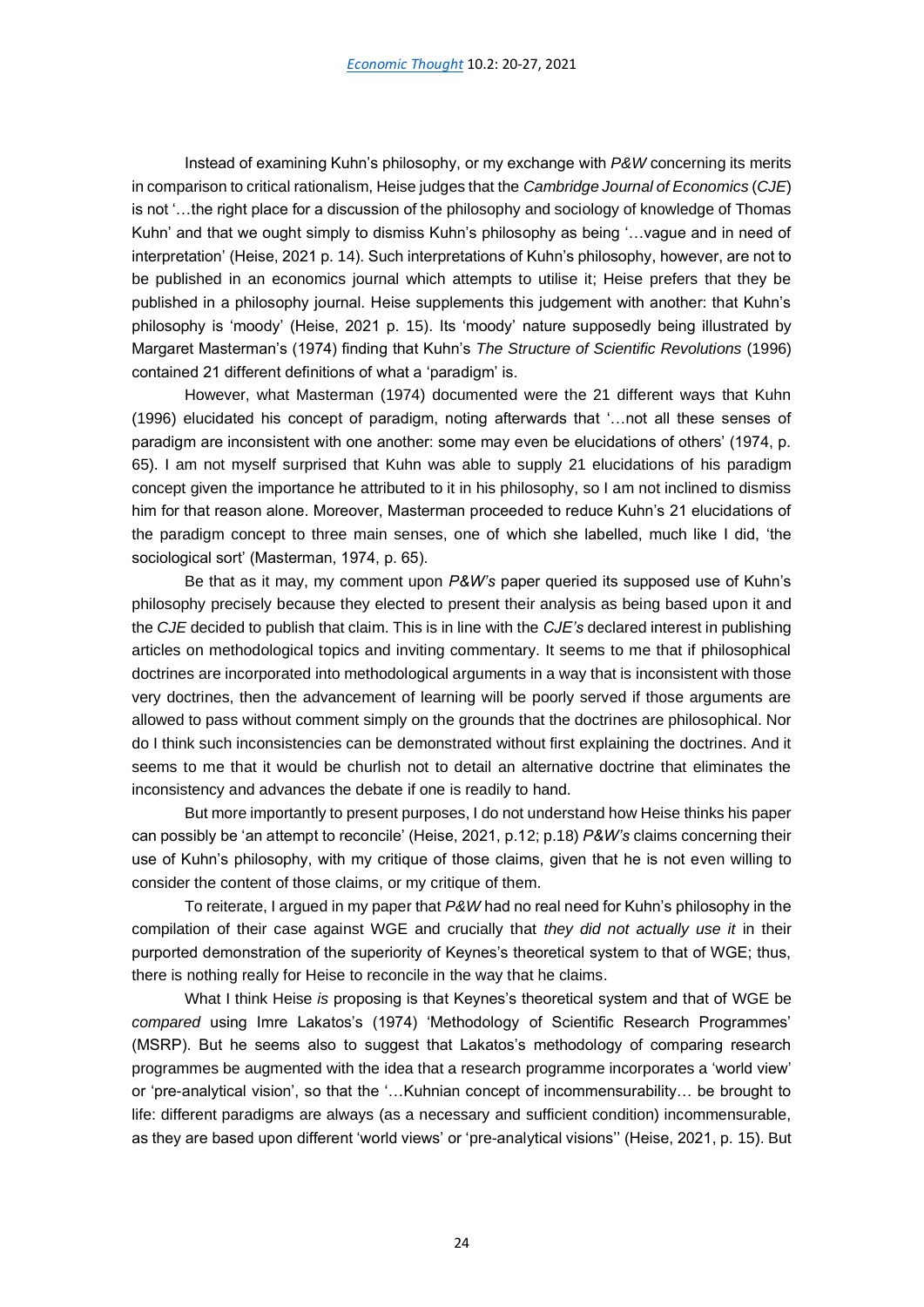in the context of a discussion of Lakatos, I do not claim to understand what Heise means by this. My reading of Lakatos is that he rejected Kuhn's notion of incommensurability and based his MSRP on research programmes being *inconsistent* with one another, but *comparable* (see for instance, Lakatos, 1974, pp. 178-179). Such comparison to be conducted using his MSRP. Moreover, Lakatos (1974, p. 179) explicitly writes of his MSRP that its '…main aspects were developed from Popper's ideas'. Thus, I suspect Heise's discussion of incommensurability in the context of MSRP may simply be another instance of presenting the problem of incommensurability as if it were real, while proceeding to discuss it as if it were not.

Where Heise does follow Lakatos (and the strictures of Kuhn) is in drawing inspiration from the oft-repeated claim that Popper neglected the 'Duhem-Quine' problem: that the empirical testing of a theoretical system only ever relates to a system of theoretical statements and never one component part. A theory cannot therefore be falsified conclusively (the so-called 'naïve falsificationism' that both Kuhn (1974B) and Lakatos (1974) wrote about). Indeed, the report of an empirical test cannot be considered conclusive for the same reason. Consequently, according to Lakatos, we need instead a more complex and sophisticated methodology for discriminating between research programmes. That is, we need his MSRP. Cue Lakatos's complex of labels requesting the identification of a programme's 'hardcore' of stipulated assumptions, its 'negative heuristic' of loyalty to the 'hardcore', the 'protective belt' of auxiliary hypothesis that may be surrendered, modified, and remodified to deflect a purported falsification, and the 'positive heuristic' for progressing the explanatory reach of the programme etc. I am myself sceptical whether such conceptual proliferation can make the objective discrimination that Heise desires, or that it transcends the insight that at every turn what a valid deductive inference offers us is not a proof, but at best a choice between the truth of its conclusion and the falsity of one or more of its premises (Notturno, 2000).

For instance, if the deductive logic of a theoretical system supposedly 'proves' that involuntary unemployment cannot exist, but we have empirical reports that it does, then are the assumptions of the deductive system true? We may say that the real conditions are not as the theoretical system demands, or that other special factors are exerting an influence, or that the reports of involuntary unemployment misdescribe the real situation or mismeasure it. Some may always prefer such explanations to entertaining the hypothesis that a treasured element of the theoretical system is false. As Popper joked, there is no logical formula for intellectual honesty. But this does not alter the feature of a valid deductive argument that matters; namely, it invites us to use critical reasoning in the investigation of these explanations, just as it enabled the general plan of Keynes's attack on the orthodoxy of his day (Leontief, 1949). And in investigating these conjectures, for that is what they are, we may be as critical as far as our ingenuity may carry us. Similarly, whatever we decide at each stage, our knowledge will remain conjectural even when it seems able to withstand the critical barrage – we may discover truth, but not with certainty. Crucially, however, the normative interest of the critical rationalist attitude remains the discovery of truth through the elimination of falsity and in the methodological rules that may assist in that, and not in psychological or sociological comforts.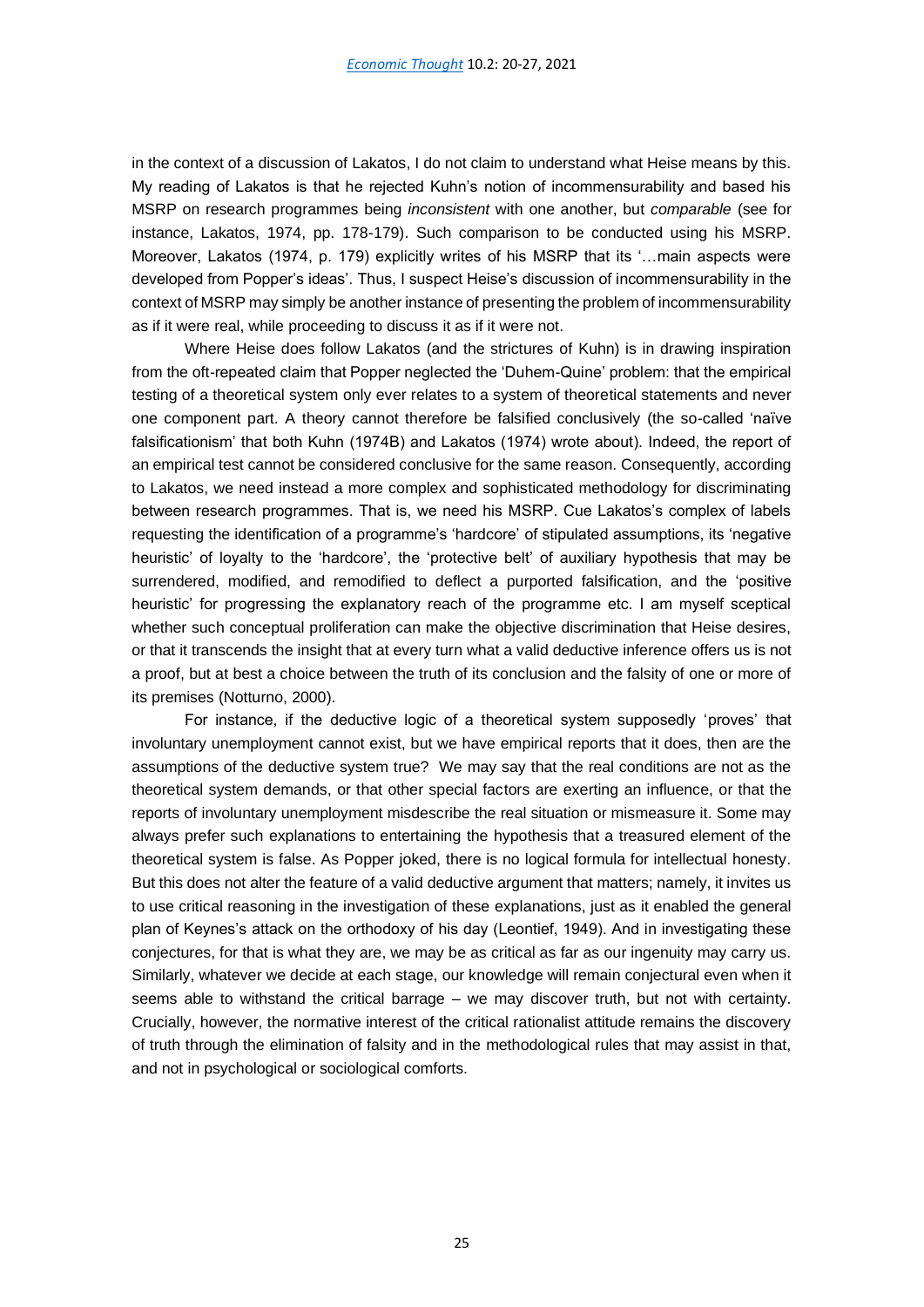Critical rationalist philosophers like W.W. Bartley III, David Miller and Mark Notturno have made great efforts to restate and clarify these points; but equally, on my reading, the problem identified in the Duhem-Quine theory was considered by Popper (2002) in his *The Logic of Scientific Discovery* where he offered a methodological discussion of how an empirical science ought to respond to it. This was summarised by Klappholz and Agassi (1959, p. 60) as '…be critical and always ready to subject one's hypotheses to critical scrutiny'. For Popper, there was not much more to be said than that, but that suggested attitude is very different to one that develops and dogmatically defends research programmes for a panoply of extra-scientific reasons. Sadly, it was not only Keynes who fell victim to the Academy's tendency to ignore, misinterpret and misrepresent the best of its critical thinkers. On Lakatos and Popper, see for example Agassi (2021). But all that is another story.

## **Literature**

Agassi, J. (2021) 'Science *sans* subjectivity: the sad case of Imre Lakatos', *Philosophy of the Social Sciences,* vol. 51 (5), 507-511.

Bartley, III, W.W. (1990) *Unfathomed Knowledge, Unmeasured Wealth: On Universities and the Wealth of Nations,* La Salle Illinois, Open Court.

Heise, Arne (2021) 'The incommensurability of Keynes's and Walrasian economics and the unsuccessful escape from old ideas' *Economic Thought*, 10.2, pp. 12-19.

Keynes, J.M. (2015A) [1926] 'The End of Laissez-faire', pp. 39-61 in R. Skidelski (ed.) 2015. *The Essential Keynes,* United Kingdom, Penguin.

Keynes, J.M. (2015B) [1936] 'The General Theory of Employment, Interest and Money', pp. 176-262 in R. Skidelski (ed.) 2015. *The Essential Keynes,* United Kingdom, Penguin.

Klappholz, K. and Agassi, J. (1959) 'Methodological prescriptions in economics'*, Economica,* vol. 26, 60-74.

Kuhn, T. S. (1974A) [1970] 'Reflections on my critics', 231-278 in I. Lakatos, and A. Musgrave, (eds.) 1974. *Criticism and the Growth of Knowledge,* Cambridge, Cambridge University Press.

Kuhn, T. S. (1974B) [1970] 'Logic of Discovery or Psychology of Research?', pp. 1-23 in I. Lakatos, and A. Musgrave (eds.) 1974. *Criticism and the Growth of Knowledge,* Cambridge, Cambridge University Press.

Kuhn, T. S. (1996) [1962] *The Structure of Scientific Revolutions,* Third edition, Chicago, University of Chicago Press.

Lakatos, I. (1974) [1970] 'Falsification and the Methodology of Scientific Research Programmes', pp. 91-196 in I. Lakatos, and A. Musgrave (eds.) 1974. *Criticism and the Growth of Knowledge,* Cambridge, Cambridge University Press.

Leontief, W. (1949) 'Postulates: Keynes' General Theory and the Classicists', pp. 232-242 in Seymour E. Harris (ed) 1949. *The New Economics - Keynes' Influence on Theory and Public Policy,* London, Dennis Dobson.

Masterman, M. (1974) [1970] 'The Nature of a Paradigm', pp. 59-89 in I. Lakatos, and A. Musgrave (eds.) 1974. *Criticism and the Growth of Knowledge,* Cambridge, Cambridge University Press.

Notturno, M.A. (2000) *Science and the Open Society*, CEU Press, New York.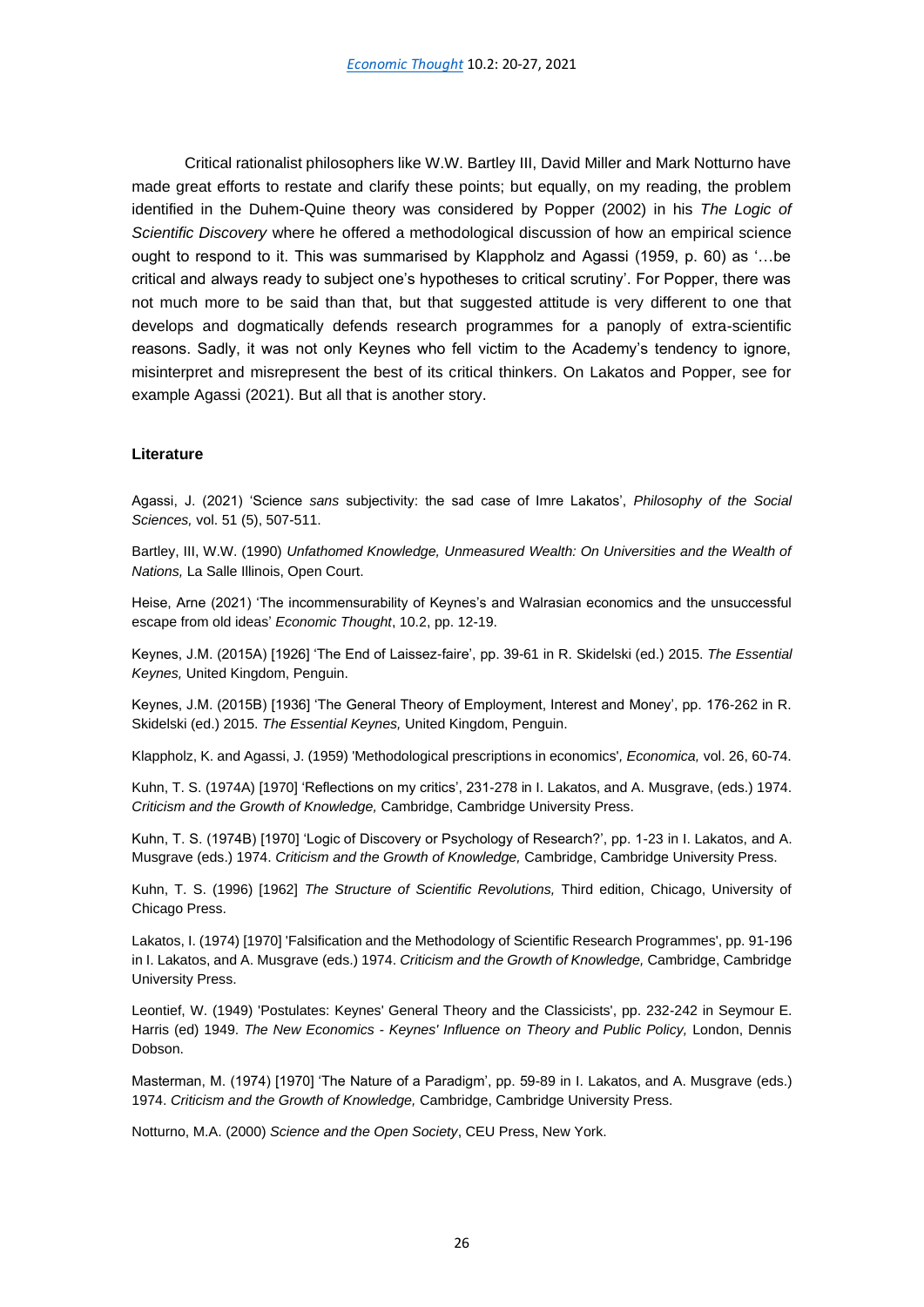Pernecky, M. and Wojick, P. (2019) 'The problematic nature and consequences of the effort to force Keynes into the conceptual cul-de-sac of Walrasian economics', *Cambridge Journal of Economics,* vol. 43 (3), 769- 783.

Pernecky, M. and Wojick, P. (2020) 'A response to "Keynes, Kuhn and the sociology of knowledge: a comment on Pernecky and Wojick"', *Cambridge Journal of Economics,* vol. 44(6), 1425-1428.

Popper, K.R. (1994) *The Myth of the Framework: In Defence of Science and Rationality, (ed.), M.A. Notturno,* London, Routledge.

Popper, K. (2002) [1959] *The Logic of Scientific Discovery,* London, Routledge.

Thomas, R. (2020) 'Keynes, Kuhn and the sociology of knowledge: a comment on Pernecky and Wojick', *Cambridge Journal of Economics,* vol. 44(6), 1415-1424.

SUGGESTED CITATION:

\_\_\_\_\_\_\_\_\_\_\_\_\_\_\_\_\_\_\_\_\_\_\_\_\_\_\_\_\_\_

Thomas, Rod (2021) 'Reply to Arne Heise's "The incommensurability of Keynes's and Walrasian economics and the unsuccessful escape from old ideas"' *Economic Thought*, 10.2, pp. 20-27. <http://www.worldeconomicsassociation.org/files/journals/economicthought/WEA-ET-10-2-Thomas.pdf>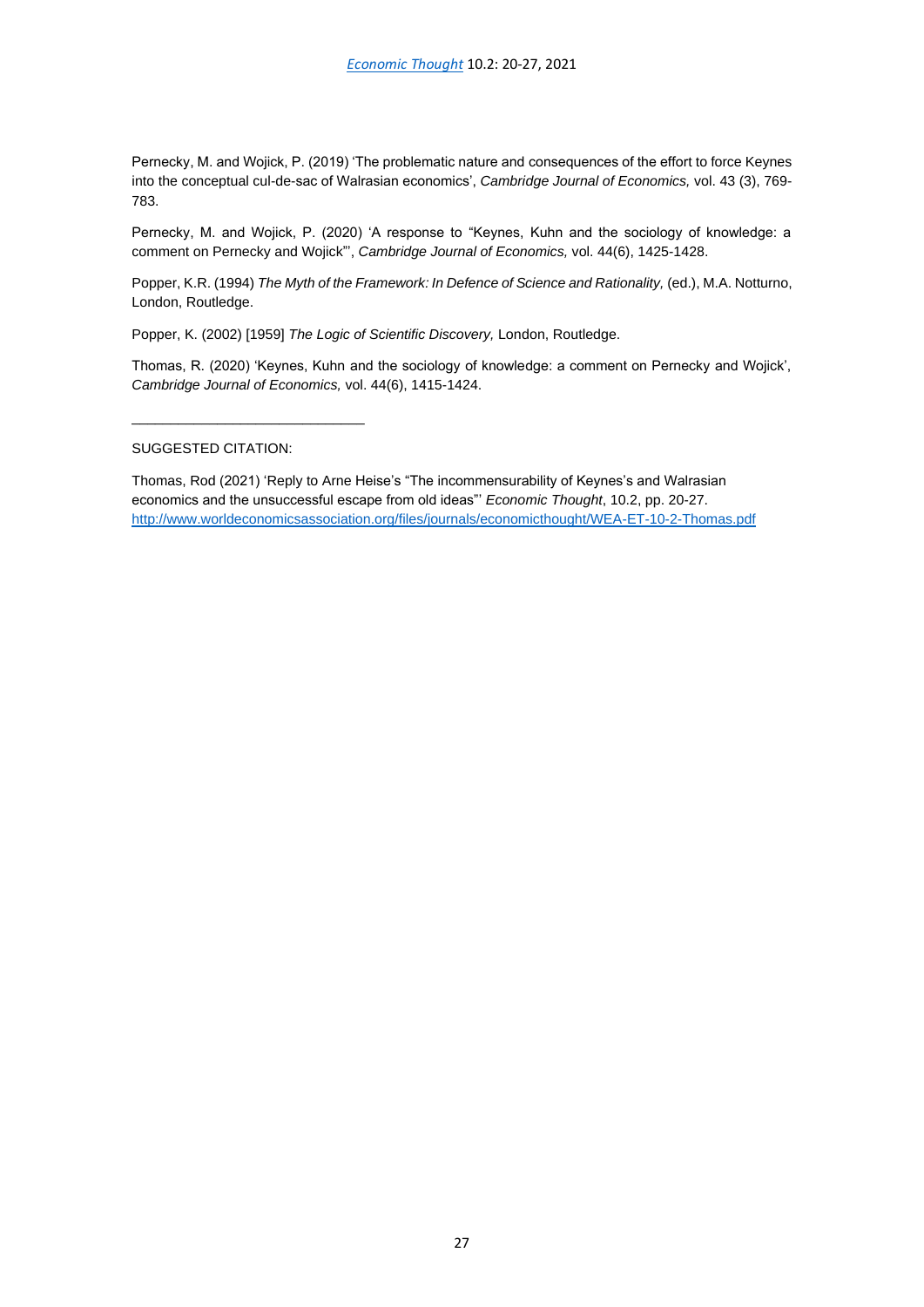# <span id="page-29-0"></span>**From 'What New Political Economy Is' to 'Why Is Everything New Political Economy?'**

**Rafael Galvão de Almeida,** Ph.D. in Economics, Federal University of Minas Gerais, Brazil<sup>19</sup>

[rga1605@gmail.com](mailto:rga1605@gmail.com)

**Abstract***:* In this paper, I aim to discuss New Political Economy as a label for the economic analysis of politics, in the English language. The term 'political economy' itself, although it has ceased to be the preferred term by which economists refer to their discipline, it is still being used by a variety of scholars, especially for interdisciplinary research with political science, international relations and other social sciences. Marxistinspired social scientists also have a claim on the term 'political economy'. The term gained relevance again with economists, in the 1950s, thanks to various critiques of orthodox economics, especially to the theory of economic policy and to economic planning. They ignored issues of political economy, such as the selfinterest of politicians. The public choice movement revived these issues by applying rational choice theory to politics and preferred the label "public choice" to designate its movement. Scholars and traditions not affiliated with the public choice movement prefer the label '(new) political economy' to refer to their own economic analysis of politics. The search for a proper label is still ongoing, but they show how they can differentiate their objectives and affiliations

**Key words**: political economy; new political economy; public choice; political economics; theory of economic policy; economics and politics **JEL classification**: B22; B25; D7

'New Political Economy' (NPE) is, in its simplest definition, the economic study of politics. It is somewhat a branch of the 'new kiosk economics of everything' (Mäki, 2012), specialized on the study the polity with the rational choice framework. The economic study of politics has had many names: 'political economy<sup>20</sup>', 'new political economy<sup>21</sup>', 'political economics<sup>22</sup>', '(new) political

<sup>19</sup> This paper is part of my Ph.D. thesis *Dreaming of Unity: Essays on the History of New Political Economy*. It has been published as a working paper from the Center in the History of Political Economy (nº 2018-16), Duke University. Contact: [rga1605@gmail.com.](mailto:rga1605@gmail.com) I thank the reviewers for comments.

 $20$  (Hibbs, Fassbender, 1981); (Stigler, 1988); (Drazen, 2000); (Weingast, Wittman, 2006).

<sup>21</sup> (Whiteley, 1980); (Gamble, 1995); (Sayer, 1999); (De Mendonça, Araújo, 2003); (Screpanti, Zamagni, 2005); (Besley, 2007).

<sup>22</sup> (Heilbroner, 1970); (Hirschman, 1971); (Persson, Tabellini, 2000); (Alesina, Persson, Tabellini, 2006).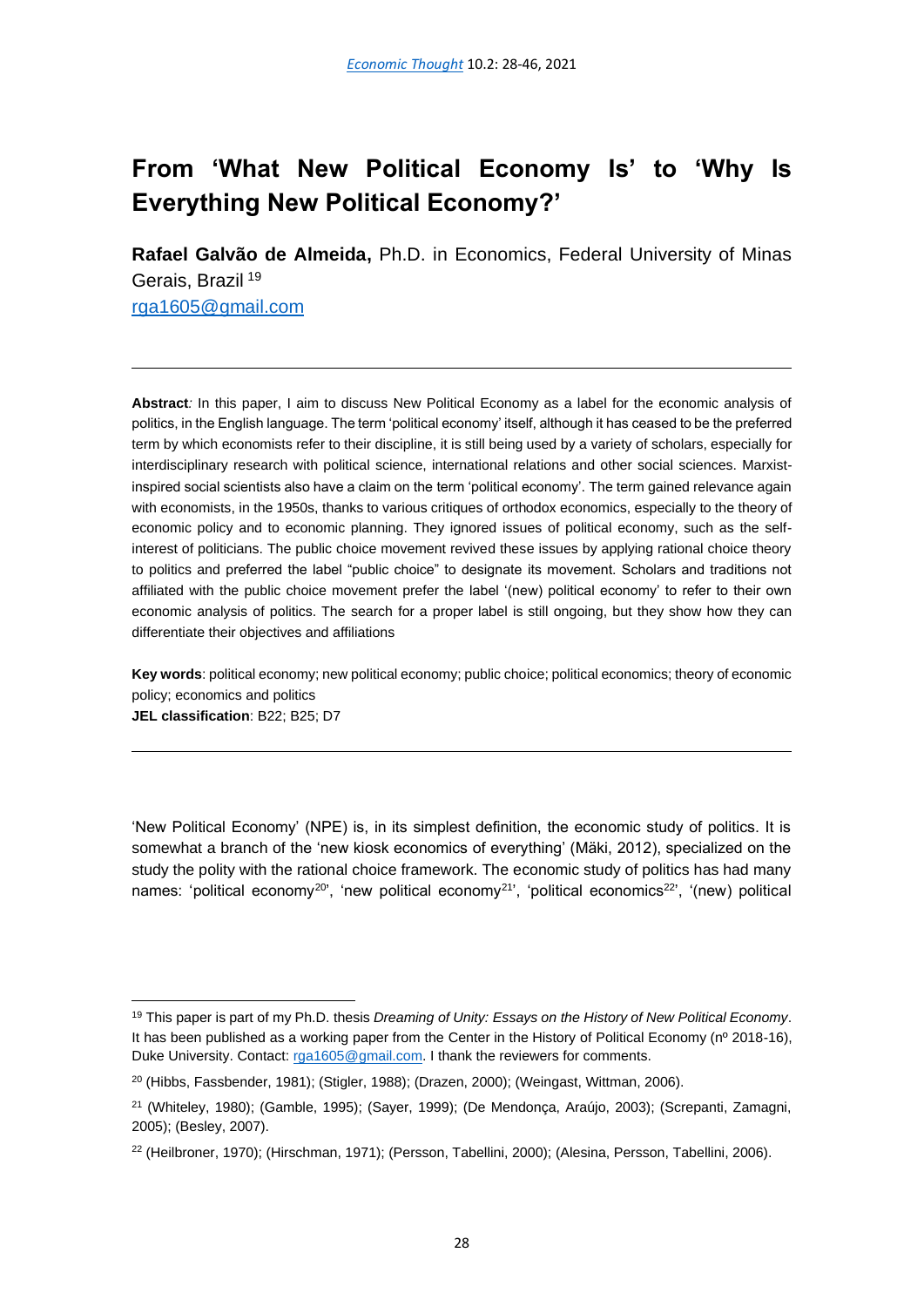macroeconomics<sup>23'</sup>, 'positive political economy<sup>24'</sup>, 'neoclassical political economy<sup>25'</sup>, 'modern political economy<sup>26</sup>' and 'public choice<sup>27</sup>'. Such a variety of examples means that, just as its semisynonymic predecessor term 'political economy', the term 'New Political Economy' can mean different things to different writers<sup>28</sup>. All the definitions, however, seem to include some degree of interdisciplinarity.

This article has five sections. Section 1 studies how many scholars have used the term "political economy" in recent years, including rational choice and non-rational choice based social scientists. Section 2 studies the rise and fall of the theory of economic policy and economic planning, and how it was pivotal to the emergence of the new political economy. Section 3 exposes the history of the public choice movement, the first one to use the term 'new political economy' to refer to its approach, before deciding for the term 'public choice'. Section 4 exposes the different debates especially between the political economists affiliated with the public choice movement and those who are not on the dispute for the term. Section 5 concludes, emphasizing how labels might matter.

## **1. The many names of political economy**

Defining (new) political economy as the economic study of politics has the problem of running into a truism: 'such a vague definition may have the virtue of being all-inclusive, it gives no real sense of what is being studied' (Drazen, 2000, p. 5). It should be remembered that, in spite of many different definitions, economists once referred to their discipline as 'political economy'. The preference for the term 'political economy' lasted until the marginal revolution, in the Englishspeaking literature<sup>29</sup> (Figure 1). Alfred Marshall's definition of 'Political Economy or Economics' as 'a study of mankind in the ordinary business of life' (Marshall, 1920 [1890]) would become one of the most known definitions. At this point, both terms were still interchangeable. The situation

<sup>25</sup> (Bonilla, Gatica, 2005).

<sup>23</sup> (Gärtner, 2000); (Snowdon, Vane, 2005)

<sup>24</sup> (Alt, Shepsle, 1990).

<sup>26</sup> (Jakee, 2021).

<sup>27</sup> (Mueller, 2003). Differentiating 'political economy' from 'public choice' demands its own discussion.

<sup>28</sup> Schumpeter offered the following *caveat* on defining 'political economy': '[…] political economy meant different things to different writers, and in *some cases* it meant what is now known as economic theory or "pure" economics.' (Schumpeter, 1954, p. 21, emphasis added). The caveat also definitely applies to NPE and its many synonyms; for example, the term 'political economics' means something different to Hirschman (1971) and to Persson and Tabellini (2000), but they were both related to the relationship between economics and politics. A dissertation in philosophy, for example, defines 'political economy' as a 'style of thought driven, at least in part, by an existential need to justify the world, to reconcile us with its imperfections, and to explain how to obtain good things in life' (England, 2016, p. 5).

 $29$  The trend should be different for other languages. As an anecdote, in Brazil the term "political economy" is related to courses in Marxist political economy (Almeida, Cavalieri, 2018); a friend of mine was surprised to see courses titled 'political economy' among the syllabi for the MIT and Yale graduate programs in economics, before realizing they meant something different than what he thought. Bonilla and Gatica (2005), writing in Spanish, use the term 'economía política neoclásica' ('neoclassical political economy') to refer to NPE, and, while writing in English (Bonilla et al, 2012), they just call it 'political economy', without the 'neoclassical' adjective. See Schefold (2014) for a German-speaking perspective.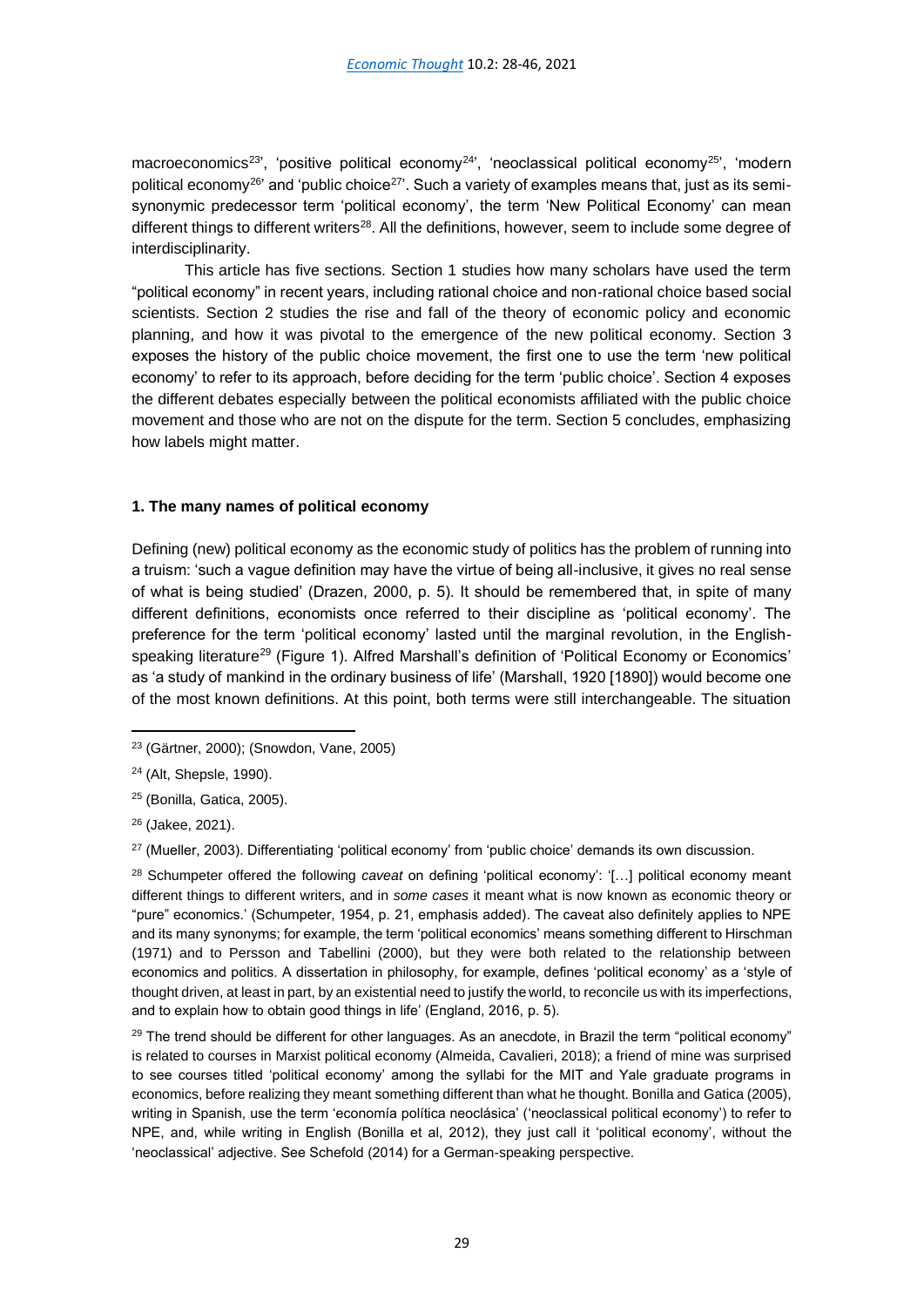started to change at the turn of the  $20<sup>th</sup>$  century with the popularization of the dichotomy of economics as a science and economics as art, raised by William Nassau Senior and John Stuart Mill in the 1830s-1840s. This distinction is clear in John N. Keynes's work: while he wrote that 'Political economy or economics is a body of doctrine relating to economic phenomena' (Keynes, 1904, p. 2), he then separated the definition of economics as science, and political economy as art, related to economic policy (Keynes, 1904, p. 34-36).

This distinction would be used by Lionel Robbins to argue that economists should adopt the definition of economics as 'the science which studies human behaviour as a relationship between ends and scarce means which have alternative uses' (Robbins, 1932, p. 15), while reserving the older name to applied issues, such as monopolies, protectionism, planning and policies (cf. Groenewegen, 2008). To Robbins (1961, p. 23), the ideas of political philosophers are *as important* to political economy as those of economists. This view was shared by Schumpeter (1954, p. 1141), who separates the term 'political economy' to refer to the 'practical questions' of the economy, crossing over into sociology. The term 'political economy' thus survived, even though restricted to specific contexts.



**Figure 1**: Comparing the uses of 'economics' and 'political economy', 1800-2000.

**Source**: NGram|Google/assembled by the author*.*

Internationally, the term continued to be used to designate Marxist and other similar approaches based on an objective value theory (Mohun, 1996; Groenewegen, 2008). Marx intended his analysis to be a *critique* of political economy, as it is written in the subtitle of *Das Kapital*. Then, as economics moved away of this term, Marxist analysis mostly inherited it. The term was later co-opted to refer to heterodox approaches, usually adding the qualifier 'radical' (Mata,  $2005$ )<sup>30</sup>. For this reason, Gordon Tullock discarded the title 'Political Economy' to the journal that would become *Public Choice* (cf. Munger, Vanberg, 2016, p. 205), and the referees of the *Journal Economic Literature* discarded the term 'political economy' to label the code for 'Analysis of Collective Decision-Making' (Cherrier, 2017, p. 583).

'Political economy', then, was not a term associated with mainstream economists during the first half of the 20<sup>th</sup> century. This situation would be contested in the 1960s by different

<sup>&</sup>lt;sup>30</sup> The term 'radical political economics' was intended to label the approach and to avoid conflation with Marxism, whose 'traditional' form was out of fashion, but a new perspective on economics, including 'Marxist analysis, institutional, left Keynesian and social economics' (Mata, 2005, p. 45).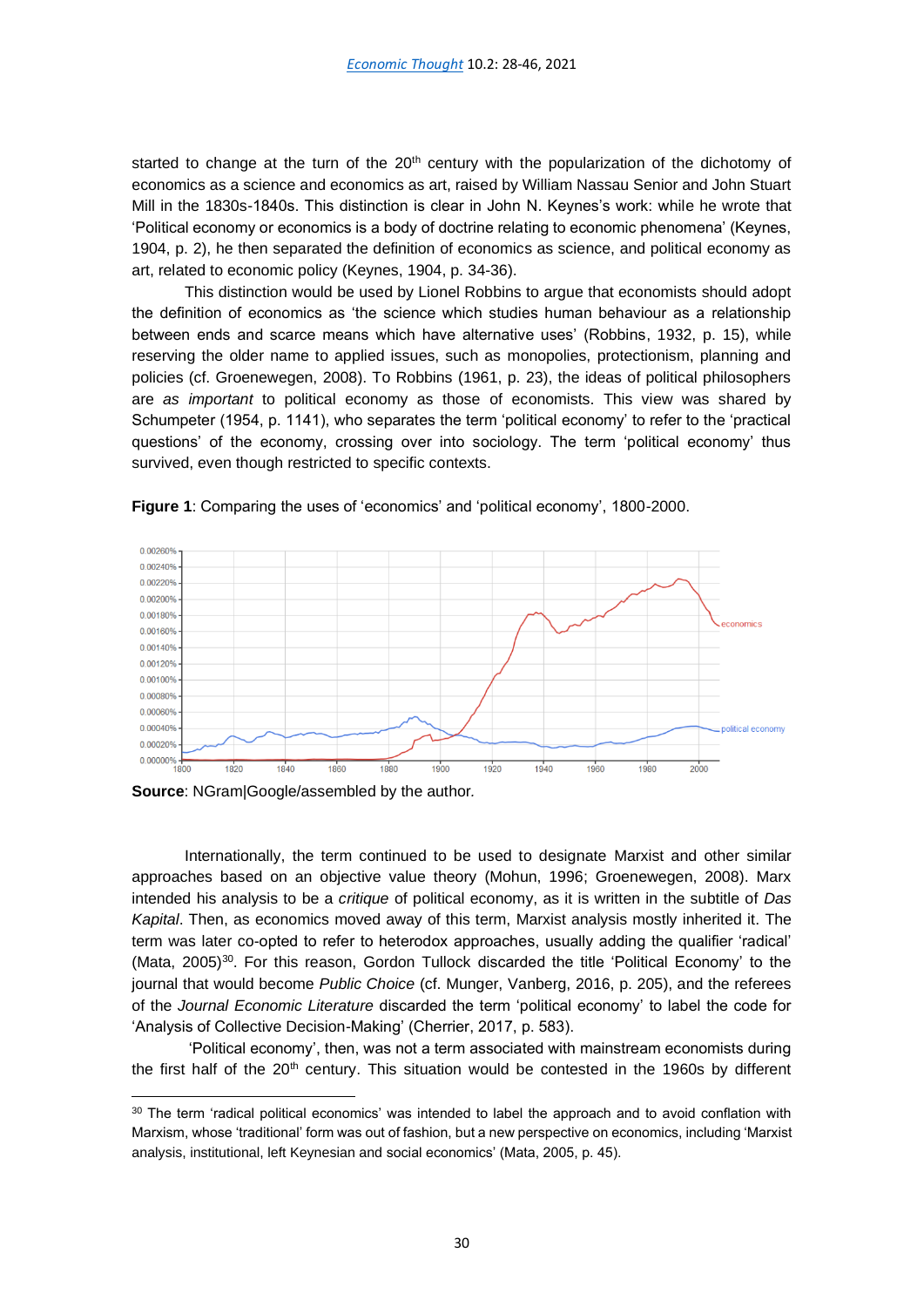movements, such as public choice and radical political economics, besides individual scholars such as Albert Hirschman<sup>31</sup>. They all agreed that, while classical political economy had the advantage of combining both economic and political analysis, it needed to be updated with the recent methods of social science. Therefore, economics would need a *new political economy*.

In probably the earliest use of the term 'new political economy' with the intention of singling out a new approach to economics (circa 1942), the Canadian theologian and philosopher Bernard Lonergan<sup>32</sup>, argued that economics had lost the democratic spirit of the old political economy; economics, thus, could only achieve its objective of an efficient society through totalitarians means. 'The more economics endeavours to be an exact science,' wrote Lonergan (1988, p. 7), 'the more incapable it becomes to speak to men.' For that reason, Lonergan argued we need a 'new political economy', capable of fostering the democratic spirit with the improved tools developed by modern economics. Lonergan's NPE was a reaction to economic *and* moral issues of his time (Ormerod, Oslington, Koning, 2012, p. 392).

Economists showed little interest in Lonergan's ideas, but his example does show that some scholars were dissatisfied with how economics had ignored issues of political economy. Similar dissatisfaction was present in the writings of Marxist and Marxist-inspired scholars. Theodor Adorno (2000 [1968]), from the Frankfurt School of Critical Theory, claimed that losing the interdisciplinarity of classical political economy blinded social scientists from a holistic view of their subject. György Lukács (1968, p. 68), one of the most important Marxist literary critics of the 20<sup>th</sup> century, criticized economics for its 'petty specialization' and ignoring lessons from classical and Marxist political economy on politics.

Another relevant example of how the term 'new political economy' can mean different things to different people is the journal *New Political Economy*, a political science journal that attracts few submissions from mainstream economists due to its editorial line. Its aim is to combine 'the breadth of vision of the classical political economy of the  $19<sup>th</sup>$  century with the analytical advances of twentieth-century social science' (Gamble et al, 1996, p. 5). One of the original editors of *New Political Economy* praised the new institutionalist approach for keeping alive the 'torch of political economy' in the neoclassical context (Payne, 2006, pp. 3-4). This admission emphasizes that 'their' new political economy is slightly different from 'ours'. Nowhere this is more visible than in Wikipedia  $(2021)^{33}$ , which, as of this writing, defines 'new political economy' as the study of ideologies in the economy, derived from the field of International Political

<sup>&</sup>lt;sup>31</sup> The use of the term in English has controversies: for example, in Australia, 'political economy' is usually the term reserved to heterodox economics, and Australian heterodox economists consider it to be a better label to oppose mainstream economics, encompassing heterodox economics, economic history, history of economic thought and development economics (Stilwell, 2016; Thornton, 2017). The conflation of 'political economy' with 'heterodox economics' has been criticized as being harmful to both (Chester, Schroeder, 2015). This criticism has merit because conflating both terms has the disadvantage of being too parochial and removing the focus of political economy as an interdisciplinary approach.

<sup>32</sup> Lonergan was influenced by the Catholic Social Doctrine, a school of economic thought focused on ordering a market economy in conjunction with the Catholic thought, looking for a balance between liberty and assistance to the poor and the disenfranchised (see Leo XIII, 1891).

<sup>33</sup> I am citing Wikipedia because the online encyclopaedia is one of the main sources of *initial* knowledge, and thus has an important role in shaping the direction of knowledge, especially to laypeople (when people write "new political economy" in the search engine, chances are they go to Wikipedia, instead of academic sources). The information available on Wikipedia is thus not very useful to capture the definition of 'New Political Economy' that this article discusses.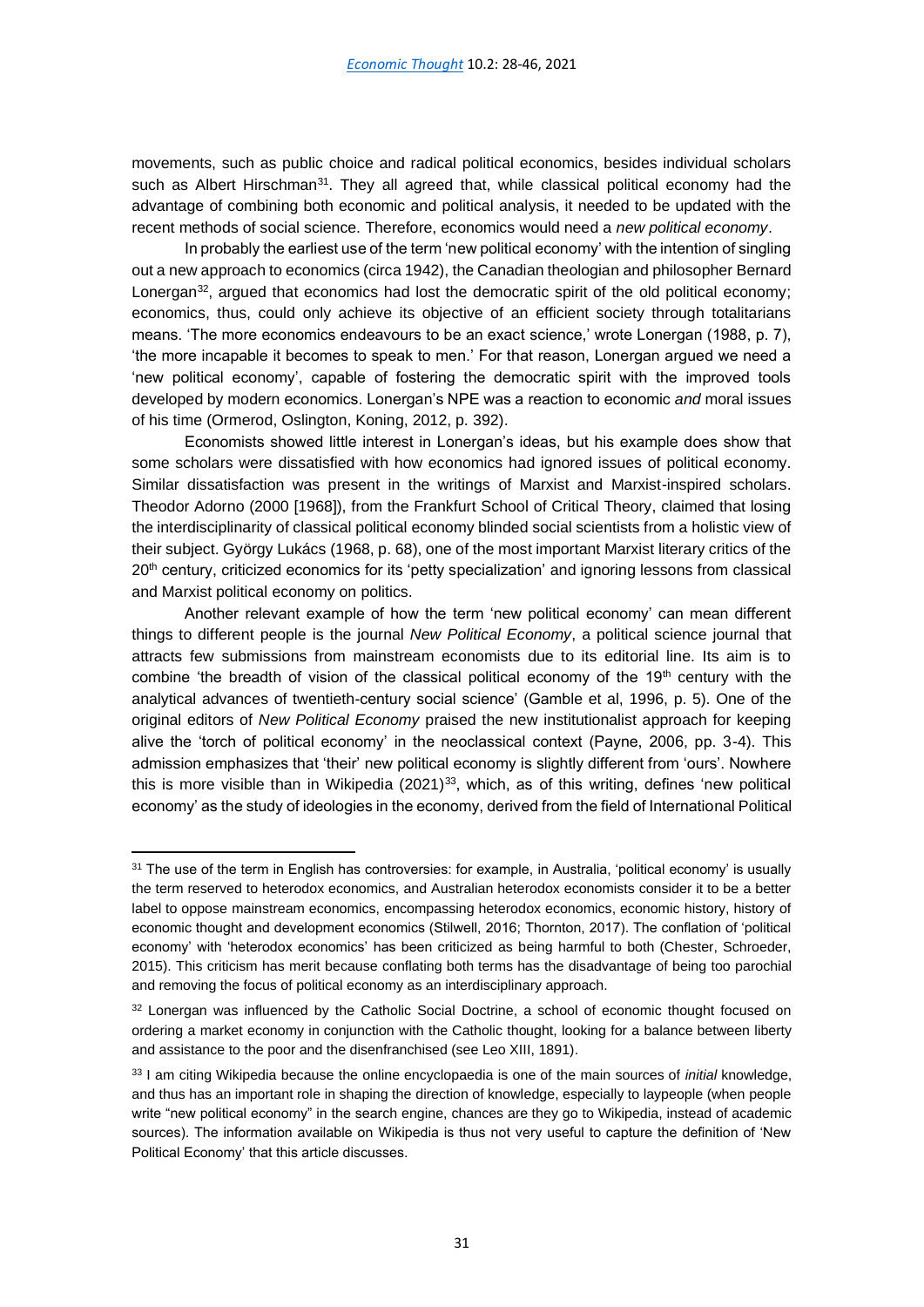Economy $34$ . It has unclear direct relation to the definition explored in this article, that is the economic study of politics and the relationship between economics and the boundary disciplines of political economy.

The dissatisfaction was present among economists closer to the orthodoxy of its time as well. Public choice theorists were also concerned with the lack of an interdisciplinary view of economics and politics. Remembering that economics used to be called political economy, Ian McLean (1991, p. 777) wrote that 'if students of politics and economics would once again learn how to be political economists, both subjects would gain. They might even have more to contribute to the sum of useful knowledge'. For James Buchanan, one of the founding fathers of both the Virginia School of Political Economy and Constitutional Political Economy, public choice answered this demand; it brought a renewed interest in integrating economics and politics, continuing a long tradition that started with the classical political economy of Smith, Hume and the American Founding Fathers (Buchanan, 1988). Public choice thus, according to its supporters, recovered the holistic view of the world present in classical political economy 'that included politics, philosophy, law, and ethics' – in other words, 'a return to roots' (Yandle, 1990, p. 178).

We can see that, even if there is no unanimity on the definition of new political economy, relevant literature is being produced. The boundaries between economics and politics were relatively unexplored until the early 1960s, as evidenced by the prevalence of the Theory of Economic Policy (TEP) in economics, a purely economic and, arguably, technocratic view of policymaking. This approach would become a favourite target for the criticism of scholars who worked on this boundary.

## **2. The rise and fall of the theory of economic policy and economic planning**

Before the Great Depression, the art of economic policy was a 'collection of examples' (cf. Acoccella, 2017). Only with the establishment of macroeconomics there was a definitive attempt to transform economic policy from art to theory. Macroeconomics always had a political vocation, i.e., that it could influence and select economic policies that would bring development to a country (cf. Acocella, Di Bartolomeo, Hughes Hallet, 2016). This is clear in *The General Theory of Employment, Interest and Money* (Keynes, 1996 [1936]), the foundational work of macroeconomics. Keynes argued the problem of economic depression consisted of insufficient effective demand. The government thus could (and needed to) step in to reverse the slump.

Although his influence is important, some scholars argued he is not the figure who should be associated with the post-war transformations in economic policy. To Patinkin (1972, p. 142), Keynes's work did not cause a revolution in economic policy, but only in economic theory. By then, the doctrine of the balanced budget was already being repelled due to the severity of the depression, citing Henry Simons and Arthur Pigou as examples. Interventionism was becoming the norm. However, Keynes is still associated with this change because, according to Adelman and Mack (2018, p. 78), his service at Cambridge and in the British government transformed him

<sup>&</sup>lt;sup>34</sup> International Political Economy is a well-established field focused on bringing together not only political science and economics, but also international relations into an integrated social science (for an intellectual history, see Cohen, 2008).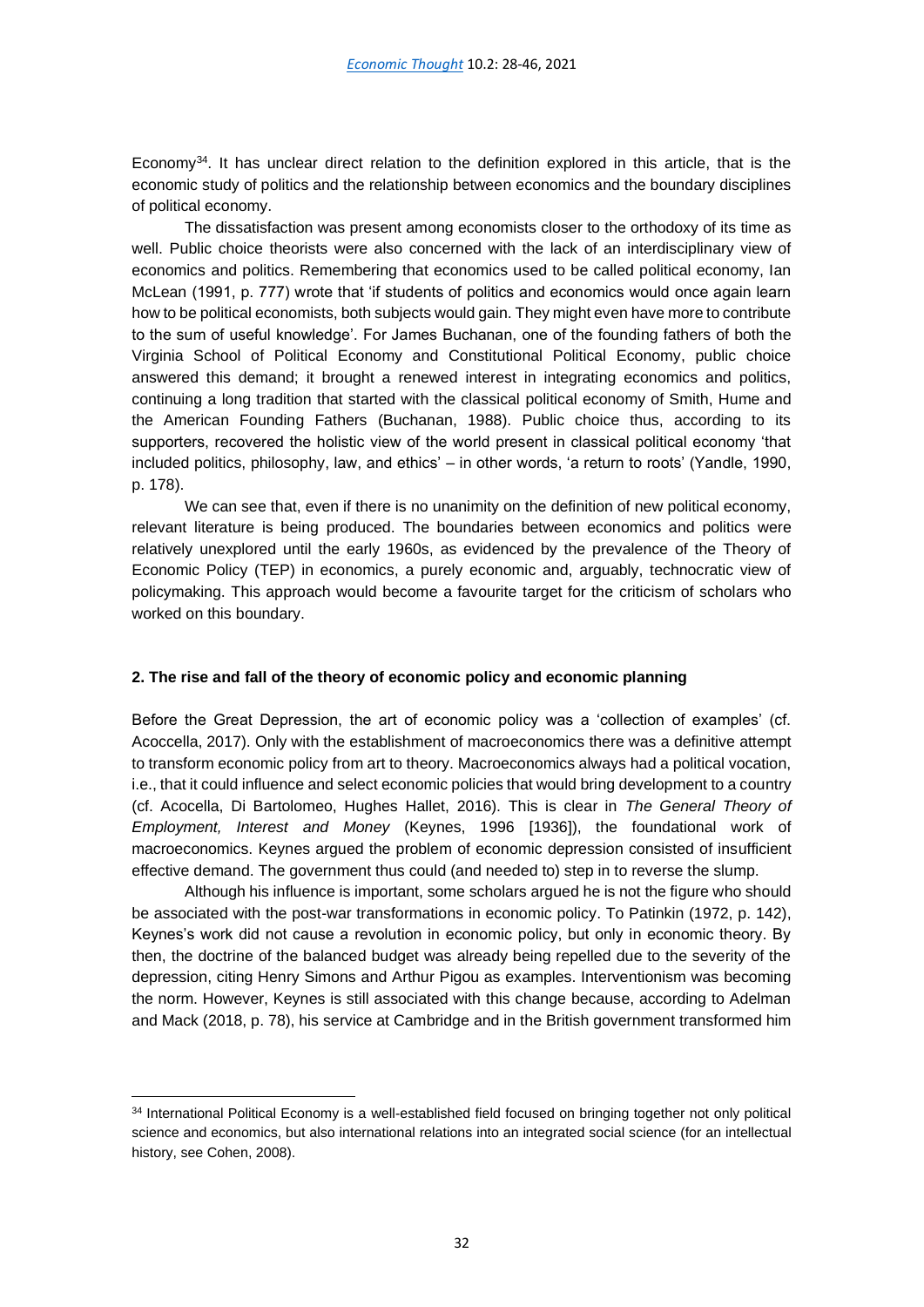from an outlier into the model of a 'professional, expert civil service'<sup>35</sup>. Furthermore, his work allowed macroeconomics to 'grow beyond studies of business cycles and money into a full-scale technical management of prices and output' at the cost of creating 'an increasing distance of economic thought from other intellectual domains. Economic analysis, even as it became more engaged in policymaking, got hived off from sibling social sciences' (Adelman and Mack, 2018, p. 78).

Meanwhile, econometrics flourished (Morgan, 1990; Louçã, 2007), and Oskar Lange (1936) published the first part of his article on economic planning in the same year Keynes published the *General Theory*. Lange effectively tipped the socialist calculation debate in favour of the socialists at that moment, showing there was no difference between a planned and a market economy in the general equilibrium model $36 - a$  planned economy should be, therefore, preferable for being easier to manipulate in pursuit of the intended macroeconomic results.

The environment was ripe for the development of a theory of economic policy, along with planning techniques. After the Second World War was over, the European countries needed to reconstruct their economies, many times almost from scratch. From that point on, planning in both capitalist and socialist economies would become the standard way of doing economic policy (Klein, 1947). Both Tanzi (2011) and Acoccella et al (2016) recognize that Northern Europe provided the perfect climate for the emergence of a theory of economic policy  $(TEP)^{37}$ .

Jan Tinbergen is usually associated with the development of TEP, along with Arthur Pigou, Ragnar Frisch, Erik Lindhal, Gunnar Myrdal, James Meade and others. He wrote the first theoretical treatment of the subject. Tinbergen proposed the fundamental concepts that 'the choice of instruments cannot be separated from the targets and hence from the form of the indicator' (Tinbergen, 1952, p. 4), and that the number of target variables must be equal to the number of instruments, so that their sum with the number of irrelevant variables is equal to the number of structural relations (Tinbergen, 1952*,* p. 27).

Later, Tinbergen (1956) would consider his theory of economic policy important to the elaboration of development policies, with the intention of both creating an environment favourable to active intervention in the economy in order to facilitate development, and offering the indispensable quantitative techniques for 'scientific planning'. He was blunt on its interventionist character: 'economic policy consists of the *deliberate manipulation* of a number of means in order to attain certain aims' (1956, p. 6, emphasis added). To intervene, therefore, is to be scientific<sup>38</sup>.

<sup>&</sup>lt;sup>35</sup> This is famously reflected on his obituary of Alfred Marshall, on the qualities of a good economist, who must be a 'mathematician, historian, statesman, philosopher' (Keynes, 1924, p. 322).

<sup>36</sup> See Levy and Peart (2008) for a summary of the debate.

<sup>&</sup>lt;sup>37</sup> Tanzi (2011) called it the "Nordic European theory of economic policy" for this reason. Acoccella (2017) argued that the emergence of TEP is due to the openness of Scandinavia and the Netherlands to theoretical innovations by Wicksell, Ohlin, Myrdal, among others, the influence from Keynes' *General Theory*, the geographical proximity with the Soviet Union that allowed them having access to its planning techniques, experts and policymakers interacted through the inter-Scandinavian Marstrand Meeting and the meetings of the Dutch Economic Association. Therefore, there is evidence there was a creative community that allowed this theory to develop (see Medema (2011) for another example of creative communities in public choice theory, and Mata (2005) for radical political economics).

<sup>&</sup>lt;sup>38</sup> The reason why these economists placed such emphasis on the scientific aspect was because planning was invariably associated with the 'left' and, potentially, with socialism and communism. As Acoccella (2017, p. 668) mentioned, 'the weight and the left-wing orientation of the "intelligentsia", as well as of the political parties supporting the governments or of some strong opposition parties and institutions (such as trade unions), together with the widespread idea that public happiness should be served by a visible hand' created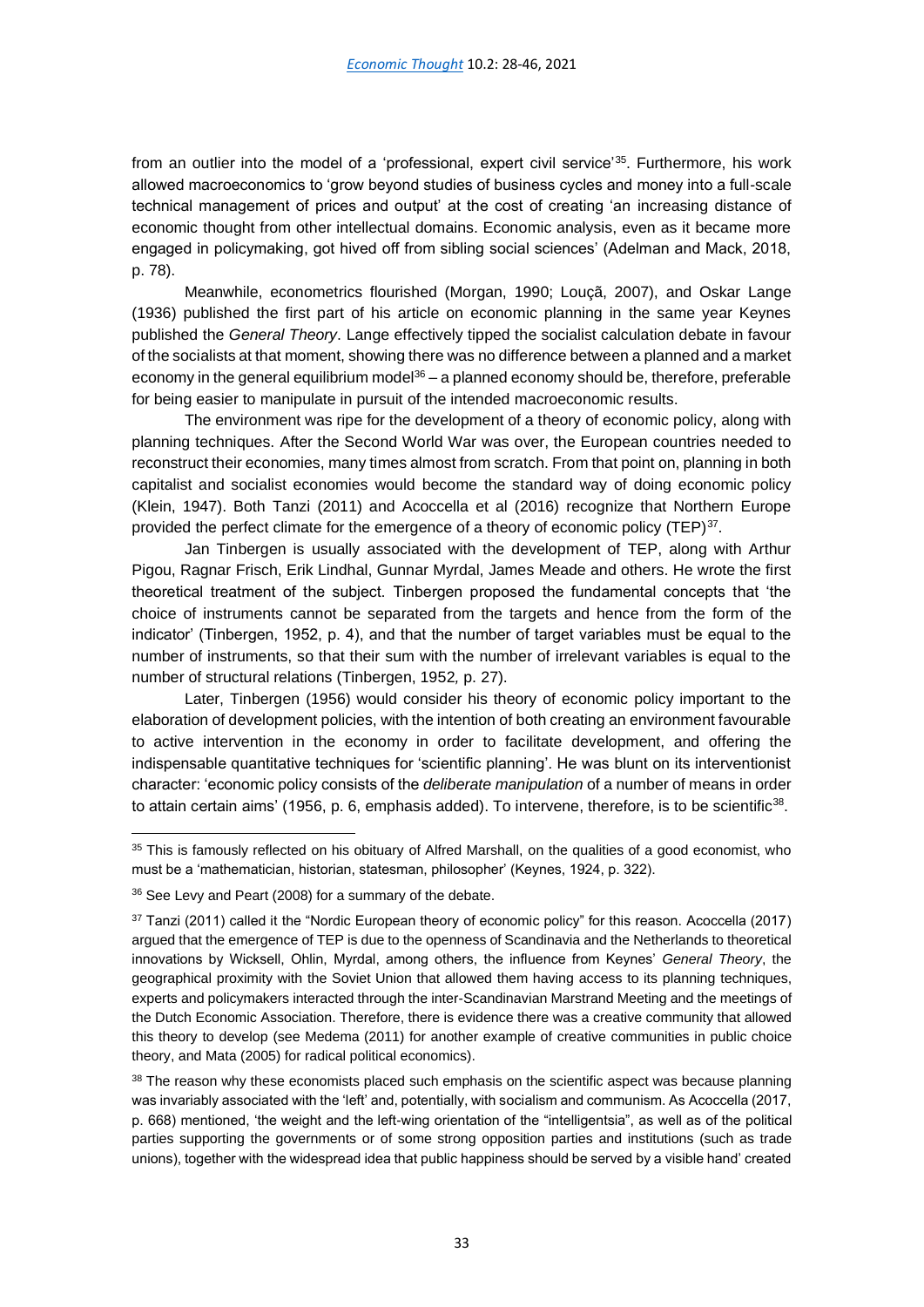It should be noted that the *theory* of economic policy was something different from the planning techniques that emerged at the time, though they tended to be connected. Since they were perceived as a form of technology (Scarano, 2015), propagation of planning techniques was encouraged as a way to develop Third World countries (e.g. United Nations, 1963). The Indian prime-minister Jawaharlal Nehru proclaimed that "planning for development in independent India was supposed to lift the population from misery and build a new democratic spirit (*in* Adelman, Mack, 2018, p, 80). Coats thus summarized the achievements of the era:

> [...] during the so-called Keynesian hegemony, the economics profession enjoyed a phase of rare consensus and confidence […] fears of a post war slump faded in the 1940s and early 1950s, many economists displayed what now appears as a naïve and unwarranted faith in the efficacy of their professional ideas and equipment, and concomitant confidence in the efficacy of economic management in the modernized economics and economic planning in the underdeveloped countries. (Coats, 1994, p. 16)

Sir Eric Roll (1968, p. 57), commenting on the widespread use of these techniques, wrote that 'it is however, by no means clear that the next twenty years will produce so radical a change in basic approach as did the last twenty in comparison with the preceding pre-war period'. Roll wrote in 1968. Economic theory would indeed undergo a radical change, though not in the direction he expected.

Even though contemporaries such as Durbin (1949, p. 41) could claim that 'we are all planners now', the acceptance of this paradigm was not unanimous. Buchanan regarded the mind-set of the academy in the 1950s as 'dirigiste or anti-libertarian socialist' (*in* McLean, 1991, p. 760). W. Arthur Lewis, future Nobel memorial prize winner, and John Jewkes, a president of the Mont Pèlerin Society, themselves writers of treatises on economic planning, wondered if the euphoria of planning would be transitory – whether it was just a fad (Jewkes, 1950, p. 3), or part of a cycle where the importance given to the powers of the state in economic theory oscillated (Lewis, 1952, p. 21; Yandle, 1990, pp. 170-172).

Planning came under heavy criticism due to lack of results, especially in Third World countries (e.g. Hirschman, 1967; Killick, 1976). Ideologies hostile to interventionism started to become popular again, in what would be termed the rise of neoliberalism (e.g. Mirowski, Plehwe, 2009; Burgin, 2012). The idea of policymakers working for the 'public interest' became more and more contested.

In the original policy models, the policymaker was merely someone who enacted the policies proposed by the economist. Lange's 1936 general equilibrium model envisioned the economy as a huge factory, where government could make production expand or retract to emulate the efficiency of the market economy. Policymakers were only needed to 'order' the

this stigma. Scholars aimed to establish a 'neutral' scientific planning, in spite of their early socialistic leanings and the association of planning with socialism. Tinbergen himself had concrete examples of this dilemma. Although influenced by socialism (Alberts, 1991), he experienced conflicts during his time in the Dutch Central Planning Office, between those who wanted a Soviet-style economic planning and those who wanted policy guidelines. He had to rephrase 'emotionally charged words, such as "planning" and "National Welfare Plan", redrafting them into "organized foresight" and "Central Economic Plan". Tinbergen also put considerable effort into promoting "The Third Road", showing the alternative between no planning at all and Soviet-style planning.' (Jolink, 2009, p. 395).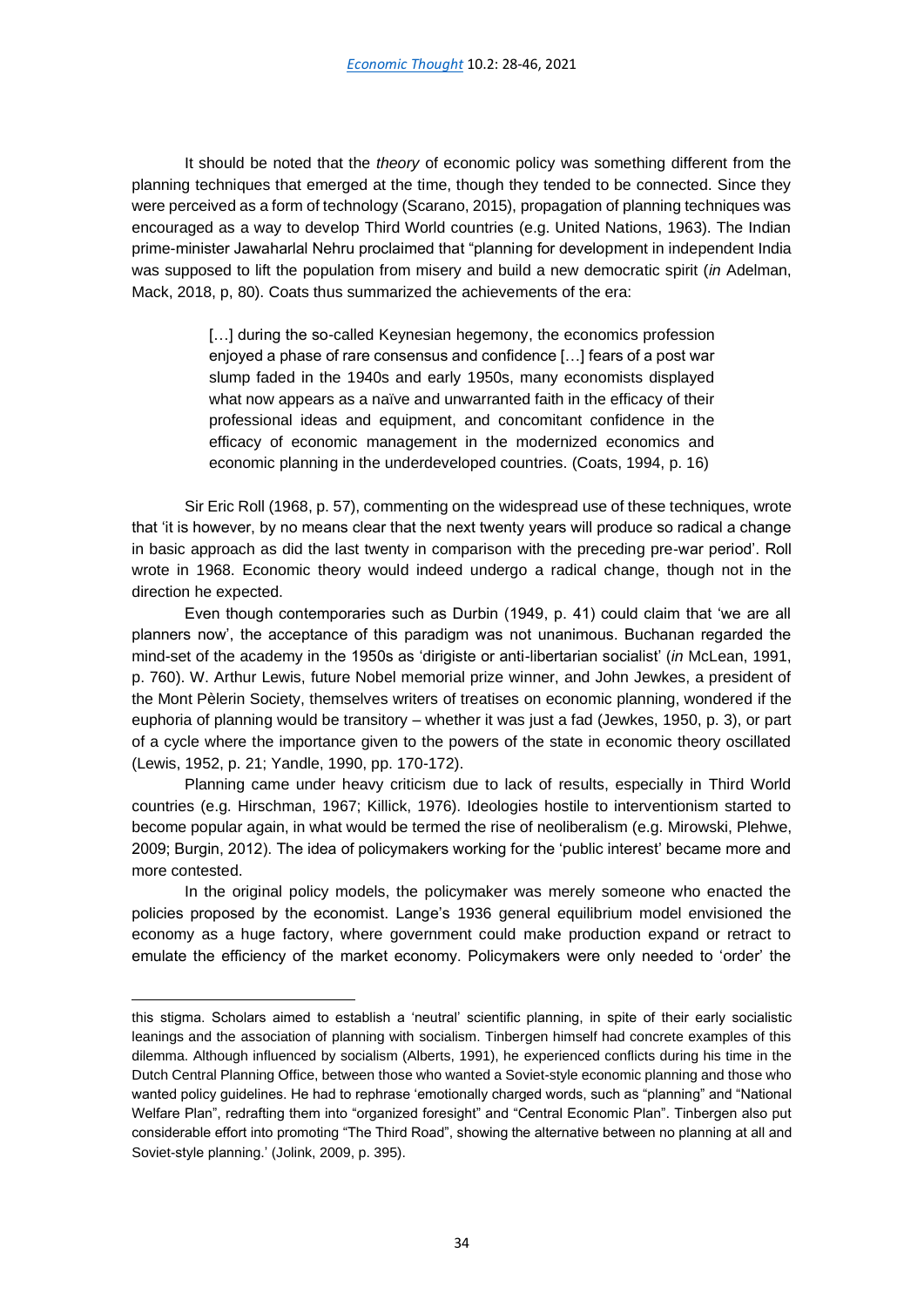economy toward the desired point, in the name of rational 'public interest' (Burczak, 2006, pp. 31-  $33$ <sup>39</sup>. This approach became untenable, as more and more economists began to realize the problems of political economy inherent in this economic treatment of the government. The crucial point was that policy models were treating politicians and statesmen as entities different from their subjects. Writing during the heyday of TEP, Baumol (1952) argued that the problem of the State was the same as that of any rational actor: incomplete economic knowledge<sup>40</sup>. Therefore, selfinterested agents could exploit this incompleteness.

Similarly, Anthony Downs (1957) argued that policymakers should be considered just like any other economic agent, interested in maximizing their *own* wellbeing. The analysis of the politician in Downs' model represented a break with the idea of 'public interest', becoming a meaningless concept in rational choice. Downs ended up being associated with the Public Choice Theory (PCT) movement and would influence an entire generation of scholars, along with James M. Buchanan, Duncan Black, Kenneth Arrow and others writing in the 1950s. In macroeconomics, Downs inspired William Nordhaus (1975) to elaborate a formal political business cycle model<sup>41</sup>.

Outside the rational choice paradigm, one should remember that inadequate concern with how politicians actually behave, the absence of *realpolitik* in economics – in other words, the lack of a political economy – had long been a point of criticism from Marxist and Marx-inspired social scientists (e.g. Kalecki, 1943; Lukács, 1968; Adorno, 2000 [1968]). In the 1960s, radical economists, comprising primarily such left-wing scholars, congregated themselves into the Union of Radical Political Economics. Its history has been told by many authors (e.g. Mata, 2005) and will not be a focus in this article. It is important to recognize, that, in spite of their ideological distinctions, they were all similarly concerned with the ignorance of political economy exhibited by orthodox economists.

## **3. A brief summary of the history of public choice theory and the dispute for the term 'political economy'**

Public choice theory emerged from the combined influence of different sources: the Italian public finance tradition, Wicksell's work on public policies, Knight's scepticism concerning the capacity of democracy to promote choices that increase welfare, and the idea of government failure (Amadae, 2003; Mueller, 2003; Backhaus, Wagner, 2005; Medema, 2009; Burgin, 2012). Mercuro and Medema (2006, p. 158-159) listed the following advancements that played an important role in the development of the field and, essentially, constitute the foundations of the rational choice analysis of collective decision-making:

<sup>&</sup>lt;sup>39</sup> Lange considered the general equilibrium model to be 'an appropriate description of the market economy' (Burczak, 2006, p. 32) and therefore open to manipulation.

<sup>&</sup>lt;sup>40</sup> In his thesis (advised by Lionel Robbins), he wrote the following passage, that would seem odd to a modern economist, in terms of emphasis placement: 'To bring out their point more sharply some of the arguments have been so stated that they may seem to involve the implication that in a democratic government economic legislation can or even must always be advantageous to *all* members of the community' (Baumol, 1952, p. 142, emphasis added).

<sup>&</sup>lt;sup>41</sup> See Almeida (in press) for a discussion on the role of the political business cycle model in the new political economy.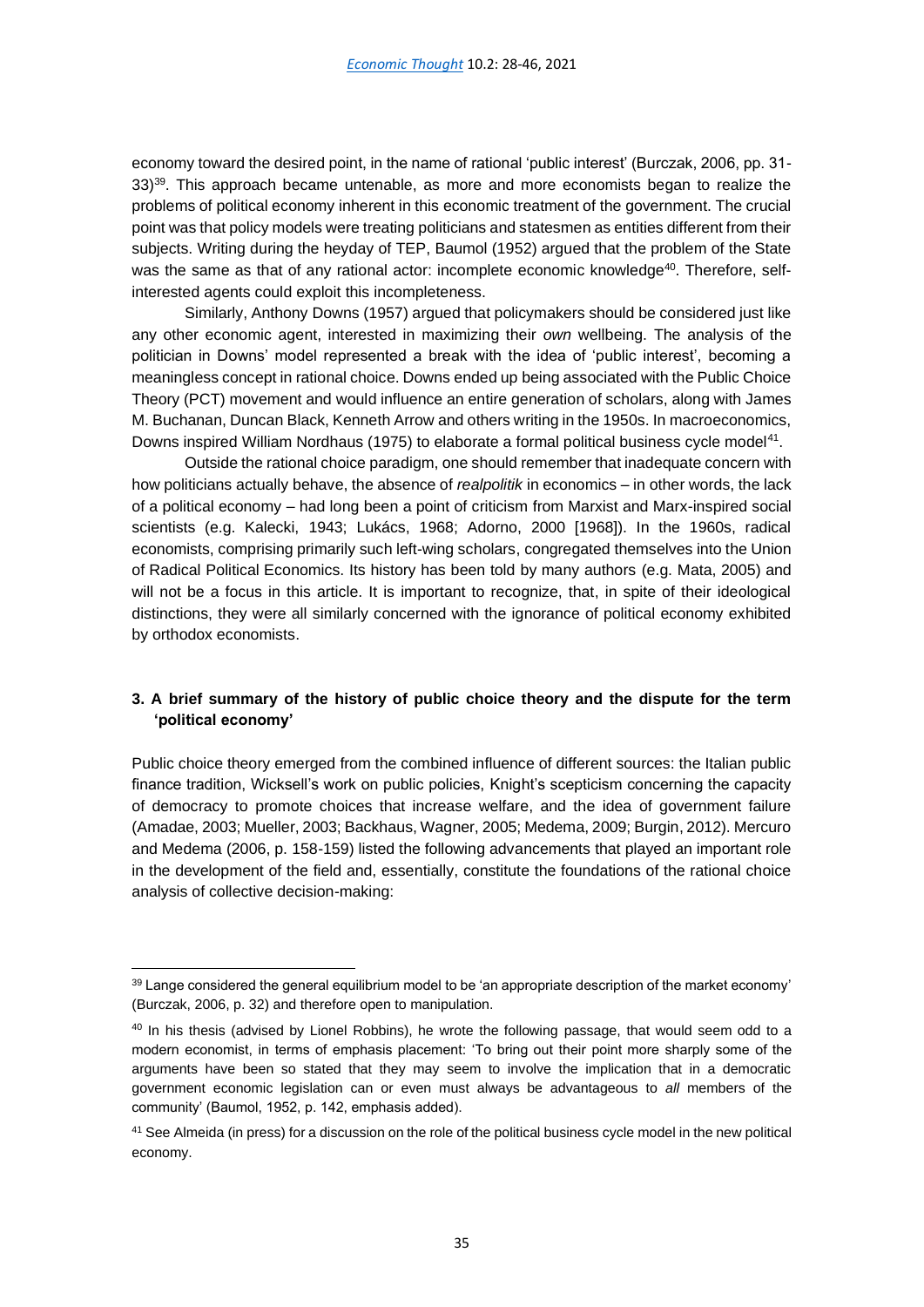- Earlier work before the twentieth century on the analysis of voting rules (Charles de Borda, Marquis de Condorcet, Charles Dodgson, a.k.a. Lewis Caroll), analysis of tax and expenditure policies (Knut Wicksell), public goods (Erik Lindahl), and the Italian public finance tradition;
- Duncan Black's writings in the late  $1940s^{42}$ , culminating with his path-breaking book *The Theory of Committees and Elections* (1958), on how committees can reach decisions;
- Anthony Downs's *Economic Theory of Democracy* (1957), which recasts political parties as acting analogously to profit-maximizing firms;
- Mancur Olson's *The Logic of Collective Action* (1965), which sets forth various theories of interest group behaviour, describing the factors that enable one interest group to prevail over another;
- The Rochester School of Political Economy, especially William Riker's *The Theory of Political Coalitions* (1962), which suggested that groups act to ensure minimally winning coalitions;
- Gordon Tullock's *The Politics of Bureaucracy* (1965), Anthony Downs's *Inside Bureaucracy* (1967) and William Niskanen's *Bureaucracy and Representative Government* (1971), which looked at the bureaucrat as another economic agent;
- Kenneth Arrow's *Social Choice and Individual Values* (1951), which explored the impact of voting rules on social welfare; and
- Paul Samuelson's many contributions to the theory of public goods (1955), which set out the conditions for efficient provision of collectively consumed goods and indicated circumstances under which provision below the optimal could occur in the market.

Public choice thus had a polygenic source. It would be more accurate speaking in terms of 'public choice movement'. The term 'public choice' itself, however, is sometimes associated with the Virginia School of Political Economy (VSPE), in reference to a handful of academic institutions located in the State of Virginia, United States (the University of Virginia, the Virginia Polytechnic Institute and the George Mason University) that became a creative community (Medema, 2011; Boettke, Marciano, 2015). The VSPE is also responsible for building a network of scholars, with Buchanan and Tullock being the main nodes connecting a host of co-authors and graduate students (Farvaque, Gannon, 2018). It would be incorrect, however, to conflate 'public choice' with the VSPE.

The one thing that unites all these traditions is the emphasis on the formation of groups and their interests, adopting the postulate that agents, *including* policymakers, act in a selfinterested, economic manner (Mueller, 2003; Butler, 2012; Jakee, 2021).

It is important to emphasize that public choice emerged as a critique of the altruistic politicians' hypothesis implicit in the theory of economic policy (Boettke, Marciano, 2015). In the words of Butler (2012, p. 25), 'we should not assume that people behave differently in the marketplace for goods and services from how they behave when influencing government

<sup>42</sup> Duncan Black arguably produced the earliest studies on an explicit economic theory of politics. Ronald Coase, who had been his department colleague, wrote that Black started to work on his economic theory of politics as early as 1935, and only did not publish earlier because of lack of interest from the profession (Coase, 1994).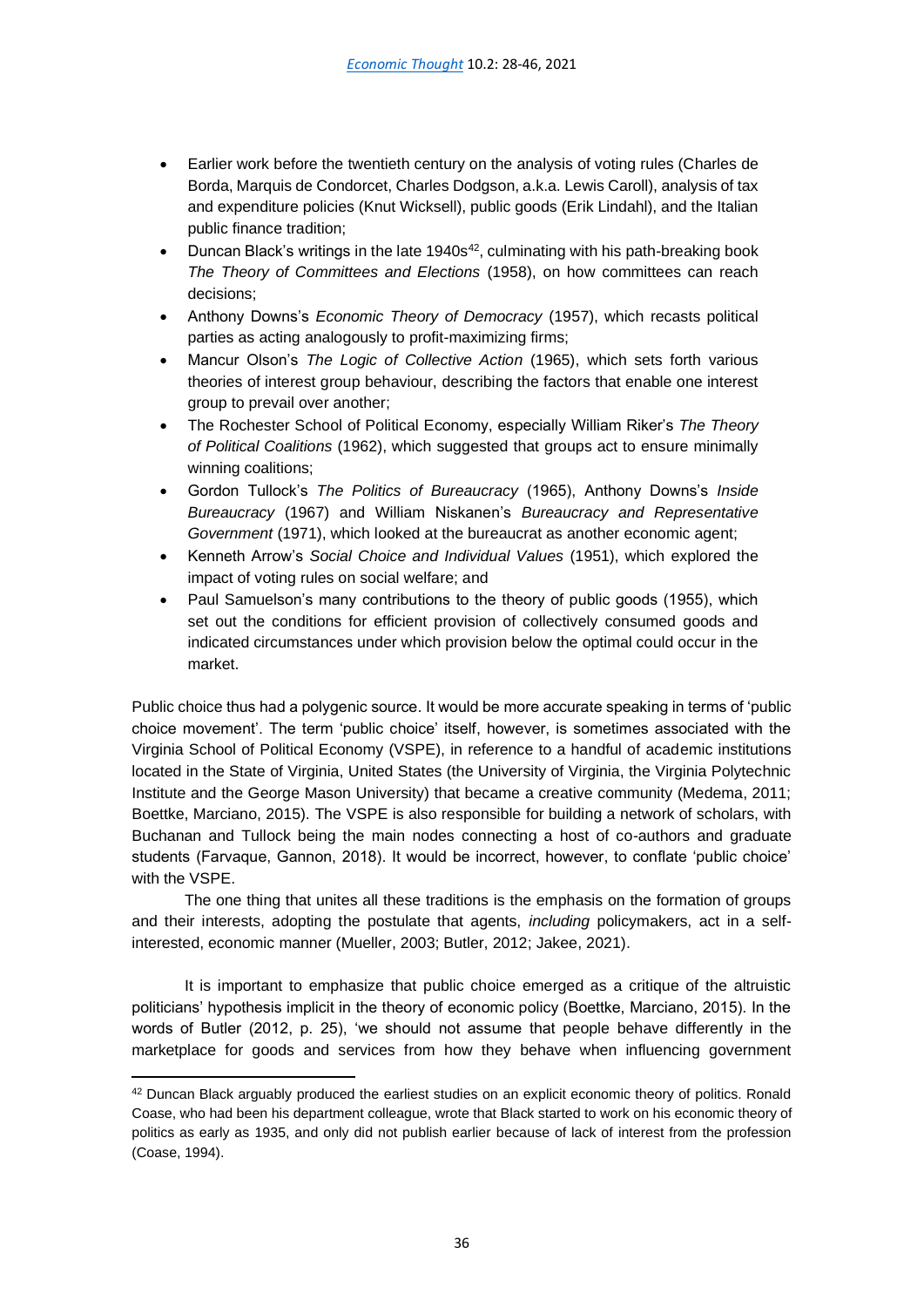decisions. They saw themselves as part of 'a rebellion against a profession that they believed was overemphasizing the limits of markets and the prospects for welfare-enhancing government intervention' (Medema, 2011, p. 242). Public choice research thus focused on 'government failures' (Keech, Munger, 2015), arguing that most of the so-called market failures were actually brought about by the government itself (Marciano, 2013).

This is by no means an exhaustive account of the history of public choice, but it will suffice to show its basic tenets and illustrate how wide the applications of public choice are, giving public choice a near ubiquitous character in the context of new political economy. Precisely due to its wideness, 'public choice' can be a generic term, as admitted by Wagner (2016) himself. The reasons for such generality might have to do with the way the movement was initially organized. The Public Choice Society was originally called 'Committee for Non-Market Decision Making' and became 'the hub for scholars of disparate academic fields who met yearly to discuss academic papers. […] the fields represented in the society included economics, political science, public policy, sociology, mathematics, and philosophy' (Amadae, 2003, pp. 145-146). This evinces public choice both as a movement and as a 'place' for economists who were outside the main research topics in economics at the time. It remained an 'internal' critique of economics, since it did not abandon the rational economic agent model; on the contrary, rational choice became the basis of the critique.

PCT worked at the boundaries between economics and political science, helping to establish the rational choice approach in political science, which became one of the most important approaches in the discipline (Adcock, Bevir, 2010)<sup>43</sup>. Ever since the 1950s, there have been calls for cooperation between political scientists and economists, calls that public choice theory had been answering. Being one of the founders of PCT, Duncan Black (1950) claimed that political science could reach the same level of formalism as economics, which meant both disciplines would *return* to being one. Eldersveld et al (1952, p. 1005) wrote that research in political behaviour could use 'new theories, concepts, and research techniques developed in other fields of social science', having economics in mind. Downs (1957, p. 294) stressed the importance of developing models to unify politics and economics, a constant concern in the PCT and new political economy literature (Olson, 1990; Ordeshook, 1990).

Though complying with the rational choice approach, public choice is not considered part of the economic orthodoxy. As Paldam (1993, p. 177) wrote, public choice is both a branch and a sect of economics: it is a branch because it uses the same tools of mainstream economics (e.g. rational choice theory), but it is also a sect since it developed outside the institutional mainstream – at the periphery of the mainstream, so to speak. Public choice did not attract the attention of economists closer to the orthodox core of research, since it invites non-economic concerns and its empirical results lack robustness. The same applies to new political economy in general.

Among all the disciplines that claim the title 'political economy', scholarship on PCT has produced the largest amount of historiographical content, in the sense of both histories of public choice and histories of histories of public choice (e.g. Amadae, 2003; Backhaus, Wagner, 2005; Medema, 2009; Boettke, Marciano, 2015; McLean, 2015; Jakee, 2021). Again, some of its founders consider it a continuation of classical liberal political economy (Buchanan, 1988), and the term 'new political economy' was accordingly considered amid discussions on how to label the discipline.

<sup>43</sup> There is a lot of discussion within political science on the role of rational choice, and its conflicts with other approaches. See, for instance, Hall and Taylor (1996).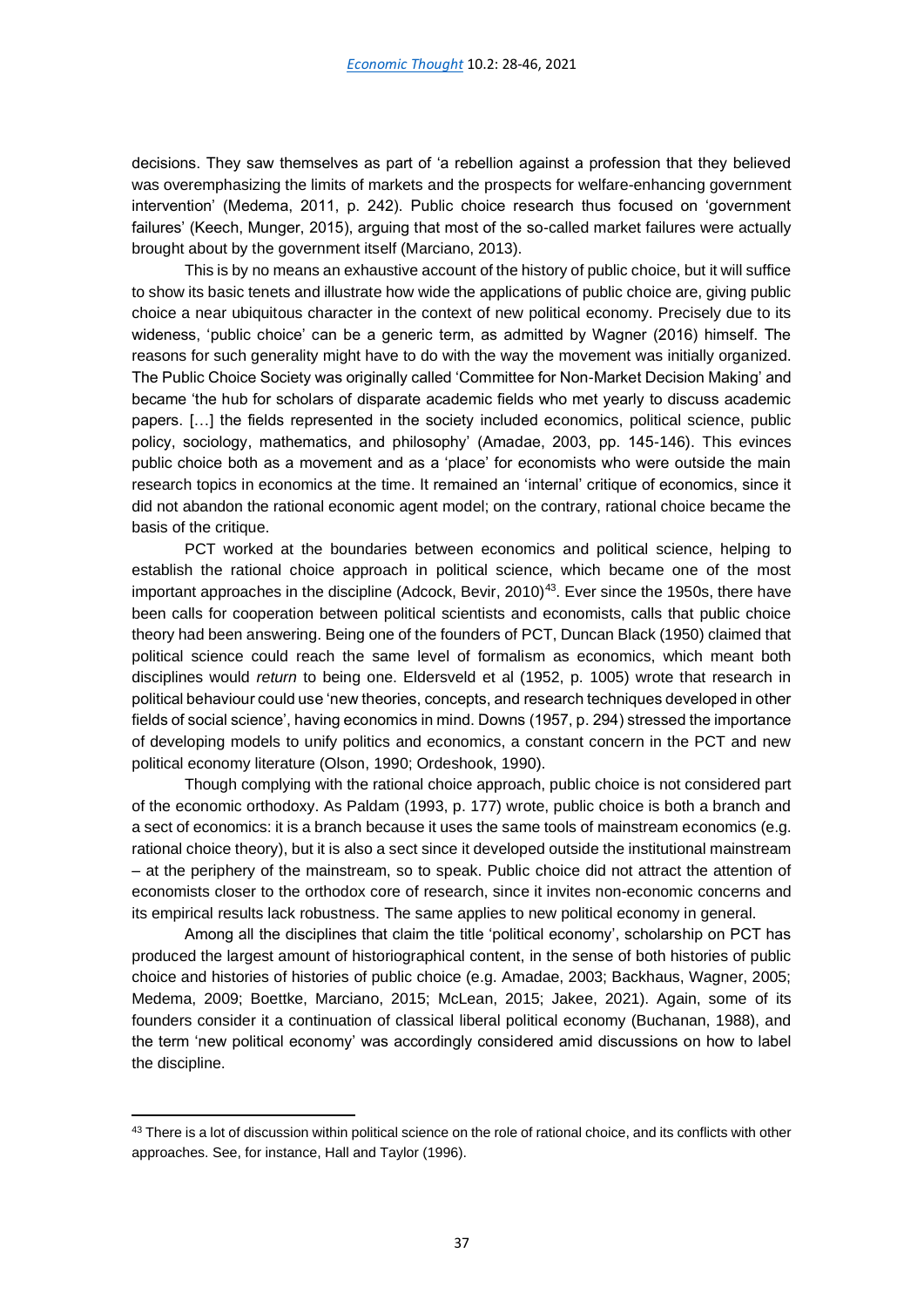In the 1960s, William Mitchell equated 'public choice' with 'new political economy' (Mitchell, 1968). He, along with James Coleman, would later suggest the adoption of the term 'public choice' to name both the journal *Public Choice* and the Public Choice Society, over alternatives such as 'social choice', 'new political economy' and 'economics of politics' (cf. Mitchell, 1988, p. 117). David Johnson's public choice textbook exhibits the subtitle 'An introduction to the new political economy', to emphasize how PCT aimed to use market theory to analyse political economy (Johnson, 1991). In a recent survey, Jakee (2021) considers that 'modern political economy' to be interchangeable with 'public choice' and 'rational choice', while recognizing forms of political economy not affiliated with the public choice movement in footnotes.

The idea of public choice *as* new political economy still appears in certain works. In their textbook on the history of economic thought, Ekelund and Hébert (2007) consider that any economic analysis of politics can be equated with 'public choice', while Coats (1994) and Yandle (1990) also equate 'public choice' and 'new political economy'. A similar reasoning is adopted by Dennis Mueller, author of one of the most important PCT textbooks, who portrays himself as an ecumenist who does not care about labels (Mueller, 2015, p. 387). He defines public choice as 'the economic study of nonmarket decision making, or *simply* the application of economics to political science' (Mueller, 2003, p. 1, emphasis added). This is indeed a very broad definition, encompassing different traditions, and the new political macroeconomics literature - not to mention, of course, the other traditions of rational choice political economy that are not necessarily affiliated with the public choice movement, such as Chicago (Stigler, 1988). In contrast, Alesina defined 'new political economy' as a research agenda that started with the 'application of game theory to macroeconomics', that, *unlike* public choice, is 'very connected with "mainstream economic theory"' (Usabiaga Ibáñez, 1999, p. 8).

Others see the term 'new political economy' as not only focused on the boundary between economics and political science. In an even more general definition, Screpanti and Zamagni (2005, p. 475) consider that the term refers to a family or confederation of disciplines that consolidated during the 1970s, 'from public choice to new institutional economics and from behavioural economics to the economics of property rights'. In common, all the research fields mentioned involve some boundary work with other disciplines, such as political science, psychology and law. In contrast, Albert Hirschman rejected the term 'new political economy'. He considered that these economists were simply applying economic tools to analyse politics, instead of working in a truly integrative way (Hirschman, 1971, p. 3).

## **4. Discussion and disputes**

Even though 'political economy' may have ceased to be the favoured term used by economists to refer to their own discipline, it became nonetheless a valuable label, that is sought for 'marketing' purposes (Stilwell, 2016). Not only that, but there is a pedagogical reason for the dispute, because Mueller (2003), Screpanti and Zamagni (2005) and Ekelund and Hébert (2007) are textbooks, therefore they would be interested in generalizing for a first view of the subject. Jakee (2021) wrote for the *Pathways to Research* service offered by EBSCO, therefore it is also pedagogical. Thus, the 'first contact' might shape the student on how to approach the subject. There is a contest for the label '(new) political economy' between political economists from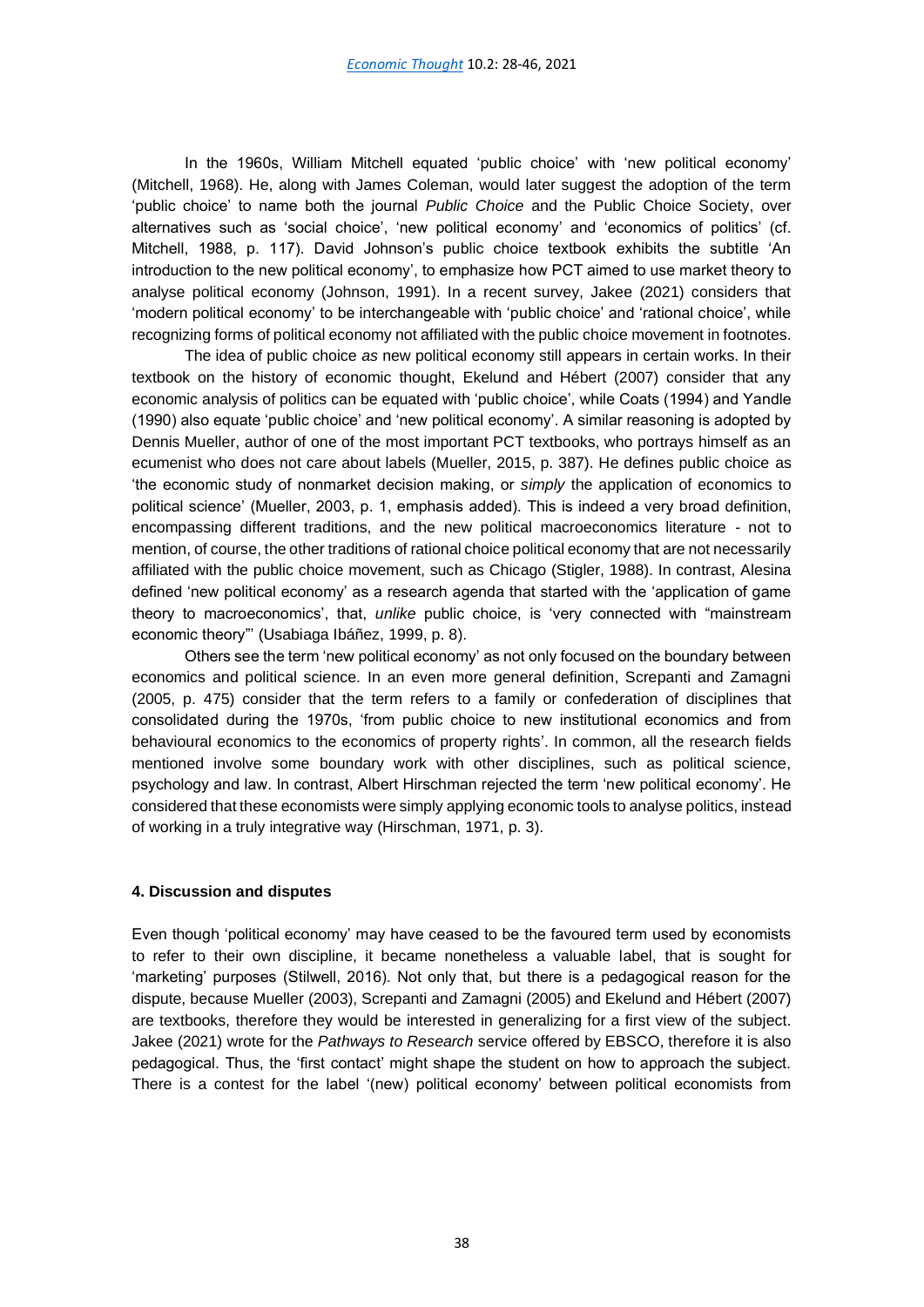different approaches<sup>44</sup>. Writing a historical rapport of NPE is thus a rather difficult enterprise, considering the many interpretations, distinctions, internal conflicts, and external criticism the field elicits.

Concerning the relation between political economics and public choice, depending on the context, one can easily morph into the other. Besley (2006, p. 29) wrote that 'in some circles the term "public choice" is used to refer to any analysis that links economics and politics,' a definition shared by Ekelund and Hébert (2007). Padovano (2004) argued that the only difference between both is that political economics uses a general equilibrium framework, while public choice uses a partial equilibrium framework; thus separating both is a waste of time. Mueller (2003, p. 471), commenting on Drazen (2000), wrote that it 'is an excellent introduction to and overview of the literature, although the book is somewhat mistitled, since it discusses virtually all topics from the public choice literature,' even though Drazen detailed the difference between NPE and public choice many times in the book. Blankart and Koester (2006) criticized the authors associated with NPE for not recognizing the importance of the public choice literature, claiming public choice theorists were researching the issues dear to NPE long before them. In their reply to Blankart and Koester's article, political economists considered that 'public choice and political economics are more labels than competing paradigms' (Alesina et al, 2006, p. 201) and they ask: 'Do Blankart and Koester classify anybody who was writing on the interaction between economics and politics before the mid-1980s as a member of the public choice school?' (*ibid.*, p. 203). The authors may have asked this question rhetorically, but given Mueller's preceding citation and his claim that 'if [political economy] is defined as [economic study of politics], then it is not only encompassed by public choice, it is indistinguishable from it.' (Mueller, 2015, p. 387), the answer to their question seems to be a 'yes!'

Other reasons for these separations are ideological. Mueller (2015, p. 386) lamented that researchers avoided the term 'public choice' due to political correctness, just because its founders were often associated with the libertarian ideology<sup>45</sup>. The editors of the *Journal of Economic Literature* refused to adopt the name 'public choice' fearing an association with Tullock and Buchanan's ideology (Cherrier, 2017). Gamble (1995, p. 530), on the other hand, celebrated the 'the liberation of public choice from a laissez-faire straitjacket', so it can be truly useful. McLean (1991, p. 776) celebrated the fact that public choice was becoming less and less ideological than it was in its earlier years. In the introduction of their book on the uses of public choice on Law, Farber and Frickey (1991, p. 11) claim to 'steer a middle course between romanticism and cynicism' towards government, which cynicism they associate with Riker and Buchanan.

Accusations of economic imperialism are inevitable at this point. However, supporters of New Political Economy do not see themselves as imperialistic; they consider they are merely trying to 'put back' economics and politics together (Ordeshook, 1990) or propose a unified approach to social sciences (Olson, 199019). However, Riker (1995) had a more imperialistic view and claimed that rational choice to be the only scientific way to analyse the social sciences.

As for practical applications, NPE 'occasionally engages in debates about grand issues such as the role of states versus markets and the differences between democracy and

<sup>44</sup> Within the literature, De Araújo and Mendonça (2003) is one of the few works that try to make a direct comparison between the Marxist and neoclassical views of political economy, and it is telling this is a paper written in Portuguese.

<sup>45</sup> Mueller (2015, p. 386) mentions Anthony Downs, Mancur Olson and Elinor Ostrom as examples of 'liberals in the American sense', associated with the centre left. See Almeida (2021) for discussions on why political economists not affiliated to the public choice movement would rather avoid them for ideological reasons.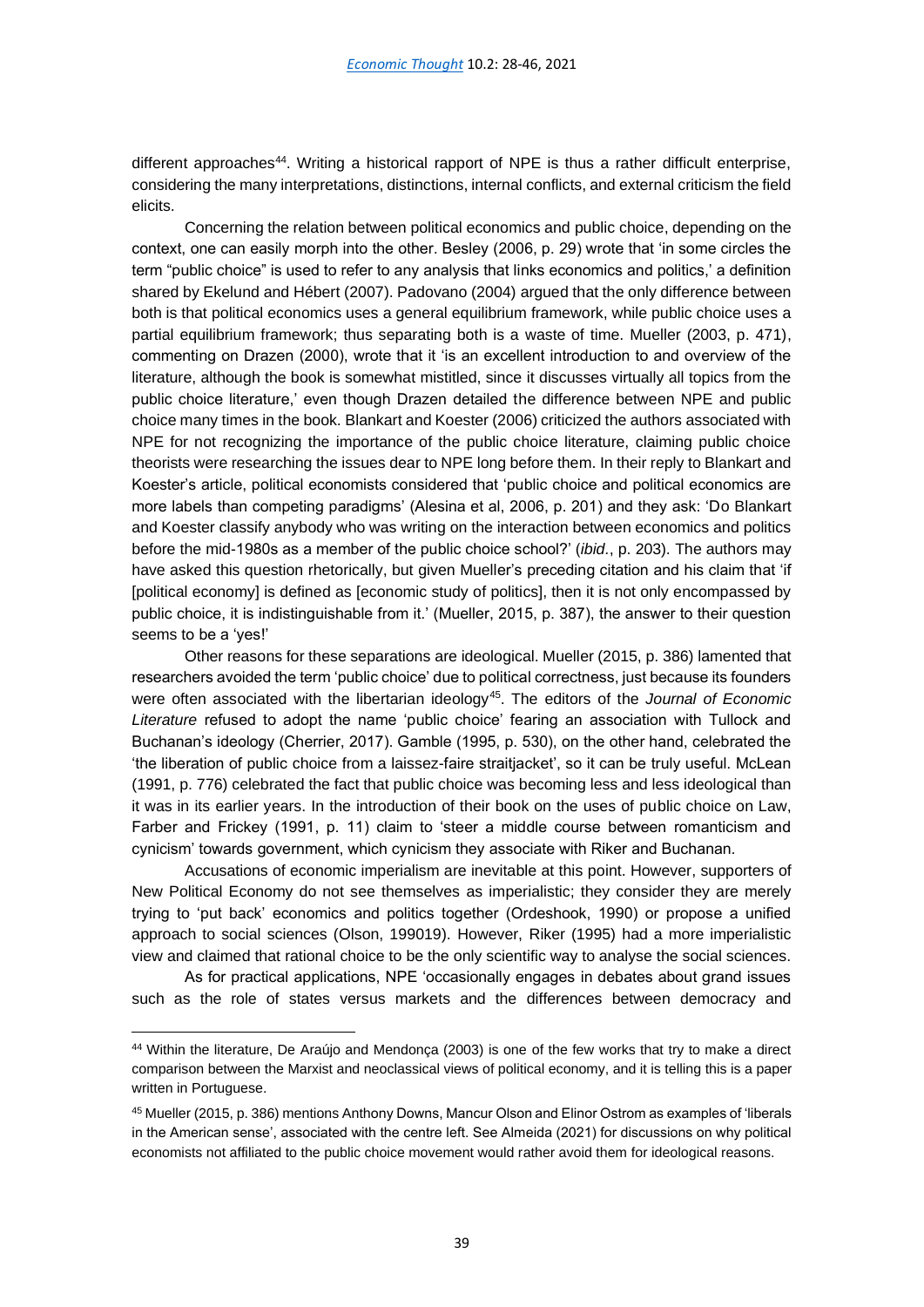autocracy...The aim is to generate new, policy-relevant insights, particularly in areas where economists may have a comparative advantage' (Besley, 2007, p. 585). When giving an active role to the government, in Besley's view, NPE acts as a counterpoint to the influence of the Lucas critique, by incorporating elements that lacked to this last one, such as public choice theory and new institutional economics. However, others see the rational choice view of politics as an expansion of the neoliberal project of diminishing the role of State and for an increase on the role of markets in society, which critics consider it to be a project of submission. Bresser-Pereira (2009, p. 18), in a critique to rational choice in politics itself, writes that the term 'public choice' is 'Orwellian' for treating the State in a reductionist and criminalized view.

## **Conclusion**

The article showed how that NPE emerged from various critiques of the post-war theory of economic policy, including public choice theory. It evolved to be a general economic analysis of politics, encompassing a wide scope of issues.

The idiosyncratic title of this paper is a personal summary of how my Ph.D. research changed through time. When I first started, I realized that, since nobody had written a 'History of New Political Economy', I could focus my thesis on this direction. I needed a delimitating definition of the term, but I realized that, due to all issues presented in the paper, defining it is a hard task. Economics has been trying to become a 'science of everything' (Mäki, 2012), while applying the economic method to social phenomena, and this is clear in the study of polity.

Even in spite of these issues, it can be said that *labels matter*, or at least, they matter for some people, as argued by Stilwell (2016). Some authors reject the label 'public choice' because they are not affiliated with the public choice *movement*, even if they research the same topics with a similar method. Thus, this paper aimed to contribute to a better definition of the terms, but it also to expose labelling problems in economics itself.

## **Literature**

Acoccella, Nicola (2017) 'The rise and of economic policy as an autonomous discipline: a critical survey.' *Journal of Economic Surveys*, v. 31, n. 3, pp. 661-677.

Acoccella, Nicola; Di Bartolomeo, Giovanni; Hughes Hallett, Andrew (2016) *Macroeconomic paradigms and economic policy: from the Great Depression to the Great Recession*. Cambridge: Cambridge University Press.

Adcock, Richard, Bevir, Mark (2010) 'Political science.' In: Backhouse, Roger; Fontaine, Philippe (eds.), *The history of social sciences since 1945***.** Cambridge: Cambridge University Press, pp. 71-101.

Adelman, Jeremy; Mack, Jessica (2018) 'Political economy and the public sphere.' In: Cardinale, Ivo; Scazzieri, Roberto (eds.), *The Palgrave handbook of political economy*. London: Palgrave, pp. 53-90.

Adorno, Theodor (2000 [1968]) *Introduction to sociology*. Stanford: Stanford University Press.

Alberts, Gerard. (1994) "On connecting socialism and mathematics: Dirk Struik, Jan Burgers, and Jan Tinbergen." *Historia Mathematica*, v. 21, n. 3, pp. 280-305.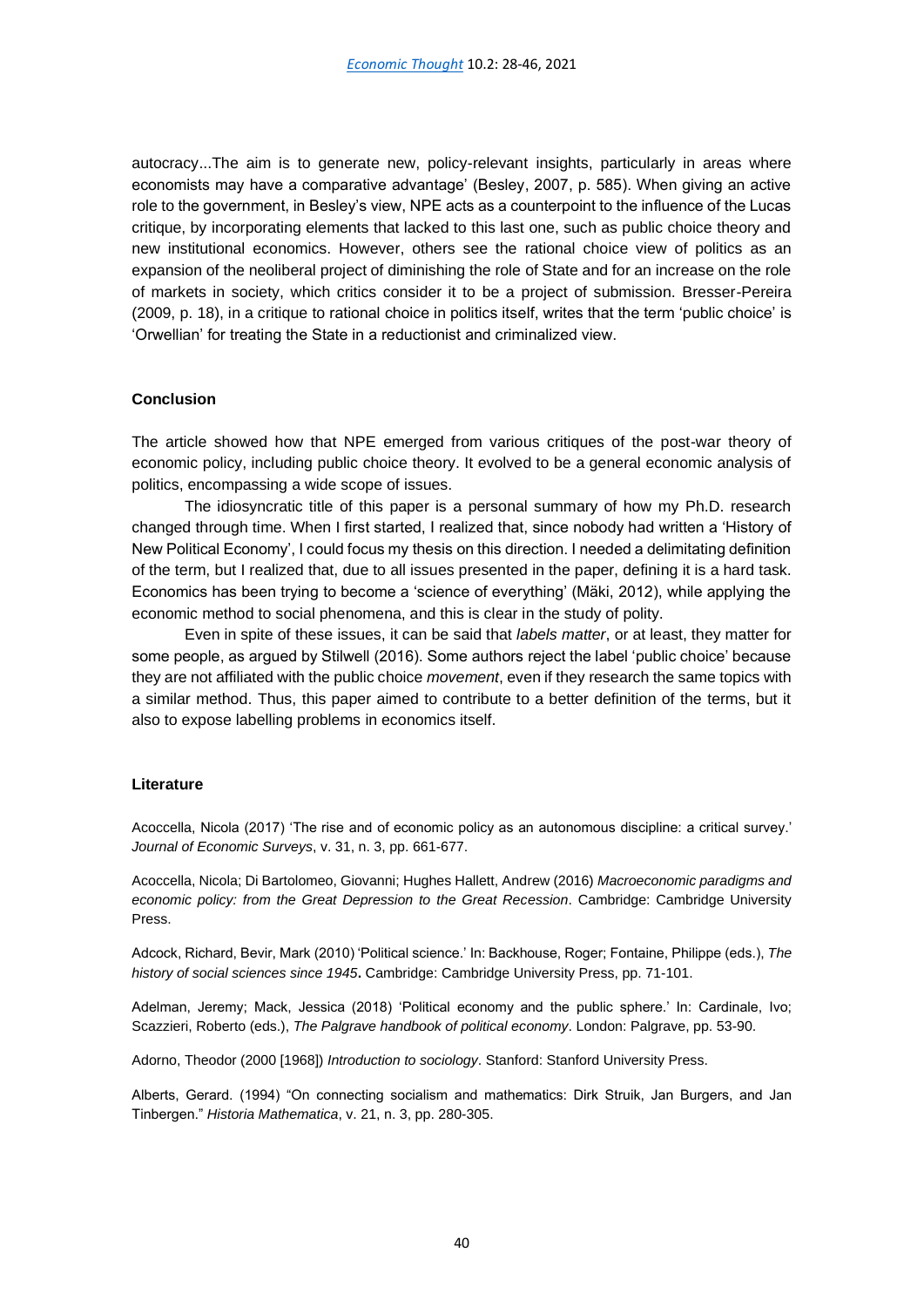Alesina, Alberto; Persson, Torsten; Tabellini, Guido (2006) 'Reply to Blankart and Koester's political economics versus public choice two views of political economy in competition.' *Kyklos*, v. 59, n. 2, pp. 201- 208.

Almeida, Ian; Cavalieri, Marco (2018) 'O marxismo nos departamentos de ciências econômicas no Brasil durante a ditadura militar.' *Economia e Sociedade,* v. 27, pp. 691-712.

Almeida, Rafael Galvão de (2021) A macroeconomic view of public choice: new political macroeconomics as a separate tradition of public choice. *Œconomia*, v. 11, n. 1, pp. 77-105.

Almeida, Rafael Galvão de (in press) Neither gone not forgotten: the development and struggle of the political business cycle theory. *Análise Econômica.*

Alt, James; Shepsle, Kenneth (1990) (orgs.) *Perspectives on positive political economy*. Cambridge: Cambridge University Press.

Amadae, Sonja (2003) *Rationalizing capitalist democracy: The cold war origins of rational choice liberalism*. Chicago: University of Chicago Press.

Backhaus, Jürgen; Wagner, Richard (2005) 'From continental public finance to public choice: mapping continuity.' *History of Political Economy*, v. 37, pp. 314-332.

Baumol, William (1952) *Welfare economics and the theory of State*. Cambridge: Harvard University Press.

Besley, Timothy (2006) *Principled agents? The political economy of good governance*. Oxford: Oxford University Press.

Besley, Timothy (2007) 'The new political economy.' *Economic Journal*, v. 117, n. 524, pp. 570-587.

Blankart, Charles; Koester, Gerrit (2006) 'Political economics versus public choice: two views of political economy in competition.' *Kyklos*, v. 59, n. 2, pp. 171-200.

Boettke, Peter; Marciano, Alain (2015) 'The past, present and future of Virginia Political Economy.' *Public Choice*, v. 163, n. 1-2, pp. 53-65.

Bonilla, Claudio; Gatica, Leonardo (2005) 'Economía política neoclásica y la América Latina: una mirada a la bibliografia.' *El Trimestre Económico*, v. 72, n. 1, pp. 179-211.

Bonilla, Claudio; Coyoumdijan, Juan; Gatica, Leonardo (2012) 'Political economy and its application in Latin America: a review.' *Asian Journal of Latin American Studies*, v. 25, n. 4, pp. 103-129.

Bresser-Pereira, Luiz Carlos (2009) Assault on the State and on the Market: neoliberalism and economic theory. *Estudos Avançados*, v. 23, n. 66, p. 7-23.

Buchanan, James (1988) 'The economic theory of politics reborn.' *Challenge*, v. 31, n. 2, pp. 4-10.

Burczak, Theodor (2006) *Socialism after Hayek***.** Ann Arbor: University of Michigan Press.

Burgin, Angus (2012) *The great persuasion: reinventing free markets since the Depression*. Harvard: Harvard University Press.

Butler, Eamonn (2012) *Public Choice – a primer*. London: Institute of Economic Affairs.

Cherrier, Beatrice (2017) 'Classifying economics: a history of the JEL codes.' *Journal of Economic Literature*, v. 55, n. 2, pp. 545-579.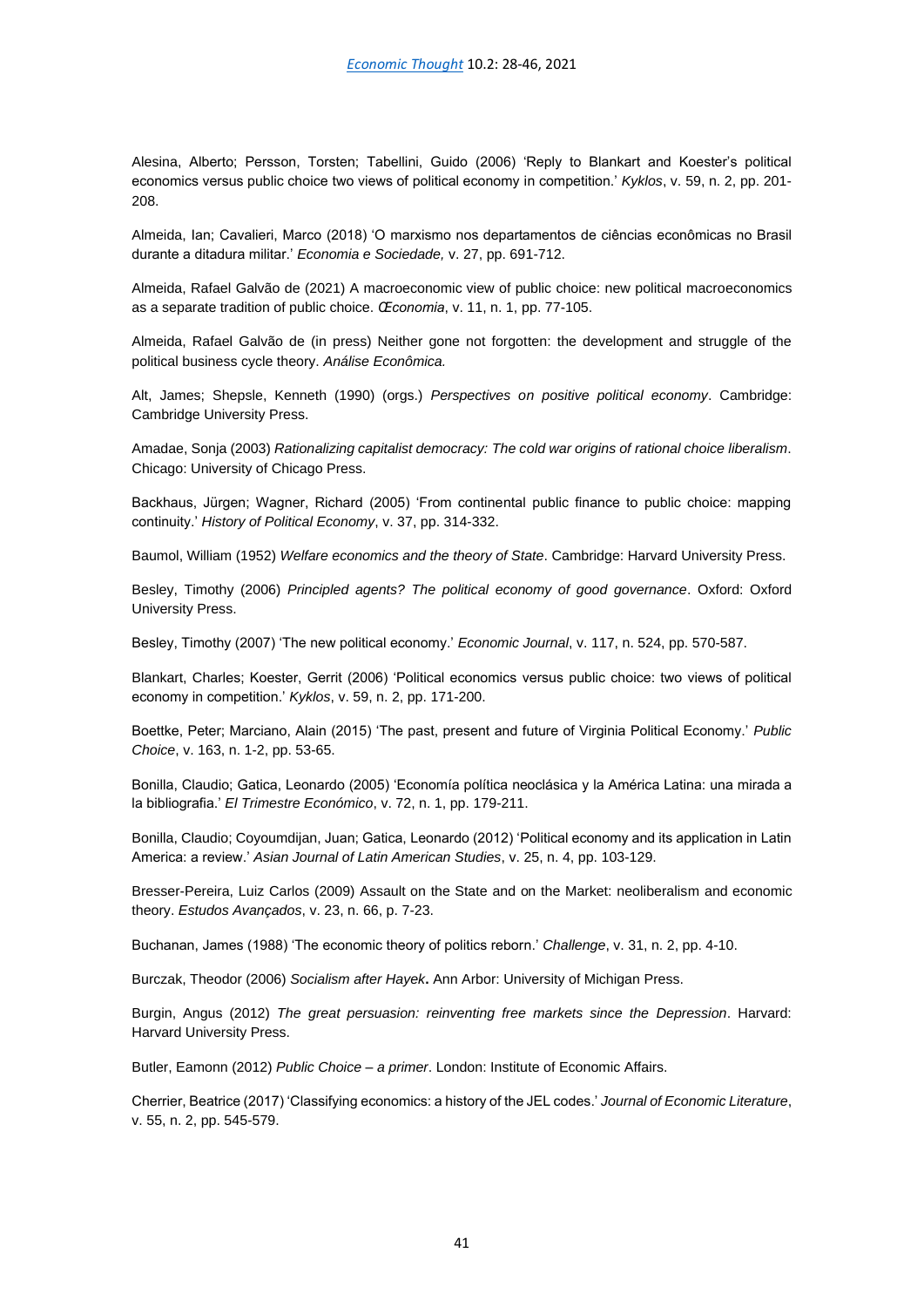Chester, Lynn; Schroeder, Susan (2015) 'Conflation of IPE with heterodox economics? Intellectually negligent and damaging.' *Journal of Australian Political Economy*, n. 75, pp. 153-176.

Coase, Ronald (1994) *Essays on economics and economists*. Chicago: Chicago University Press.

Coats, A. W. (1994) 'The past, present and future of economics'. In: Perotta, Cosimo; Gioia, V. (eds.) *Where is economics going? Historical viewpoints*. Itinerari de ricerca storica. Lecce: Università degli studi di Lecce, pp. 7-18.

Cohen, Benjamin (2008) *International political economy: an intellectual history*. Princeton: Princeton University Press.

De Mendonça, Hélio; Araújo, Luís (2003) Mercado e Estado: uma síntese da evolução da economia política moderna. *V Congresso Brasileiro de História Econômica*, Belo Horizonte.

Downs, Anthony (1957) *An economic theory of democracy*. New York: Harper.

Drazen, Allan (2000) *Political economy in macroeconomics*. Princeton: Princeton University Press.

Durbin, Evan (1949) *Problems of economic planning: papers on planning and economics*. London, Routledge.

Eldersveld, S. et al (1952) 'Research in political behavior.' *American Political Science Review*, v. 46, n. 4, pp. 1003-1045.

Ekelund, Robert; Hébert, Robert (2007) *A history of economic theory and method*. 5th ed. Long Grove: Waveland Press.

England, Charles (2016) *The double focus: process and predicament in political economy*. Article (Doctor of Philosophy) – John Hopkins University, Baltimore.

Farber, Daniel; Frickey, Phillip (1991) *Law and public choice: a critical introduction*. Chicago: Chicago University Press.

Farvaque, Etienne; Gannon, Frédéric (2018) 'Profiling giants: the networks and influence of Buchanan and Tullock.' *Public Choice*, v. 175, n. 3-4, pp. 277-302.

Gamble, Andrew (1995) 'The new political economy.' *Political Studies*, v. 43, pp. 516-30.

Gamble, Andrew et al. (1996) 'Editorial.' *New Political Economy*, v. 1, n. 1, pp. 5-11.

Gärtner, Martin (2000) 'Political macroeconomics: a survey of recent developments.' *Journal of Economic Surveys*, v. 14, n. 5, pp. 527-561.

Groenewegen, Peter (2008) 'Political economy.' In: Durlauf, Steven; Blume, Lawrence (eds.). *The New Palgrave dictionary of economics*. 2nd ed. http://www.dictionaryofeconomics.com/article?id=pde2008\_P000114.

Hall, Peter; Taylor, Rosemary (1996) 'Political science and the three new institutionalisms.' *Political Studies*, v. 44, n. 5, pp. 936-957.

Heilbroner, Robert (1970) 'On the possibility of a political economics.' *Journal of Economic Issues*, v. 4, n. 4, pp. 1-22.

Hibbs, Douglas, Jr.; Fassbender, Henio (1981) (eds.). *Contemporary political economy*. Amsterdam: North Holland.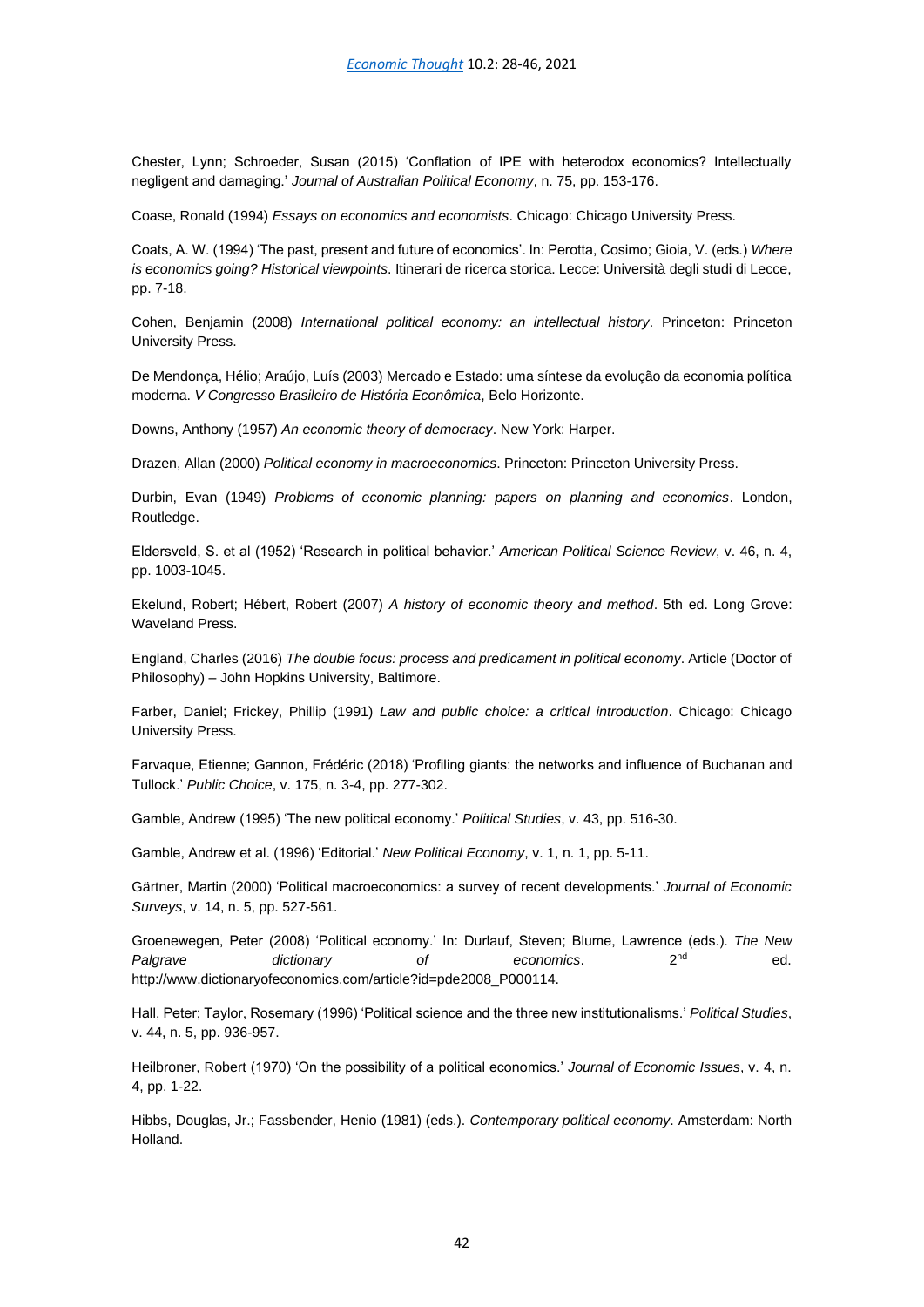Hirschman, Albert (1969) *Projetos de desenvolvimento*. Rio de Janeiro: Zahar.

Hirschman, Albert (1971) *A bias for hope*. New Haven: Yale University Press.

Jakee, Keith (2021) *Modern political economy: a brief history and some applications*. CHOPE Working Paper no. 2021-22. Durham: Center for the History of Political Economy.

Jewkes, John (1950) *Juicio de la planificación*. México, D.F.: Aguilar.

Johnson, David (1991) *Public choice: an introduction to the new political economy*. Mountain View: Bristlecone.

Jolink, Albert (2009) 'Jan Tinbergen's statistical contribution to economic policy.' *Statistica Neerlandica*, v. 63, n. 4, pp. 385-399.

Kalecki, Michał (1943) 'Political aspects of full employment.' *Political Quarterly*, v. 14, pp. 322-331.

Keech, William; Munger, Michael (2015) 'The anatomy of government failure.' *Public Choice*, v. 164, pp. 1- 42.

Keynes, J. N. (1904) *The scope and method of political economy*. London: Methuen, 3rd edition.

Keynes, J. M. (1924) Alfred Marshall, 1842-1924. *Economic Journal***,** v. 34, n. 135, pp. 311-372.

Keynes, J. M. (1996 [1936]) *A teoria geral do juro do emprego e da moeda*. São Paulo: Nova Cultural.

Killick, Thomas (1976) 'The possibilities of development planning.' *Oxford Economic Papers*, v. 28, n. 2, pp. 161-184.

Klein, Lawrence (1947) 'The use of econometric models as a guide to economic policy.' *Econometrica*, v. 15, pp. 108-131.

Lange, Oskar (1936) 'On the economic theory of socialism: part one.' *Review of Economic Studies*, v. 4, n. 1, pp. 53-71.

Leo XIII (1891) *Rerum novarum*. http://w2.vatican.va/content/leo-xiii/en/encyclicals/documents/hf\_lxiii\_enc\_15051891\_rerum-novarum.html.

Levy, David; Peart, Sandra (2008) 'Socialist calculation debate.' In: Durlauf, Steve; Blume, Lawrence (eds.). *The new Palgrave dictionary of economics*. 2 London: Palgrave Macmillian. https://link.springer.com/referenceworkentry/10.1057/978-1-349-95121-5\_2070-1.

Lewis, W. Arthur (1952) *The principles of economic planning: a study prepared for the Fabian society*. 2<sup>nd</sup> ed. London: Dennis Dobson.

Lonergan, Bernard (1988 [c. 1942]) *For a new political economy*. Toronto: University of Toronto Press.

Louçã, Francisco (2007) *The years of high econometrics: A short history of the generation that reinvented economics*. London: Routledge.

Lukács, György (1968) *Ensaios sobre literatura*. Rio de Janeiro: Civilização Brasileira.

Mäki, Uskali (2012) 'On the philosophy of the new kiosk economics of everything.' *Journal of Economic Methodology*, v. 19, n. 3, pp. 219-230.

Marciano, A. (2013) 'Why market failures are not a problem: James Buchanan on market imperfections, voluntary cooperation, and externalities.' *History of Political Economy*, v. 45, n. 2, pp. 223-254.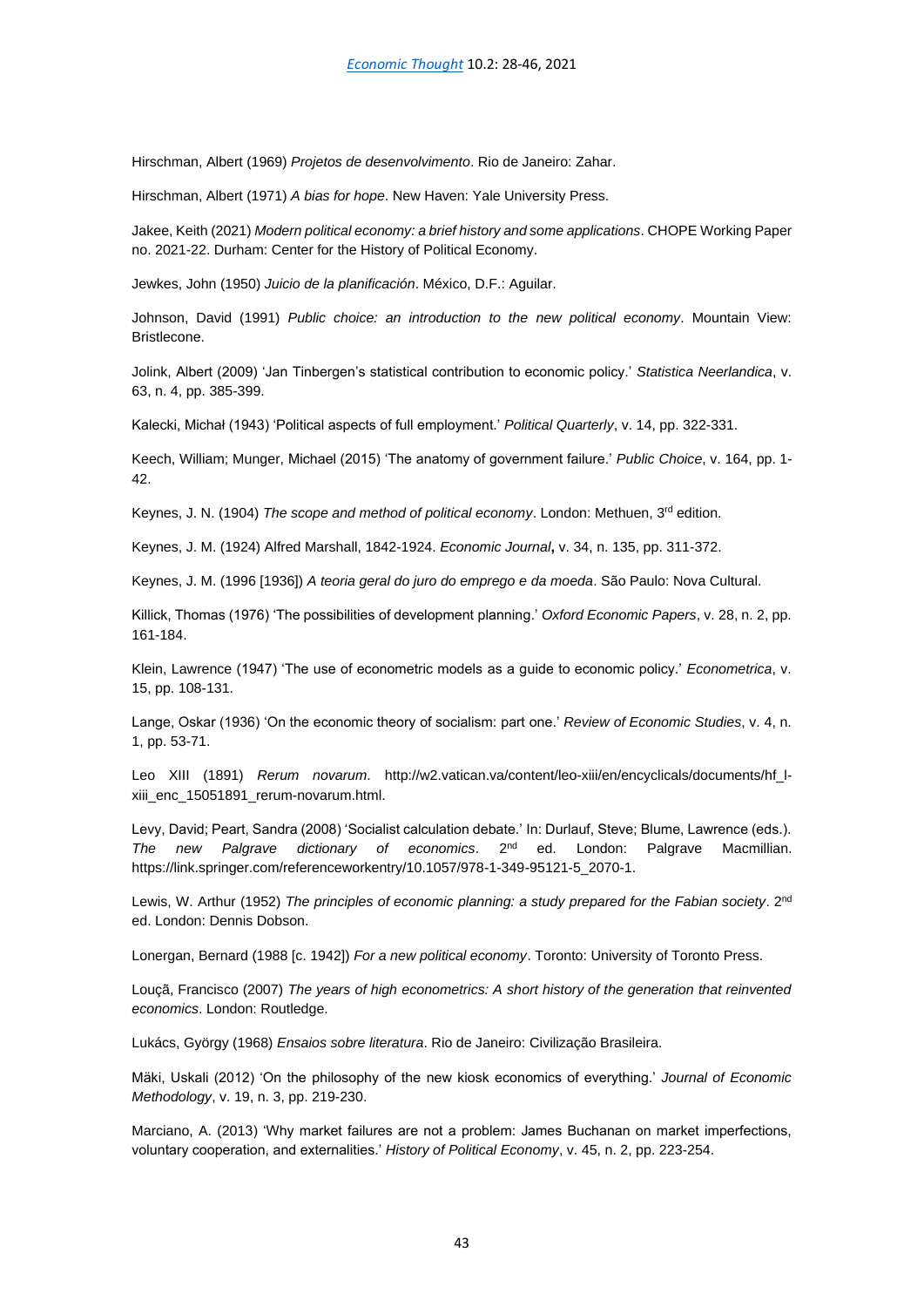Marshall, Alfred (1920 [1890]) *Principles of economics*. 8th ed. London: Macmillan and Co. http://oll.libertyfund.org/titles/1676.

Mata, Tiago (2005) *Dissent in economics: making radical political economics and post Keynesian economics, 1960-1980*. Thesis (Doctor of Philosophy) – Faculty of Economics, London School of Economics and Political Science, London.

McLean, Ian (1991) 'Economics and politics.' In: Greenaway, D.; Bleaney, M.; Stewart, I. M. T. (eds.). *Companion to contemporary economic thought*. London: Routledge, p. 759-780.

McLean, Ian (2015) 'The strange history of social choice, and the contribution of the Public Choice Society to its fifth revival.' *Public Choice*, v. 163, pp. 153-165.

Medema, Steven (2009) *The hesitating hand: taming self-interest in the history of economic ideas*. Princeton: Princeton University Press.

Medema, Steven (2011) 'Public choice and the notion of creative communities.' *History of Political Economy*, v. 43, n. 1, pp. 225-246.

Mercuro, Nicholas; Medema, Steven (2006) *Economics and the law: from Posner to post-modernism and beyond*. 2nd edition. Princeton: Princeton University Press.

Mirowski, Phillip; Plehwe, Dieter (2009) (eds.). *The road from Mont Pèlerin: the making of the Neoliberal Thought Collective*. Harvard: Harvard University Press.

Mitchell, William (1968) 'The new political economy.' *Social Research*, v. 35, n. 1, pp. 76-110.

Mitchell, William (1988) 'Virginia, Rochester, and Bloomington: twenty-five years of public choice and political science.' *Public Choice*, v. 56, pp. 101-119.

Mohun, Stephen (1996) 'Economia política.' In: Outhwaite, W.; Bottomore, T. (eds.). *Dicionário do pensamento social do século XX*. Rio de Janeiro: Zahar.

Morgan, Mary (1990) *The history of econometric ideas*. Cambridge: Cambridge University Press.

Mueller, Dennis (2003) *Public Choice III*. Cambridge: Cambridge University Press.

Mueller, Dennis (2015) 'Public choice, social choice, and political economy.' *Public Choice*, v. 163, pp. 379- 387.

Munger, Michael; Vanberg, Georg (2016) 'Gordon Tullock as a political scientist.' *Constitutional Political Economy*, v. 27, pp. 194-213.

Nordhaus, William (1975) 'The political business cycle.' *Review of Economic Studies*, v. 42, n. 2, pp. 169- 190.

Olson, Mancur (1990) Towards a unified view of economics and the other social sciences. In: Alt, James.; Shepsle, Kenneth (orgs.). *Perspectives on positive political economy*. Cambridge: Cambridge University Press, p. 212-232.

Ordeshook, Paul (1990) 'The emerging discipline of political economy.' In: Alt, James.; Shepsle, Kenneth (orgs.). *Perspectives on positive political economy*. Cambridge: Cambridge University Press, p. 9-30.

Ormerod, Neil; Oslington, Paul; Koning, Robin (2012) 'The development of Catholic Social Teaching on economics: Bernard Lonergan and Benedict XVI.' *Theological Studies*, v. 73, pp. 391-421.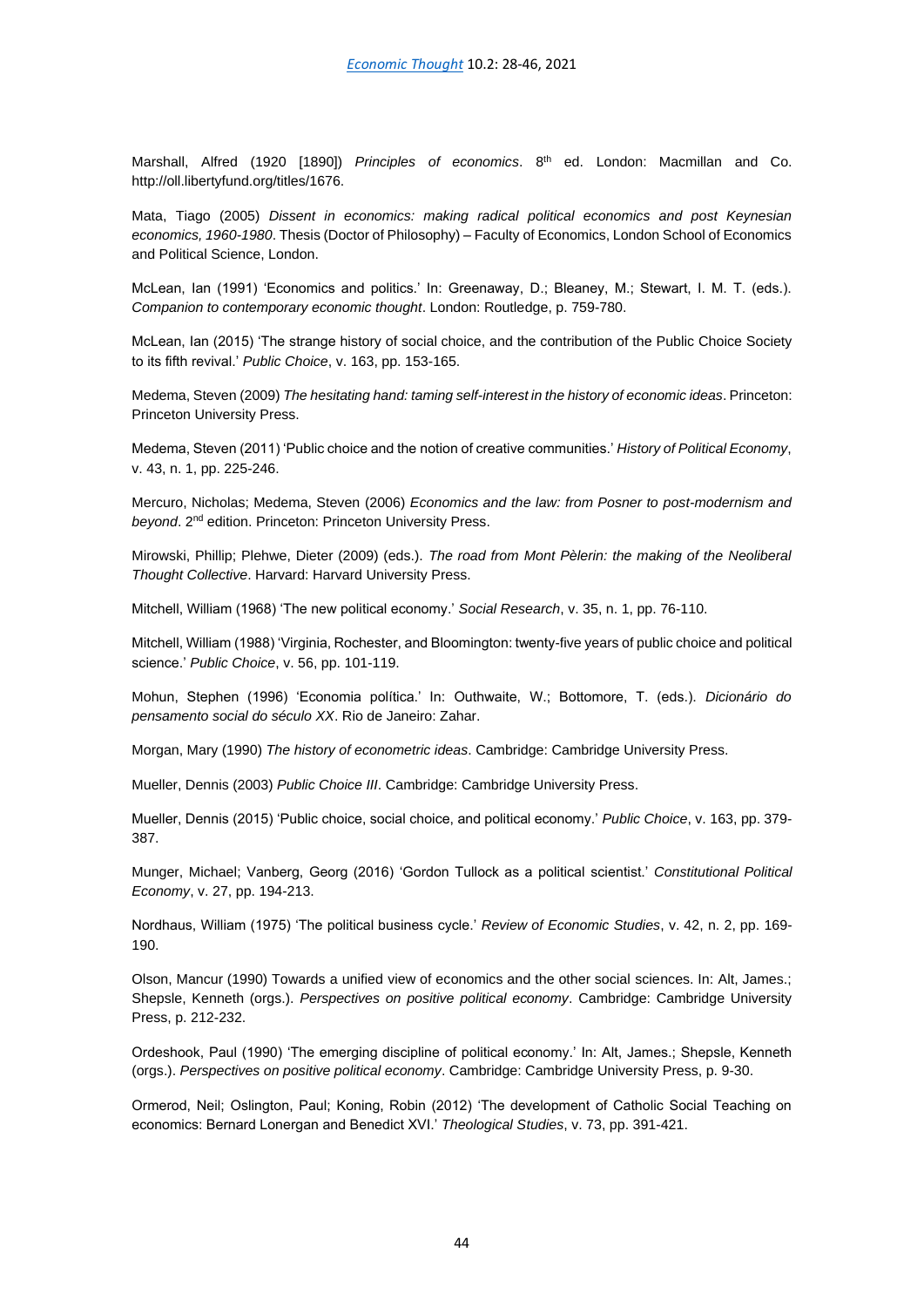Padovano, Fabio (2004) 'Political economics and public choice.' In: Rowley, Charles; Schneider, Friedrich (eds.). *The Encyclopedia of Public Choice*. Dordretch: Kluwer, volume 2, pp. 415-418.

Patinkin, Don (1972) 'Keynesian monetary theory and the Cambridge school.' *PSL Quarterly Review*, v. 25, n. 101, pp. 138-158.

Paldam, Martin (1993) 'Public choice: more of a branch or more of a sect?' *Public Choice*, v. 77, pp. 177- 184.

Payne, Anthony (2006) 'The genealogy of new political economy.' In: Payne, Anthony (ed.). *Key debates in New Political Economy*. London: Routledge, pp. 1-10.

Persson, Torsten; Tabellini, Guido (2000) *Political economics: explaining economic policy*. Cambridge: MIT Press.

Riker, William (1995) 'The political psychology of rational choice theory.' *Political Psychology*, v. 16, n. 1, pp. 23-44.

Robbins, Lionel (1932) *An essay on the nature and significance of economic science*. London: Macmillian.

Robbins, Lionel (1961) 'On the relationship between politics and economics.' In: Robbins, Lionel (1963) *Politics and economics*. London: Macmillian.

Roll, Erich (1968) *The world after Keynes: an examination of the economic order.* London: Pall Mall Press.

Sayer, Stuart (1999) 'New political economy.' *Journal of Economic Surveys*, v. 13, n. 2, pp. 211-225.

Scarano, Eduardo (2015) El vínculo entre política económica y teoría económica. *Filosofía de la Economía*, v. 5, pp. 27-41.

Schefold, Bertram (2014) 'Economics without political economy: is the discipline undergoing another revolution.' *Social Research*, v. 81, n. 3, pp. 616-636.

Schumpeter, Joseph (1954) *History of economic analysis*. London: Routledge.

Screpanti, Ernesto; Zamagni, Stefano (2005) *An outline of the history of economic thought*. 2<sup>nd</sup> ed. Oxford: Oxford University Press.

Snowdon, Brian; Vane, Howard (2005) *Modern macroeconomics: its origins, development and current state*. Cheltenham: Edward Elgar.

Stigler, George (1988) *Chicago studies in political economy*. Chicago: University of Chicago Press.

Stilwell, Frank (2016) 'Heterodox economics or political economy?' *World Economics Association Newsletter*, v. 6, n. 1, pp. 2-6.

Tanzi, Vito (2011) *Government versus markets: the changing economic role of the state*. Cambridge: Cambridge University Press.

Thornton, Tim (2017) *From economics to political economy: the problems, promises and solutions of pluralist economics*. London: Routledge.

Tinbergen, Jan (1952) *On the theory of economic policy*. Amsterdam: North Holland.

Tinbergen, Jan (1956) *Economic policy: principles and design*. Amsterdam: North-Holland.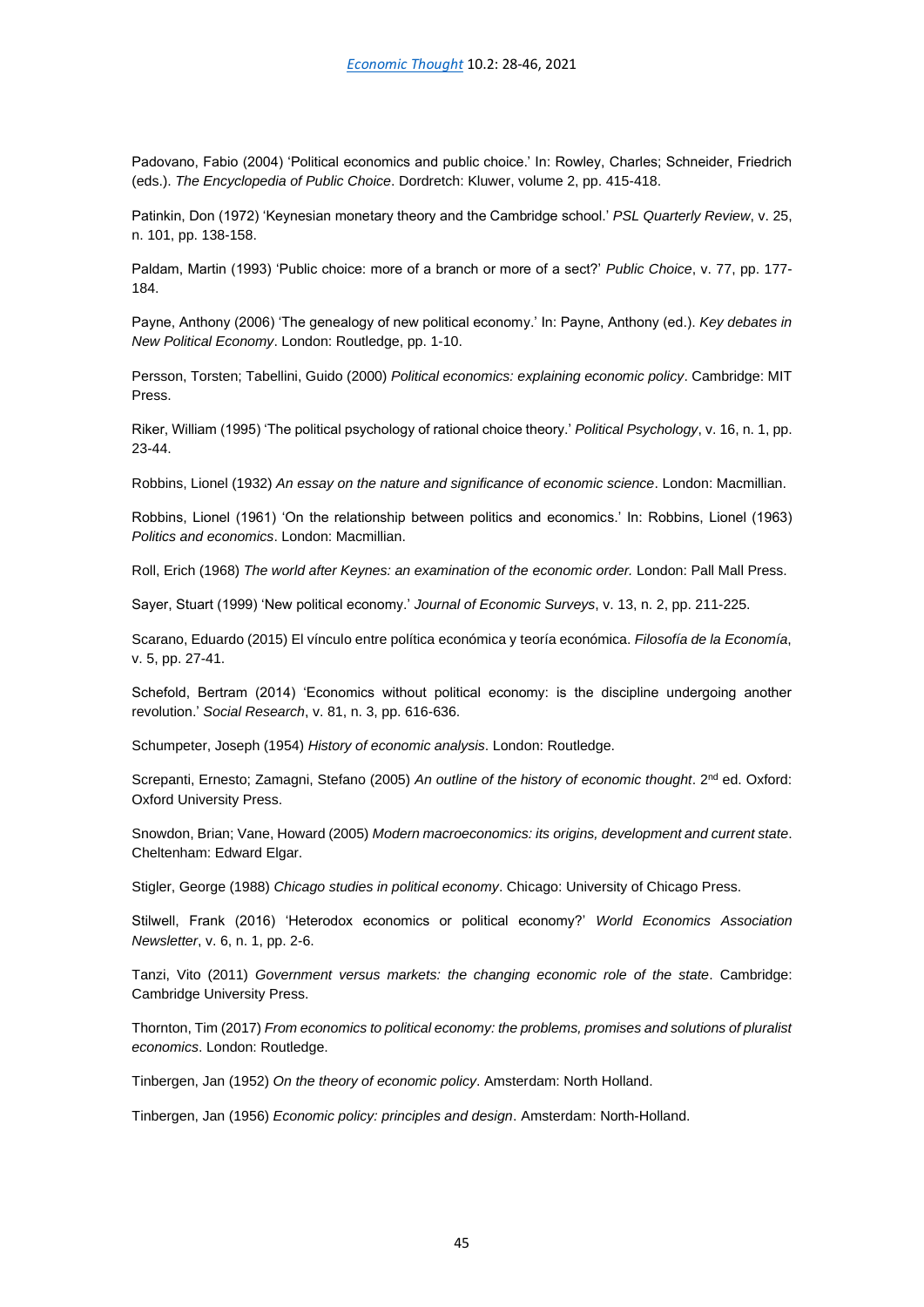United Nations. *Planning for economic development: report of the Secretary-General transmitting the study of a group of experts*. New York: UN.

Usabiaga Ibáñez, Carlos (1999) *The current state of macroeconomics: leading thinkers in conversation*. London: Macmillian.

Wagner, Richard (2016) *The origins of public choice and Virginia political economy: what would Arthur Lovejoy have thought?* George Mason University Department of Economics Working Paper 15-56, 2016.

Weingast, Barry; Wittman, Donald (2006) (eds.). *The Oxford handbook of political economy*. Oxford: Oxford University Press.

Whiteley, Paul (1980) (ed.) *Models of political economy*. London: Sage.

Wikipedia Contributors (2021) 'New political economy.' *Wikipedia, The Free Encyclopedia*. https://en.wikipedia.org/w/index.php?title=New\_political\_economy&oldid=908561957.

Yandle, Brian (1990) 'The decline and rise of political economy.' *European Journal of Political Economy*, v. 6, n. 2, pp. 165-179.

## SUGGESTED CITATION:

\_\_\_\_\_\_\_\_\_\_\_\_\_\_\_\_\_\_\_\_\_\_\_\_\_\_\_\_\_\_

Almeida, Rafael Galvão de (2021) 'From "What New Political Economy Is" to "Why Is Everything New Political Economy?"' *Economic Thought*, 10.2, pp. 28-46.

```
http://www.worldeconomicsassociation.org/files/journals/economicthought/WEA-ET-10-2-Almeida.pdf
```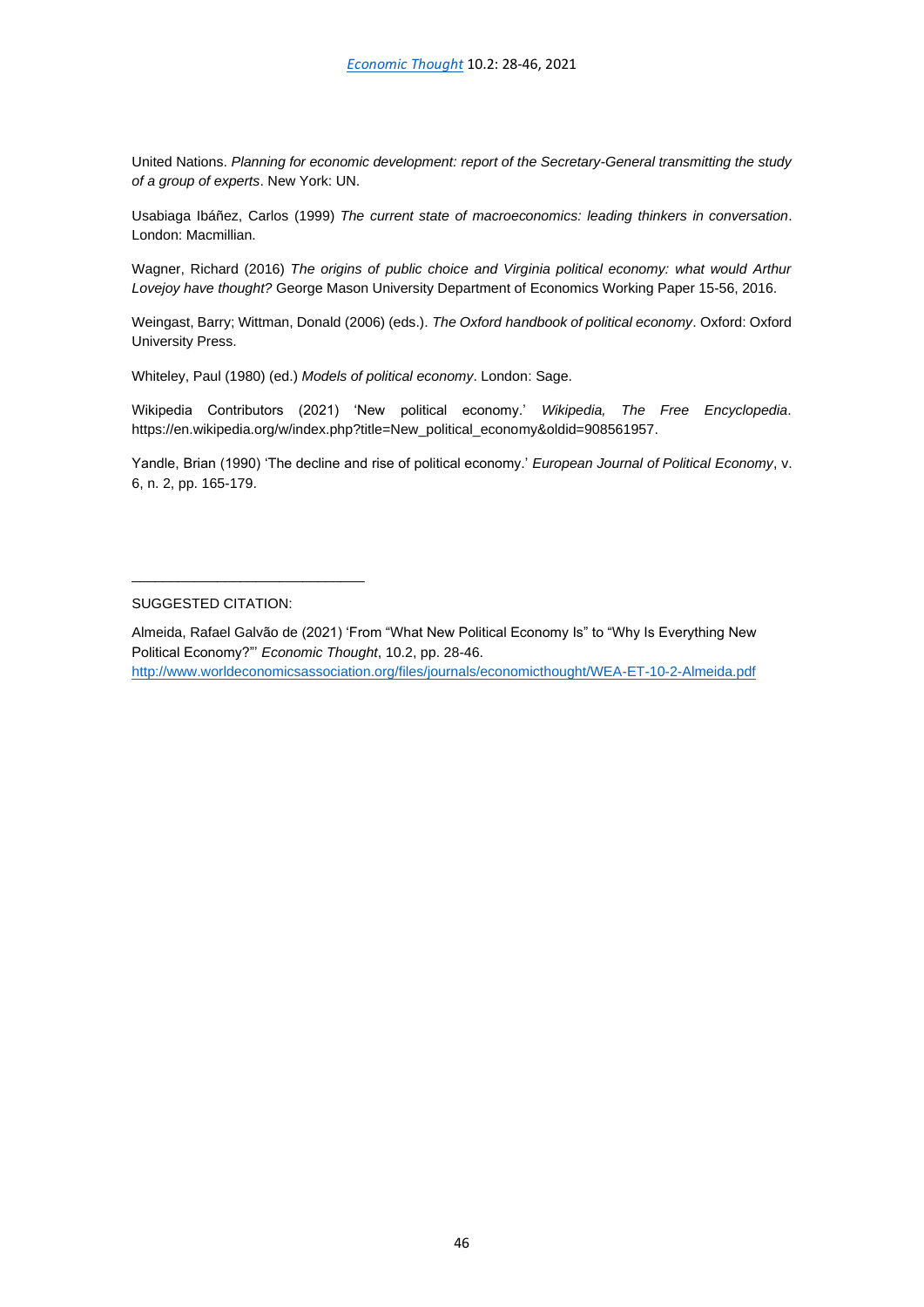## <span id="page-48-0"></span>**Agents, Equations, and Economics**

**Ron Wallace**, Ph.D. Department of Anthropology (retired), University of Central Florida, Orlando, Florida 32816 USA

[ronaldlynnwallace@gmail.com](mailto:ronaldlynnwallace@gmail.com)

## **Abstract**

Critiques of Neoclassical Economics extend, unsurprisingly, to its mathematical structure. The discussion has largely focused on General Equilibrium Theory (GET), a formalism developed by Léon Walras over a century ago. Internally consistent, but highly unrealistic, GET lacks predictive power, and has been a historical failure. As an alternative, this article proposes a methodology largely developed by Gräbner et al. (2019), in which Agent-Based Models (ABMs) are linked with existing Equation-Based Models (EBMs) as a means of developing a more powerful formalism. The approach is illustrated by application to the Arrow-Debreu (AD) model of Neoclassical theory, and the Kuznets Curve of Developmental Economics. Broader implications for the social and natural sciences are briefly considered.

**Key Words**: economic methodology, Agent-based modeling, Equation-based modeling

**JEL Classification Codes:** C02 C63 E13

## **Introduction**

Criticism of neoclassical economic theory has frequently extended to its mathematical structure. The focus of these critiques, now and for over a century, has been equilibrium theory: a formalism which specifies (among other properties) rational actors, full employment, and perfect competition (Turk, 2012). These idealized assumptions were defended by Milton Friedman (1966, orig. 1953) who argued that lack of realism in economic models was acceptable if the models had high predictive power. Apart from the question of realism in scientific models, to be evaluated briefly below, it was precisely in the realm of prediction that neoclassical economics was a historical failure. As Alberto Ruiz-Villaverde et al. (2019) have shown, the elegant mathematical edifice did not anticipate economic crises from its inception to the present day nor generate policies to effectively counteract them. In a somewhat earlier historical study, Nobel laureate Paul Krugman reached essentially the same verdict, diagnosing a long tradition of "mistaking beauty for truth" (Krugman, 2009). But while it is all well and good – indeed essential – to critique the formalism, it is of course a more difficult prospect to develop an alternative.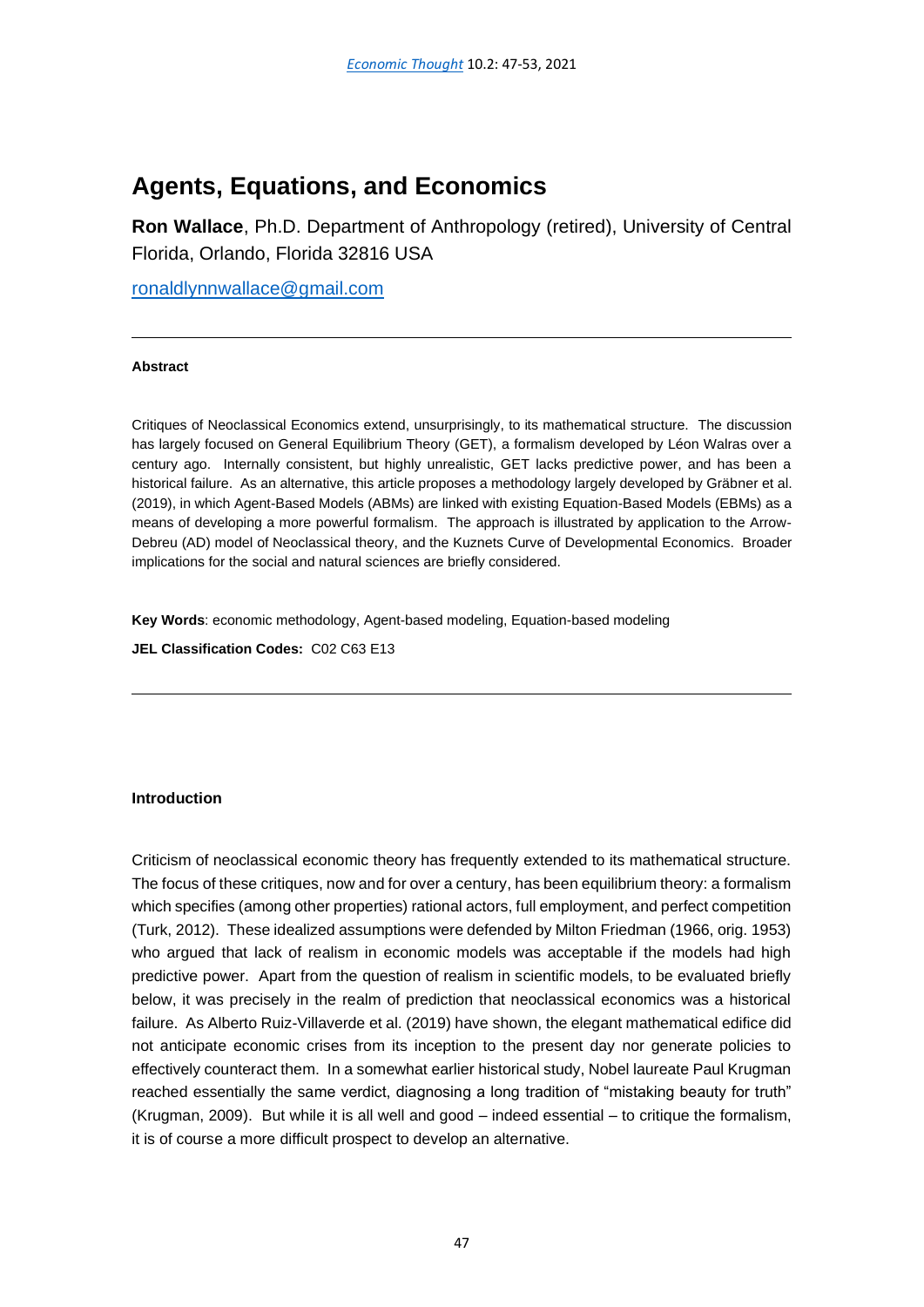One possible solution is to use computational models –in particular, Agent-Based Models (ABMs) – to simulate and refine economic equations (Gräbner et al., 2019). (For a valuable discussion of a similar methodological situation in ecology, see DeAngelis and Yurek, 2015). The rationale is twofold: Agent-Based Models (ABMs), the focus of the present essay, are more methodologically compatible with Equation-Based Models (EBMs) than they may first appear. The Church-Turing Thesis (CTT) stipulates (essentially) that any real-world computation can be converted into a Turing machine computation (orig. Church, 1935). In addition, innovations in computational power – including, in particular, the merging of logic and memory functions, thereby largely surmounting the von Neumann "bottleneck" problem (Peper, 2017) – should facilitate the modelling of complex, multi-scale economic systems. David Colander speculates:

> maybe this future historian [of economics] will also point out that eventually, economics returned to its classical roots, but modernized them to take into account enormous advances in analytic and computational power that changed the way empirical data could be integrated with the mathematics of complex systems involving interacting strategic agents. (2011, p.20)

The essay begins with a defense of realism in economic model-building. We briefly contrast realist and non-realist philosophies of science, and suggest that in analyses of complex systems (e.g., economies, ecosystems), realist approaches provide greater information regarding the systems under study, and thus yield higher predictive power (Gräber et al., 2019; Maki, 2009). We then examine the properties of Agent-Based Models (ABMs) and Equation-Based Models (EBMs). We emphasize the empiricism of ABMs, which is consistent with a realist epistemology. Also, in accord with CTT, we underscore the mathematical compatibility of ABMs with EBMs. We then turn to applications in economics. Two pioneering studies are addressed in some detail: Albin and Foley (1992) utilized the complementarity of ABM and EBM modeling to elicit the properties of a decentralized Walrasian auction, and thereby refine a key component of Neoclassical Formalism (Arrow and Debreu, 1954); Gräbner et al. (2019) apply the dialog of models to an evaluation of the Kuznets Inverted U-curve Hypothesis that stipulates the relationship between economic growth and income inequality (Kuznets, 1955). Finally, we examine the broader implications for scientific investigation. Risking exaggeration, we suggest that the structured interplay of equation and simulation will have wide applicability, and may prove paradigmatically significant in the social and natural sciences.

## **Model-building: Realism, agents, equations**

Nearly 70 years ago, Milton Friedman defended a non-realist philosophy of economic interpretation (Friedman, 1953). His *Essays in Positive Economics* and, in particular, the essay on "Positive Methodology" asserted an epistemology that was, and remains, quintessentially neoclassical. In a widely quoted passage, Friedman stated: "Truly important and significant hypotheses will be found to have 'assumptions' that are wildly inaccurate descriptive representations of reality, and, in general, the more significant the theory the more unrealistic the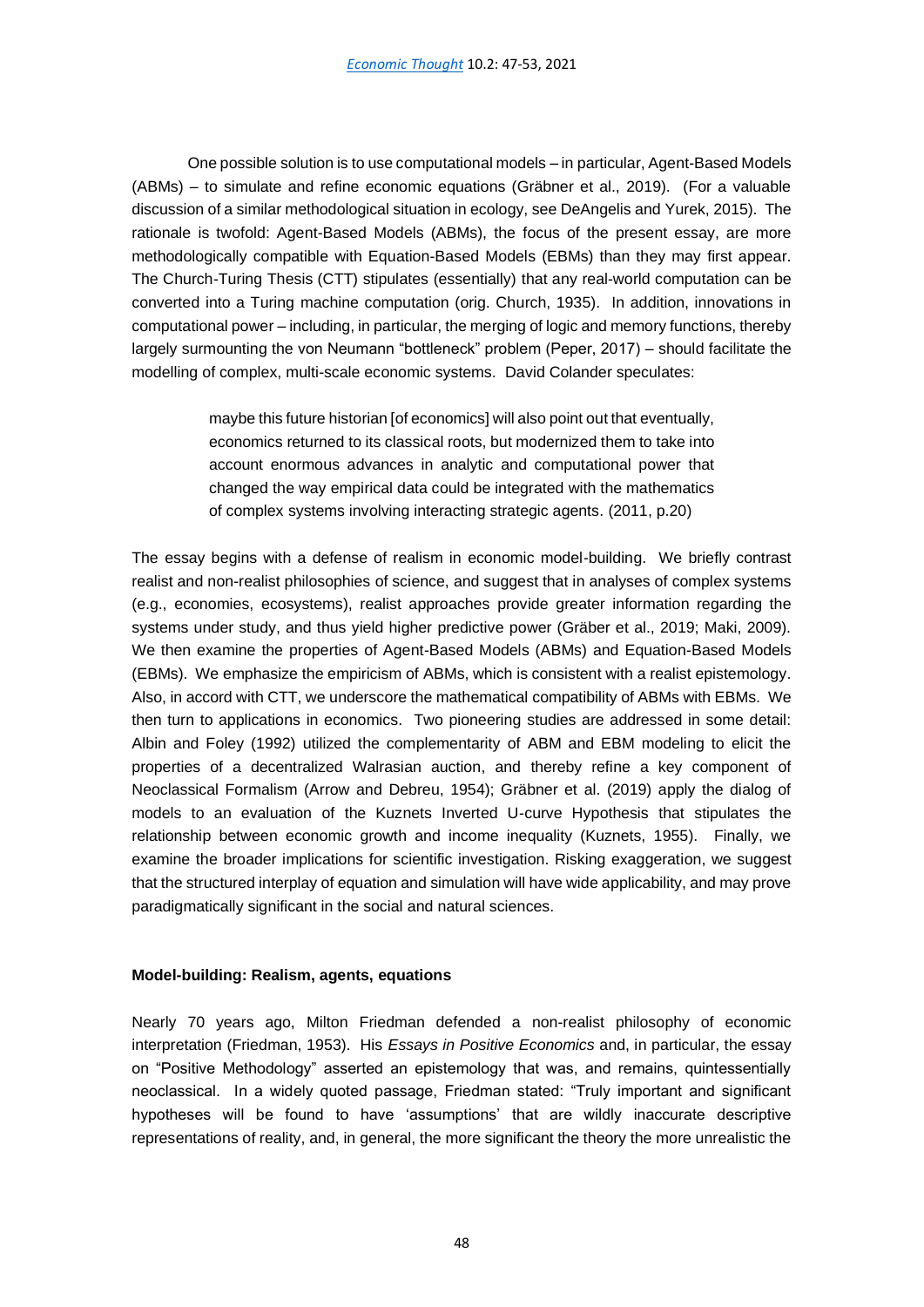assumptions" (1966, orig. 1953, p.14). History has not been kind to this viewpoint, or to its larger context of neoclassical theory. However, the predictive failure of the framework did not lead, contra Friedman, to a questioning of its assumptions. Rather, the view was defended by an appeal to internal consistency: logico-mathematical agreement within its axiomatized structure. Gérard Debreu (1986, p.1265) was unequivocal: "According to the schema, an axiomatized theory has a mathematical form that is completely separated from its economic content. If one removes the economic interpretation of the primitive concepts, of the assumptions. . . its bare mathematical structure must still stand."

In marked contrast to this perspective, Leonardo Ivarola (2018) seeks to restore realism to economic theory. Ivarola critiques Friedman (1953) – and, implicitly, the "general impossibility of neoclassical economics" (Fine, 2011) – on both ontological and epistemological grounds. In the first of these, Friedman's notion of invariant relations among economic phenomena is replaced with an open-ended, decision-tree approach. Economic actors are, after all, humans; their economic decisions are shaped by their histories, their (emotionalized) personalities, and their sociocultural surroundings. Second, the flawed ontological assumption of invariance yielded a flawed epistemology that did not admit anomalies; as a result, and for nearly a century, the neoclassical framework has not predicted bubbles and crashes (Ruiz-Villaverde at al., 2019). Apart from theoretical critique, this history alone would suggest the need for a realistic, empirical economics.

Agent-based modeling (ABM) and equation-based modeling (EBM) can be creatively linked to address the conceptual flaws in neoclassical theory and, importantly, to develop a more realistic formalism. ABMs are simulations in which abstract entities (agents), governed by programmed rules, interact with one another in an artificial micro-world (Bruch and Atwell, 2015). Not infrequently, this process generates aggregate – emergent – properties unforeseen by the investigator. These, in turn, may contribute to the development of novel hypotheses. In contrast, and complementarily, EBMs typically model general systemic properties, and not individual features; EBMs are much less granular (Gräbner et al., 2019). More exactly, EBMs utilize ordinary differential equations (ODEs) to express the change in state of a many-component system over some specified period of time (Daun et al., 2008). That these highly contrastive approaches could be productively deployed together was recognized nearly 25 years ago. In population ecology, William Wilson (1998) demonstrated the complementarity of an ABM with an EBM in modeling the dynamics of predator-prey relations. The ABM simulated the aggregate effects of individual animal decisions, while the EBM expressed predator-prey population dynamics based on a traditional reaction-diffusion (RD) model of interacting chemical species (Kordo and Miura, 2010). Use of both approaches led to the mathematical refinement, and increased ecological realism, of small, dispersed populations, stochastic contact, and occasional extinctions.

#### **Economic Applications: Addressing the Arrow-Debreu and Kuznets Models**

In economics, as in population ecology, the interaction of an ABM with an EBM typically begins with the latter, which may be highly stylized (Gräbner et al., 2019). The equation is then converted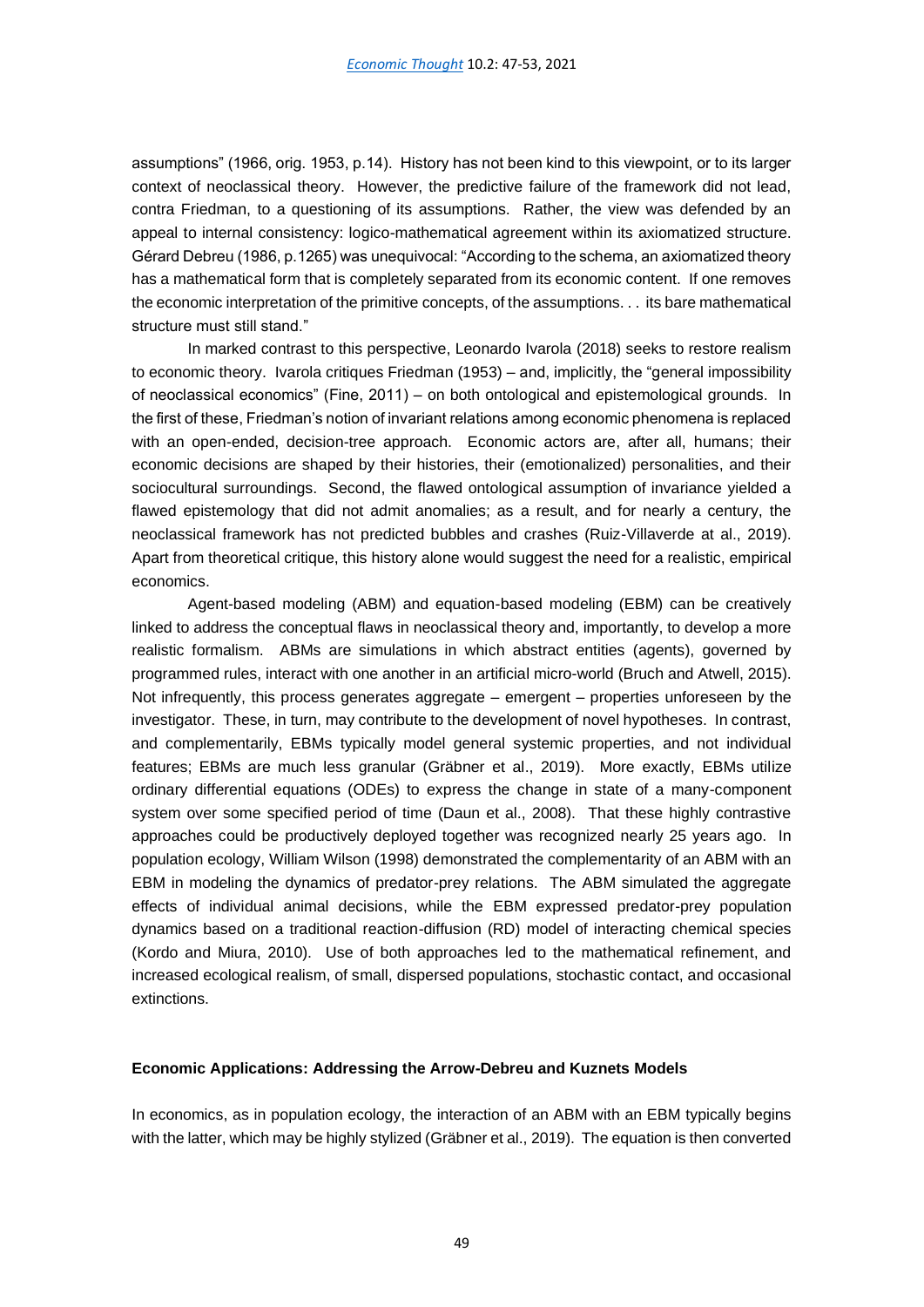into a preliminary ABM, which may be equally non-realistic. The prototype ABM is then tested to determine if it yields results equivalent to the EBM. What follows is a stepwise process – informed to no small extent by the creativity of the investigator – in which the ABM is enriched by empirical data, and the more "transparent" model may be expressed as a refined equation. The procedure is not without risk. As several advocates of the method have noted (e.g., Gräbner et al., 2019; Marilleau et al., 2018; Leombruni and Richardi, 2005), increasing an ABM's empirical richness through, for example, increased agent heterogeneity or greater number of mechanisms can cause the model to be unwieldy. However, as Gräbner et al. note, "starting with a simple, equationbased version and increasing the model's complexity stepwise helps to preserve its clarity. Also, the fundamental mechanisms of the model can usually still be communicated easily via precise equations" (Gräbner et al., 2019, p. 765).

An early application to economics addressed the Arrow-Debreu (AD) model, a core concept of neoclassical theory. The AD model, a formal proof of General Equilibrium Theory (GET), had posited an auction-like setting in which there exists some set of prices that would generate a balance of aggregate supply and demand (Arrow and Debreu, 1954). The proof has been controversial since its inception. Most notably, János Kornai, in an expansive critique, questioned the realism and scientific value of an "invisible hand" (Smith, 1776) – as in the AD model – that guided a capitalist economy toward equilibrium (Kornai, 1971; Schlefer, 2012). Contrasting with these critiques is the approach of Peter Albin and Duncan Foley, who view the AD proof as a starting point for devising a more powerful formalism (Albin and Foley, 1992). What would AD be if refined by realistic assumptions? Peter Albin and Duncan Foley (1992) developed an ABM in which the "auctioneer" was replaced by geographically dispersed agents in a system of decentralized exchange. Other key assumptions included costly advertising and bounded rationality. The changed assumptions resulted in unequal wealth endowments, with possible implications for mathematical modeling and economic policymaking.

In a more recent application, Gräbner et al. (2019) designed an ABM which simulated an enriched variation of the Kuznets Curve (Kuznets, 1955) and its underlying EBM, a formalism widely used in Development Economics. Simon Kuznets proposed that a rise in per capita income in a developing country was correlated with a sharp initial rise in economic inequality, which then plateaued, and ultimately declined, thus describing an inverted u-curve. (In an important variation – the Environmental Kuznets Curve (EKC) – directly relevant to sustainability, environmental deterioration is substituted for inequality. See Carson, 2010). The pattern was largely driven by rural-to-urban migration in an industrializing society. At the outset, financial opportunities were exploited only by a wealthy elite, but subsequently expanded to the larger society. Like its contemporary AD, the Kuznets model gave rise to an extensive critical literature (Lyubimov, 2017). The hypothesis, it has been widely noted, considered the West but not "the rest": it analyzed historical accounts of industrialization in Germany, Great Britain, and America, and then extrapolated – in an admittedly speculative spirit – to underdeveloped countries. Kuznets, to his credit, acknowledges this limitation, observing that the agrarian-to-industrial transformation may be markedly different in many developing countries, especially with regard to capital formation (Kuznets 1955, p. 26).

Is the Kuznets model valuable despite its flawed inception? The question motivated a recent study by Gräbner et al. (2019) utilizing a coupled ABM-EBM approach. Because Kuznets'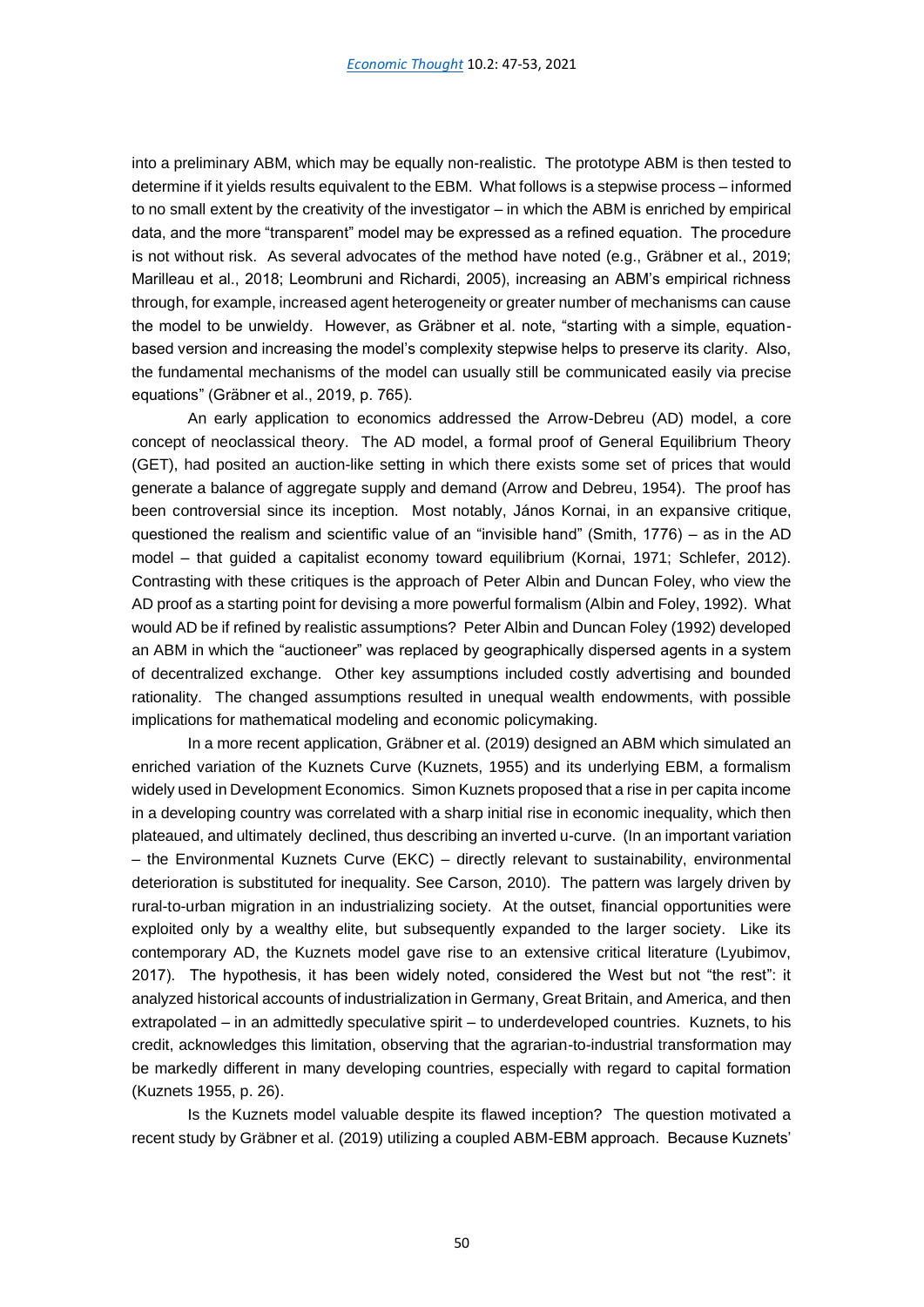original model (1955) did not contain equations, (although it included tabular data), Gräbner et al. developed a hypothetical EBM. The proposed mechanism underlying the inverted U curve was an initially wide wealth gap which impeded poor agents from transmitting resources (bequests) to their offspring. More exactly, Gräbner et al. specify an agent type  $_{\rm it}$  {p,r} where p designates poor and r designates rich, and each agent possesses an asset  $h_{ii}$ >1which can produce a unique consumption good y. A fraction of the revenue deriving from the latter may be saved for bequests, designated by e. If e<1, the offspring will receive nothing, and the good y will be consumed. The persistence of the latter situation, as for example in an autocratic, exploitive economy, increases the threat of revolution, thereby generating reform, and a redistributive system. (For a broader discussion of the political economy of the Kuznets Curve, including – importantly – alternative trajectories (e.g. "autocratic disaster") see Acemoglu and Robinson, 2002). The model was then incorporated into an ABM, which also included cultural regulations regarding marriage and inheritance, both of which are significant in the economics of developing societies. The resulting simulation found that "the time horizon of the Kuznets curve will vary with differences in initial distribution of wealth, differing degrees of social mobility, and alternative inheritance institutions" (Gräbner et al., 2019, p. 777).

#### **Conclusion**

Time has not been kind to Neoclassical Economics. From its inception to the present, the framework has failed to predict, or correct in a timely manner, economic dislocations in western capitalist societies. The consequent, and continuing, heterodox critique has frequently emphasized the formal axiomatic assumptions that lie at the heart of the paradigm. General Equilibrium Theory (GET) was, and has remained, a set of highly idealized constructs  $-$  e.g., rational agents, full employment, an optimized balance of supply and demand. This essay has suggested an alternative approach. We have proposed a computational strategy in which traditional economic equations can be coupled with agent-based models as a basis for developing a more scientifically powerful formalism. We then illustrated this viewpoint by sketching two pioneering studies. These applications showed how significant dynamic properties, which are concealed by an EBM, can be modelled by a realistic, empirically grounded ABM, and thereby furnish a basis for formulating a revised equation.

 Importantly, the endeavor will involve significant challenges, some touching the basic relation of the scientist to reality. How, for example, does one choose the simulation approach to be coupled to a given equation? We have emphasized ABMs because of their descriptive richness, but other methods exist (e.g., cellular automata; mean-field game theory). Accordingly, a considerable effort is underway to devise a metalanguage which captures the optimally predictive relation between the scientist, the simulation, and the real world referent. A recent example along these lines is the framework developed by Gräbner (2018): from an infinite number of referent (target) properties, a selected set is instantiated by software agents, to which they are conceptually linked by a "key" (like the legend of a map). Such frameworks, as Vallverdu (2014) suggests, are simultaneously retrospective and anticipatory. Their notion of a cognitive and instrumental editing of reality has a distant antecedent in Kant, while the computational properties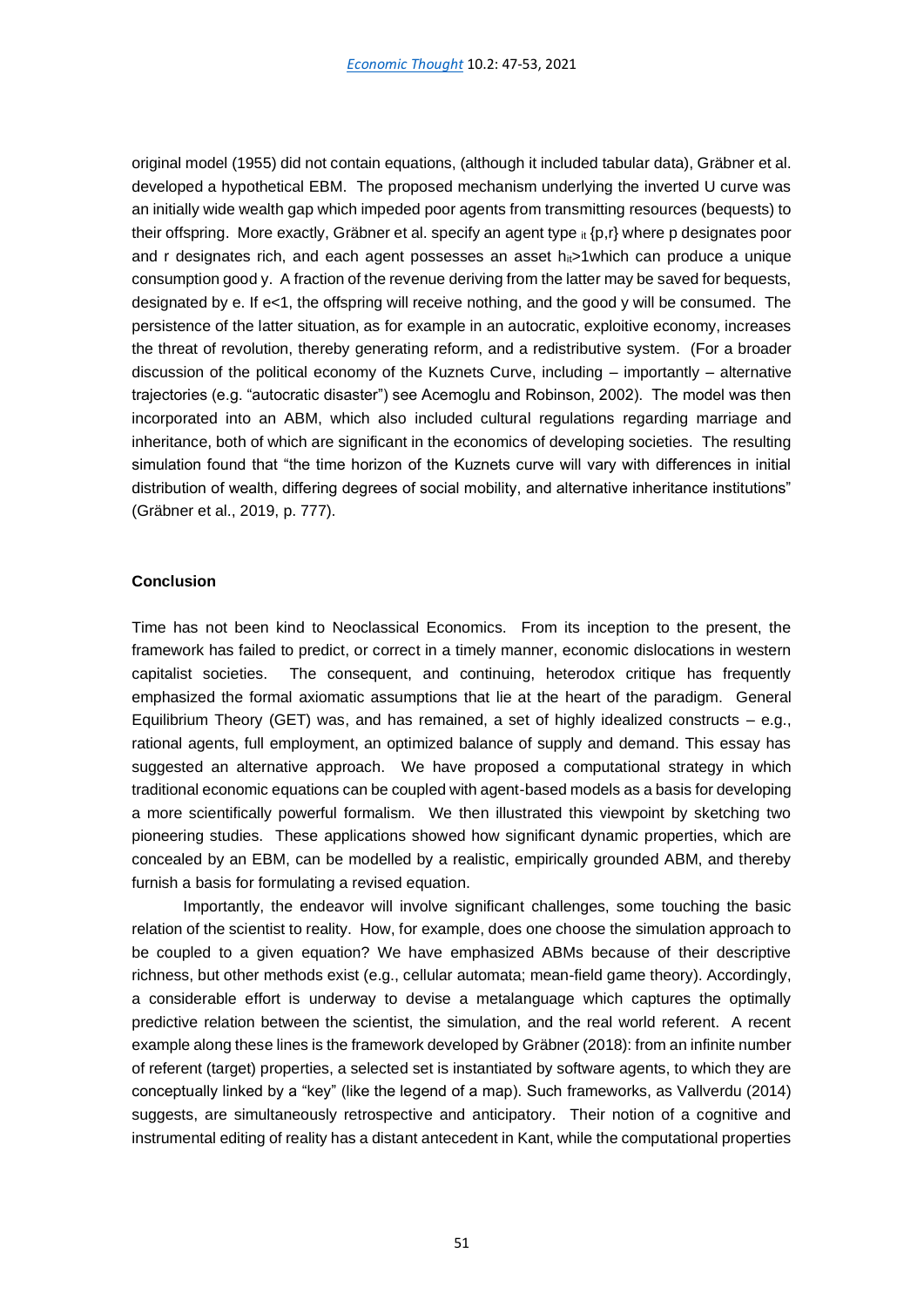of interacting artificial agents are introducing a changed understanding of scientific experimentation. On the latter aspect, Schiaffonati (2016) has noted, a computational investigation will often generate unanticipated results. The epistemology is thereby shifting. It is a posteriori rather than a priori.

We conclude by asking if there are broader implications for the method outlined here. Does the "dialog of models" have significance not only for economic analyses, but for the social sciences generally, and indeed for any natural science that examines large, complex systems (e.g. population ecology and molecular cell biology)? Donald DeAngelis and Simeon Yurek (2015), influenced by the modeling of nonlinear dynamics in ecosystems, have recently considered this question. Defending the importance of computational models such as ABMs and cellular automata in the study of complexity, and presenting an argument largely consistent with the essay, they further note: "[S]cience may be moving into a period where equations do not play the central role in describing dynamic systems that they have played in the last 300 years" (p.3857). Perhaps they are right, but this may be a bridge too far. We would suggest that equations will probably never be less important – in economics, ecology, or any other science – than computational modeling. The approaches are interdependent, equally essential, and will share center stage. The dual strategy – a methodological pluralism – will hopefully promote a more realistic understanding of the dynamics of complex systems, as well as increased precision in prediction and application.

#### **References**

Acemoglu, D. and J. Robinson (2002) "The Political Economy of the Kuznets Curve", *Review of Development Economics* 6(2), pp. 183-203.

Albin, P. and D. Foley (1992) "Decentralized, dispersed exchange without an auctioneer: A simulation study", *Journal of Economic Behavior and Organization* 18(1), pp.27-51.

Arrow, K. and G. Debreu (1954) "Existence of an Equilibrium for a Competitive Economy", *Econometrica* 22(3) pp. 265-290.

Bruch, E. and J. Atwell (2015) "Agent-based Models in Empirical Social Research", *Sociological Methods and Research* 44(2), pp.186-221.

Carson, R. (2010) "The Environmental Kuznets Curve: Seeking Empirical Regularity and Theoretical Structure", *Review of Environmental Economics and Policy* 4(1), pp. 3-23.

Church, A. (1935) "Abstract No. 2004", *Bulletin of the American Mathematical Society* 41, pp. 332-333.

Colander, D. (2011) "How Economists Got It Wrong: A Nuanced Account", *Critical Review* 23 (1-2), pp. 1- 27.

Daun, S., J. Rubin, Y. Vodovotz and G. Clermont (2008) "Equation-based models of dynamic biological systems", *Journal of Critical Care* 23(4) pp. 585-594.

DeAngelis, D. and S. Yurek (2015) "Equation-Free modeling unravels the Behavior of Complex Ecological Systems", *Proceedings of the National Academy of Sciences* 112(13) pp. 3856-3857.

Debreu, G. (1986) "Theoretical Models, Mathematical Form, and Economic Content", *Econometrica* 54(6) pp. 1259-1270.